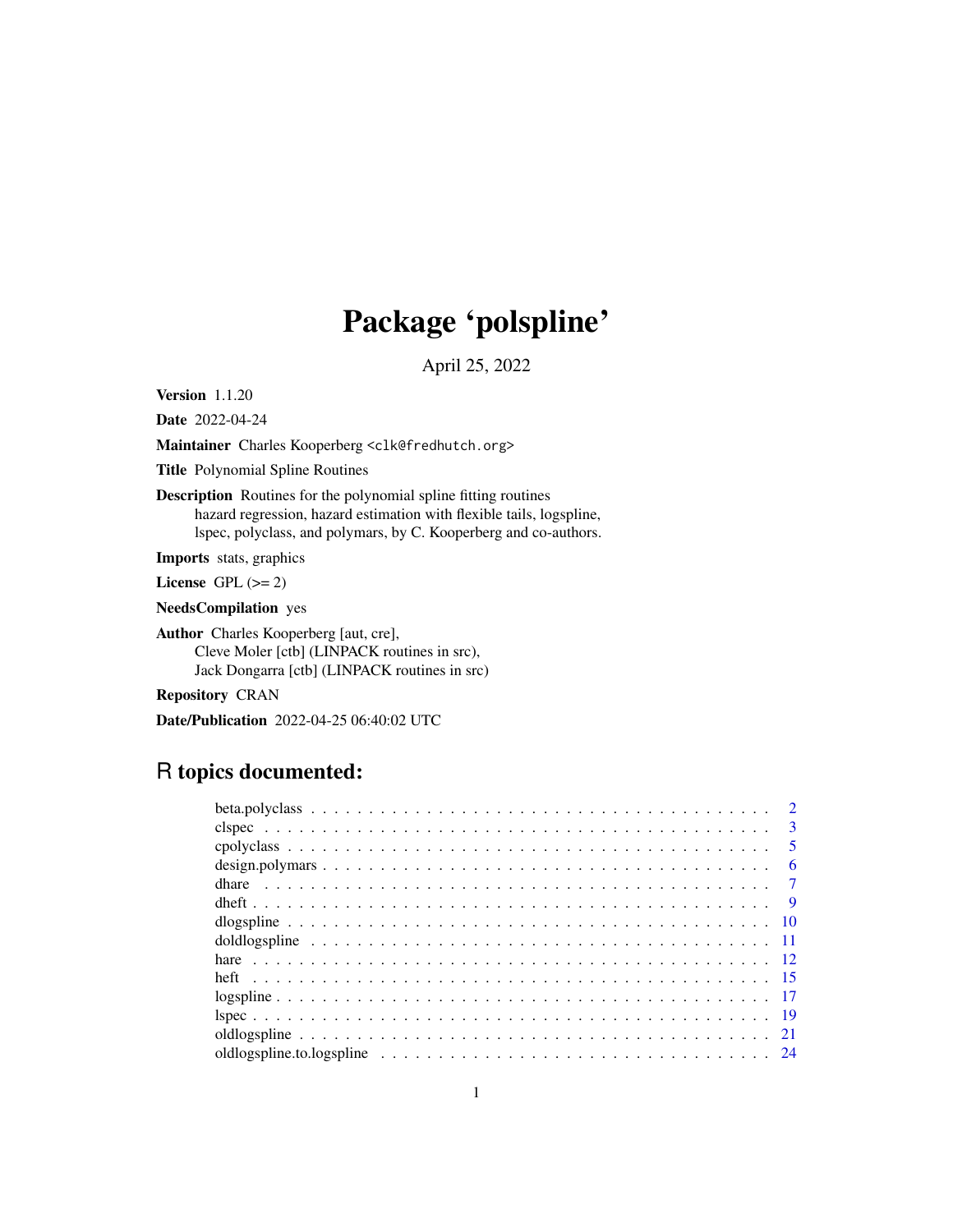<span id="page-1-0"></span>

| Index | 56 |
|-------|----|

<span id="page-1-1"></span>beta.polyclass *Polyclass: polychotomous regression and multiple classification*

# Description

Produces a beta-plot for a polyclass object.

# Usage

```
beta.polyclass(fit, which, xsp = 0.4, cex)
```

| fit   | polyclass object, typically the result of polyclass.                                                                              |
|-------|-----------------------------------------------------------------------------------------------------------------------------------|
| which | which classes should be compared? Default is to compare all classes.                                                              |
| xsp   | location of the vertical line to the left of the axis. Useful for making high quality,<br>device dependent, graphics.             |
| cex   | character size. Default is whatever the present character size is. Useful for<br>making high quality, device dependent, graphics. |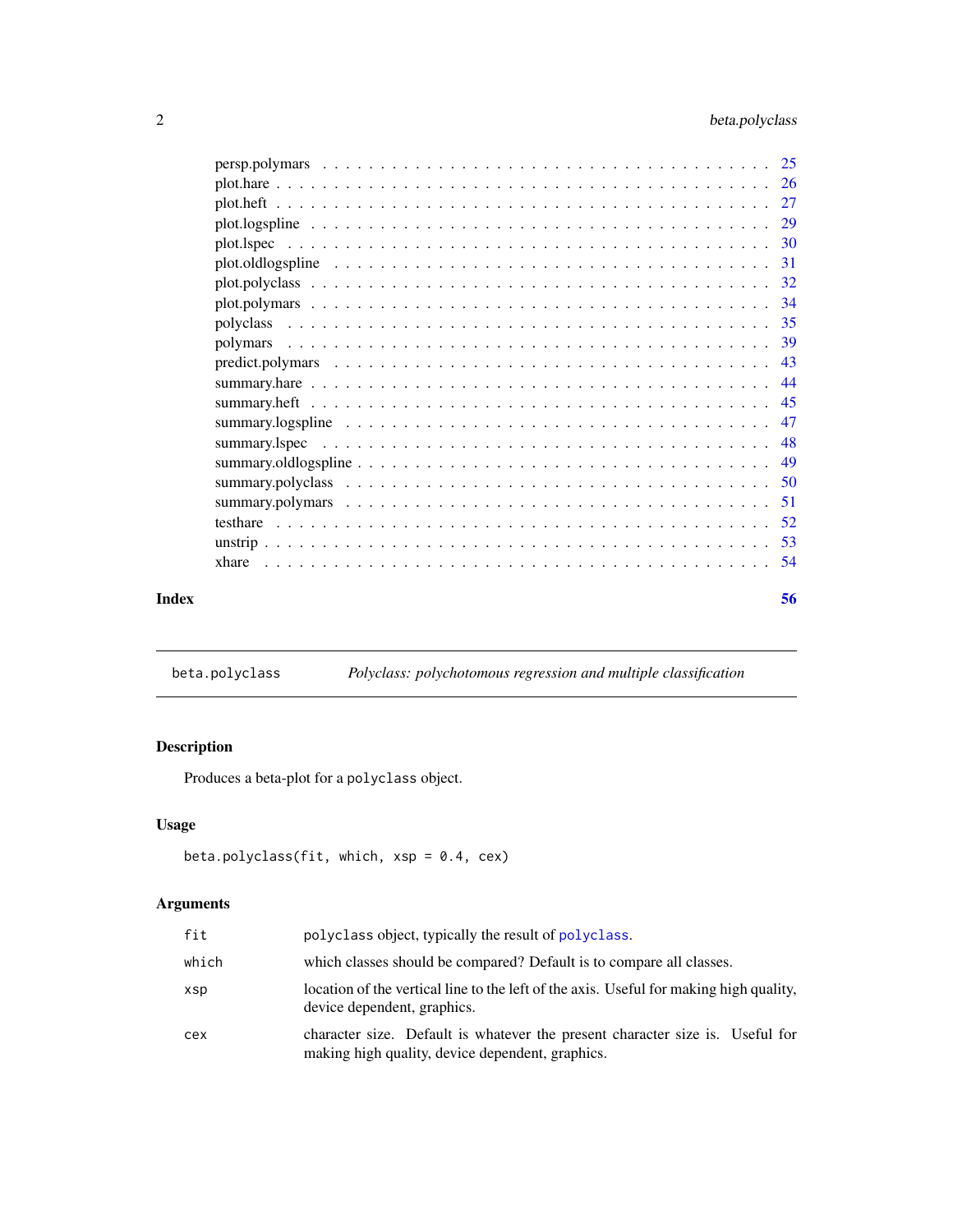#### <span id="page-2-0"></span>clspec 3 and 3 and 3 and 3 and 3 and 3 and 3 and 3 and 3 and 3 and 3 and 3 and 3 and 3 and 3 and 3 and 3 and 3 and 3 and 3 and 3 and 3 and 3 and 3 and 3 and 3 and 3 and 3 and 3 and 3 and 3 and 3 and 3 and 3 and 3 and 3 and

# Value

A beta plot. One line for each basis function. The left part of the plot indicates the basis function, the right half the relative location of the betas (coefficients) of that basis function, normalized with respect to parent basis functions, for all classes. The scaling is supposed to suggest a relative importance of the basis functions. This may suggest which basis functions are important for separating particular classes.

# Note

This is not a generic function, and the complete name, beta.polyclass, has to be specified.

#### Author(s)

Charles Kooperberg <clk@fredhutch.org>.

#### References

Charles Kooperberg, Smarajit Bose, and Charles J. Stone (1997). Polychotomous regression. *Journal of the American Statistical Association*, 92, 117–127.

Charles J. Stone, Mark Hansen, Charles Kooperberg, and Young K. Truong. The use of polynomial splines and their tensor products in extended linear modeling (with discussion) (1997). *Annals of Statistics*, 25, 1371–1470.

#### See Also

[polyclass](#page-34-1), [plot.polyclass](#page-31-1), [summary.polyclass](#page-49-1), [cpolyclass](#page-4-1), [ppolyclass](#page-4-2), [rpolyclass](#page-4-2).

#### Examples

```
data(iris)
fit.iris <- polyclass(iris[,5], iris[,1:4])
beta.polyclass(fit.iris)
```
<span id="page-2-1"></span>clspec *Lspec: logspline estimation of a spectral distribution*

#### <span id="page-2-2"></span>Description

Autocorrelations, autocovariances (clspec), spectral densities and line spectrum (dlspec), spectral distributions (p[lspec](#page-18-1)) or a random time series(rlspec) from a model fitted with lspec.

#### Usage

```
clspec(lag, fit, cov = TRUE, mm)
dlspec(freq, fit)
plspec(freq, fit, mm)
rlspec(n, fit, mean = 0, cosmodel = FALSE, mm)
```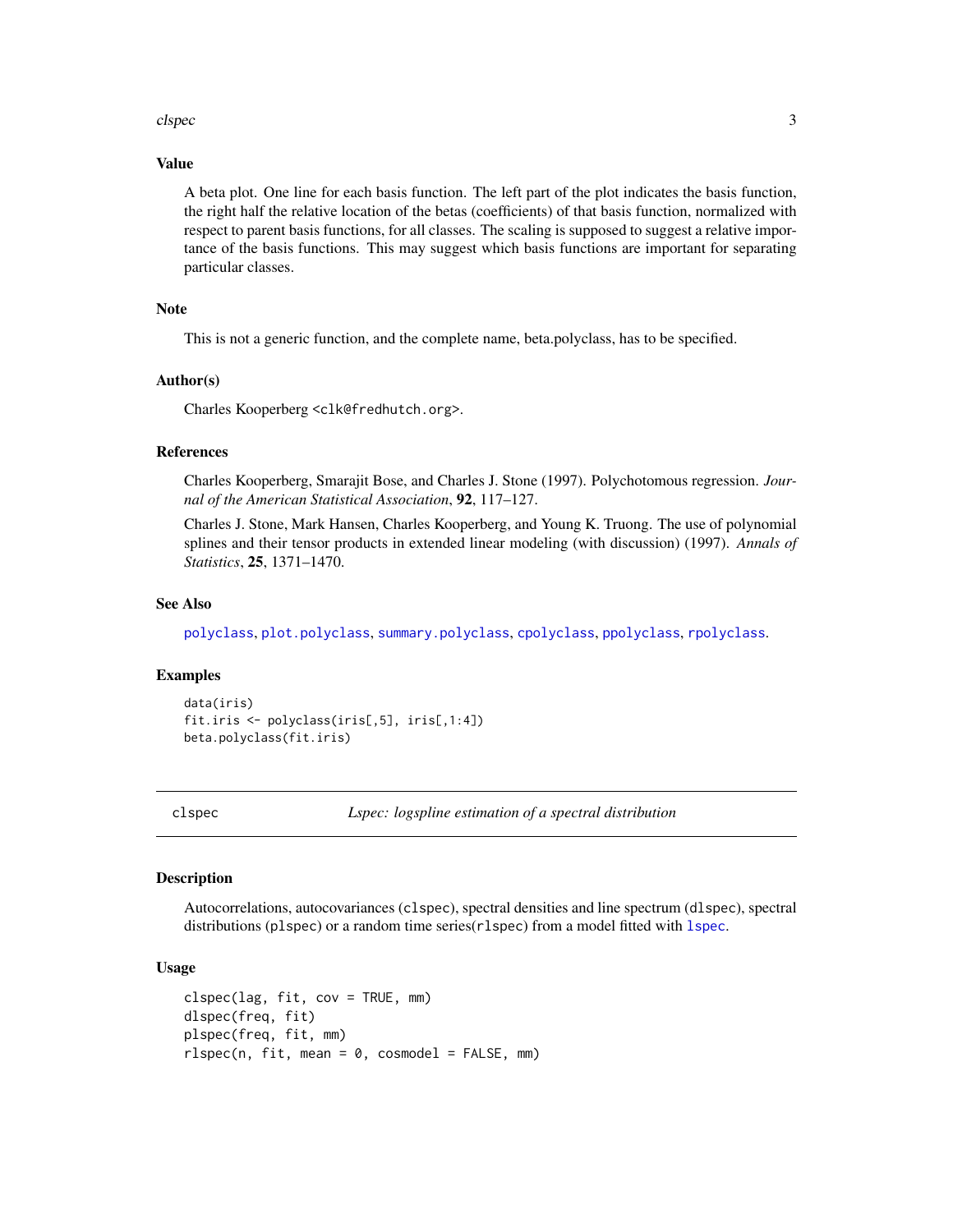# <span id="page-3-0"></span>Arguments

| lag      | vector of integer-valued lags for which the autocorrelations or autocorrelations<br>are to be computed.                                                                                                                                                                    |
|----------|----------------------------------------------------------------------------------------------------------------------------------------------------------------------------------------------------------------------------------------------------------------------------|
| fit      | 1 spec object, typically the result of 1 spec.                                                                                                                                                                                                                             |
| COV      | compute autocovariances (TRUE) or autocorrelations (FALSE).                                                                                                                                                                                                                |
| mm       | number of points used in integration and the fft. Default is the smallest power of<br>two larger than $max(fit\$ sample, $max(lag)$ , 1024) for clspec and plspec or<br>the smallest power of two larger than $max(fit\$ \$sample, n, max $(lag)$ , 1024)<br>for (rlspec). |
| freq     | vector of frequencies. For p1spec frequencies should be between $-\pi$ and $\pi$ .                                                                                                                                                                                         |
| n        | length of the random time series to be generated.                                                                                                                                                                                                                          |
| mean     | mean level of the time series to be generated.                                                                                                                                                                                                                             |
| cosmodel | indicate that the data should be generated from a model with constant harmonic<br>terms rather than a true Gaussian time series.                                                                                                                                           |

# Value

Autocovariances or autocorrelations (clspec); values of the spectral distribution at the requested frequencies. (plspec); random time series of length n (rlspec); or a list with three components (dlspec):

| <sub>d</sub> | the spectral density evaluated at the vector of frequencies.                                                  |
|--------------|---------------------------------------------------------------------------------------------------------------|
| modfreg      | modified frequencies of the form $\frac{2\pi j}{T}$ that are close to the frequencies that were<br>requested, |
| m            | mass of the line spectrum at the modified frequencies.                                                        |

# Author(s)

Charles Kooperberg <clk@fredhutch.org>.

#### References

Charles Kooperberg, Charles J. Stone, and Young K. Truong (1995). Logspline Estimation of a Possibly Mixed Spectral Distribution. *Journal of Time Series Analysis*, 16, 359-388.

Charles J. Stone, Mark Hansen, Charles Kooperberg, and Young K. Truong. The use of polynomial splines and their tensor products in extended linear modeling (with discussion) (1997). *Annals of Statistics*, 25, 1371–1470.

# See Also

[lspec](#page-18-1), [plot.lspec](#page-29-1), [summary.lspec](#page-47-1).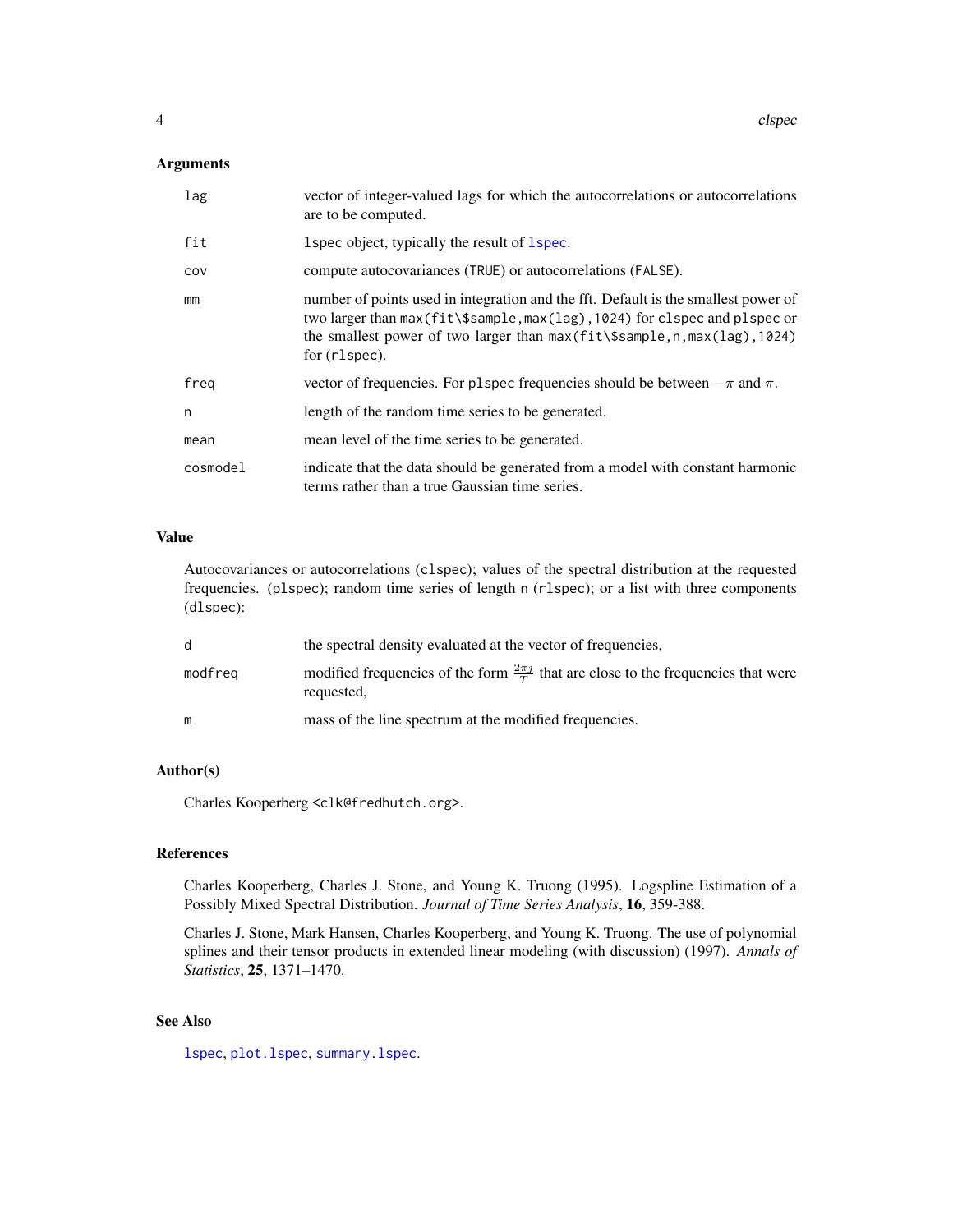# <span id="page-4-0"></span>cpolyclass 5

# Examples

```
data(co2)
co2.detrend <- lm(co2~c(1:length(co2)))$residuals
fit <- lspec(co2.detrend)
clspec(0:12,fit)
plspec((0:314)/100, fit)
dlspec((0:314)/100, fit)
rlspec(length(co2),fit)
```
<span id="page-4-1"></span>cpolyclass *Polyclass: polychotomous regression and multiple classification*

# <span id="page-4-2"></span>Description

Classify new cases (cpolyclass), compute class probabilities for new cases (ppolyclass), and generate random multinomials for new cases (rpolyclass) for a [polyclass](#page-34-1) model.

# Usage

```
cpolyclass(cov, fit)
ppolyclass(data, cov, fit)
rpolyclass(n, cov, fit)
```
#### Arguments

| COV  | covariates. Should be a matrix with fit \\$ncov columns. For rpolyclass cov<br>should either have one row, in which case all random numbers are based on<br>the same covariates, or n rows in which case each random number has its own<br>covariates.                                                                      |
|------|-----------------------------------------------------------------------------------------------------------------------------------------------------------------------------------------------------------------------------------------------------------------------------------------------------------------------------|
| fit  | polyclass object, typically the result of polyclass.                                                                                                                                                                                                                                                                        |
| data | there are several possibilities. If data is a vector with as many elements as cov<br>has rows, each element of data corresponds to a row of cov; if only one value is<br>given, the probability of being in that class is computed for all sets of covariates.<br>If data is omitted, all class probabilities are provided. |
| n    | number of pseudo random numbers to be generated.                                                                                                                                                                                                                                                                            |

# Value

Most likely classes (cpolyclass), probabilities (cpolyclass), or random classes according to the estimated probabilities (rpolyclass).

### Author(s)

Charles Kooperberg <clk@fredhutch.org>.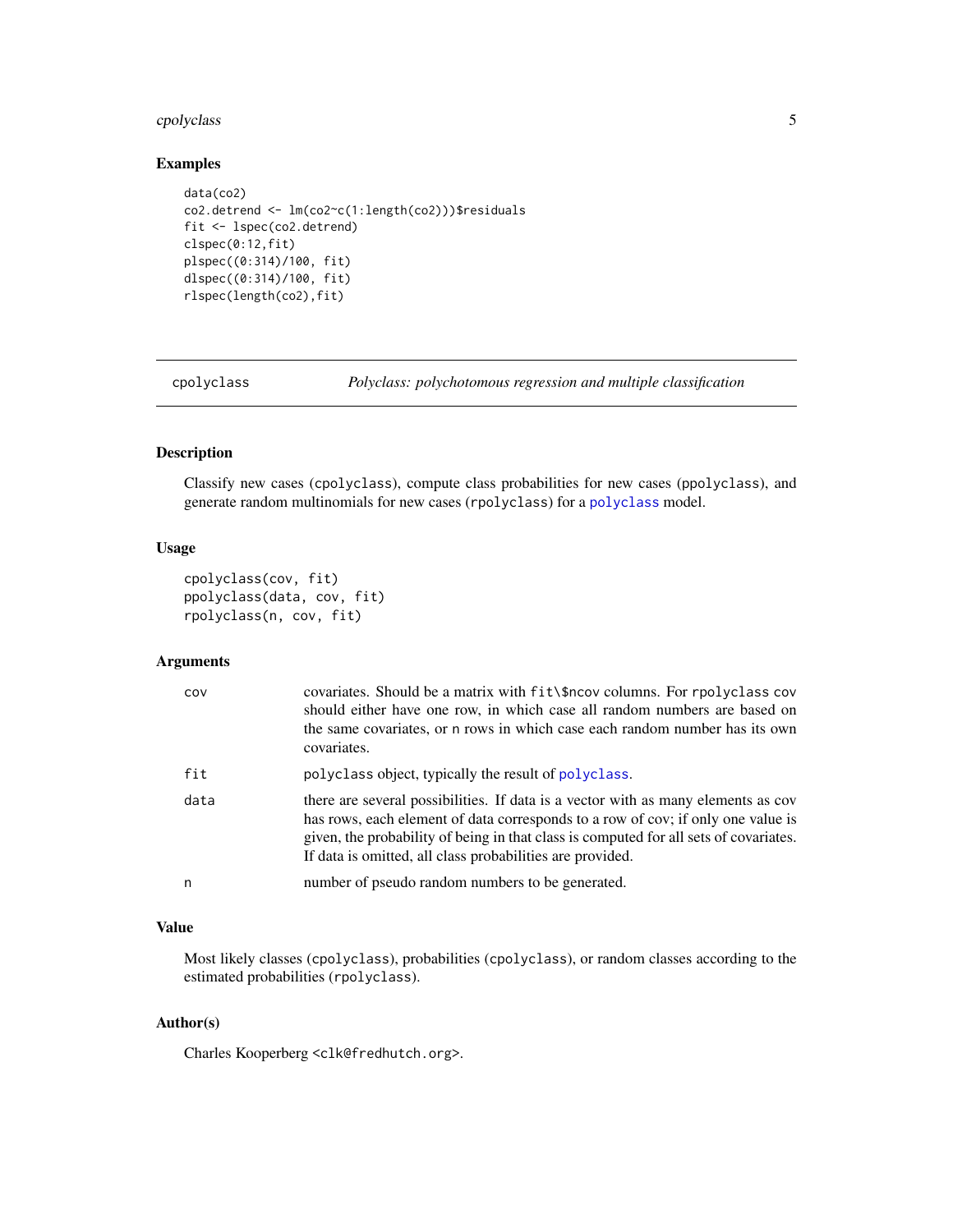#### <span id="page-5-0"></span>References

Charles Kooperberg, Smarajit Bose, and Charles J. Stone (1997). Polychotomous regression. *Journal of the American Statistical Association*, 92, 117–127.

Charles J. Stone, Mark Hansen, Charles Kooperberg, and Young K. Truong. The use of polynomial splines and their tensor products in extended linear modeling (with discussion) (1997). *Annals of Statistics*, 25, 1371–1470.

# See Also

[polyclass](#page-34-1), [plot.polyclass](#page-31-1), [summary.polyclass](#page-49-1), [beta.polyclass](#page-1-1).

#### Examples

```
data(iris)
fit.iris <- polyclass(iris[,5], iris[,1:4])
class.iris <- cpolyclass(iris[,1:4], fit.iris)
table(class.iris, iris[,5])
prob.setosa <- ppolyclass(1, iris[,1:4], fit.iris)
prob.correct <- ppolyclass(iris[,5], iris[,1:4], fit.iris)
rpolyclass(100, iris[64,1:4], fit.iris)
```
<span id="page-5-1"></span>design.polymars *Polymars: multivariate adaptive polynomial spline regression*

#### **Description**

Produces a design matrux for a model of class polymars.

# Usage

```
design.polymars(object, x)
```
#### Arguments

| object | object of the class polymars, typically the result of polymars. |  |
|--------|-----------------------------------------------------------------|--|
|--------|-----------------------------------------------------------------|--|

x the predictor values at which the design matrix will be computed. The predictor values can be in a number of formats. It can take the form of a vector of length equal to the number of predictors in the original data set or it can be shortened to the length of only those predictors that occur in the model, in the same order as they appear in the original data set. Similarly, x can take the form of a matrix with the number of columns equal to the number of predictors in the original data set, or shortened to the number of predictors in the model.

#### Value

The design matrix corresponding to the fitted [polymars](#page-38-1) model.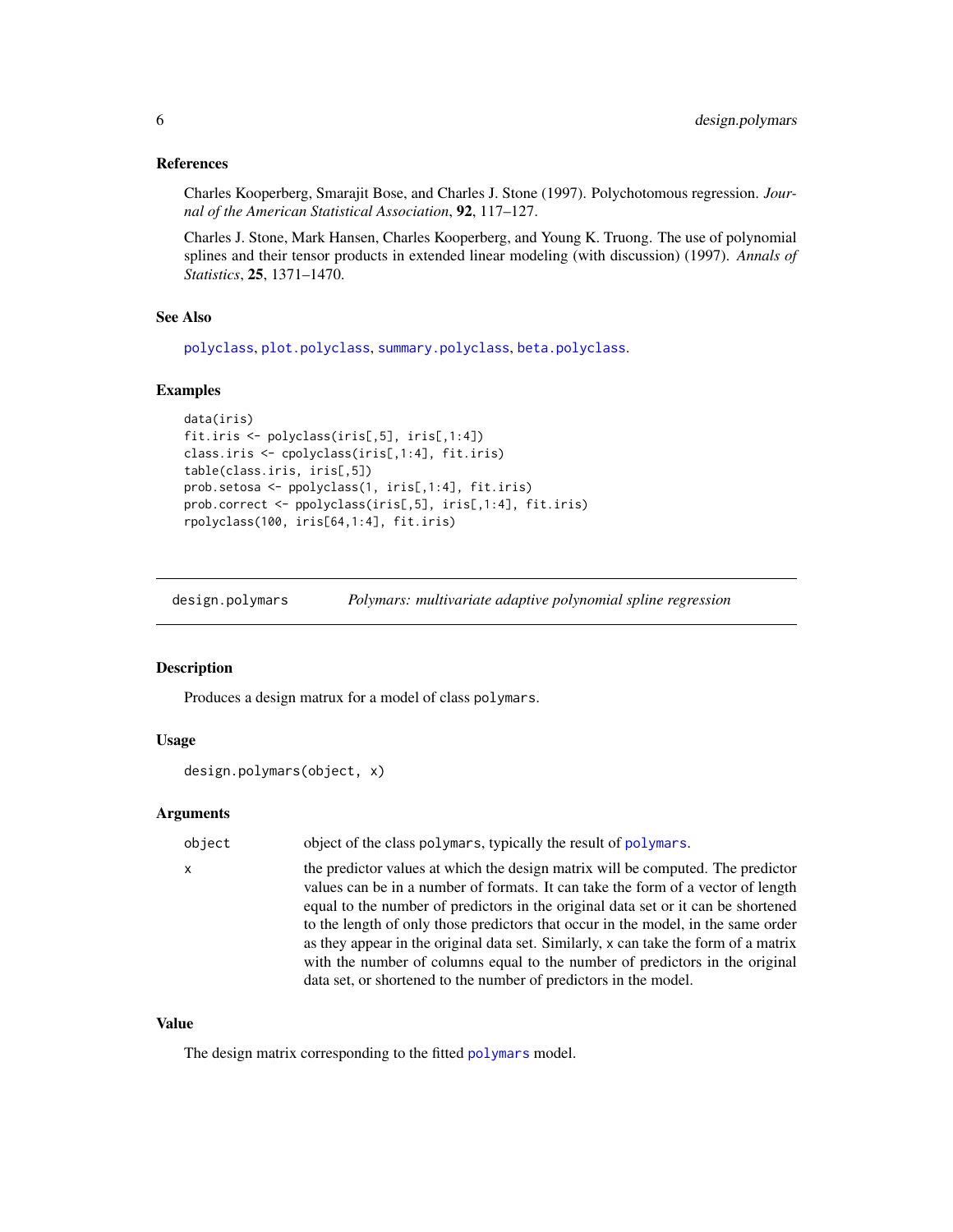<span id="page-6-0"></span>dhare 7 and 3 and 3 and 3 and 3 and 3 and 3 and 3 and 3 and 3 and 3 and 3 and 3 and 3 and 3 and 3 and 3 and 3 and 3 and 3 and 3 and 3 and 3 and 3 and 3 and 3 and 3 and 3 and 3 and 3 and 3 and 3 and 3 and 3 and 3 and 3 and

#### Author(s)

Charles Kooperberg

#### References

Charles Kooperberg, Smarajit Bose, and Charles J. Stone (1997). Polychotomous regression. *Journal of the American Statistical Association*, 92, 117–127.

Charles J. Stone, Mark Hansen, Charles Kooperberg, and Young K. Truong. The use of polynomial splines and their tensor products in extended linear modeling (with discussion) (1997). *Annals of Statistics*, 25, 1371–1470.

# See Also

[polymars](#page-38-1), [plot.polymars](#page-33-1), [predict.polymars](#page-42-1), [summary.polymars](#page-50-1).

#### Examples

```
data(state)
state.pm <- polymars(state.region, state.x77, knots = 15, classify = TRUE, gcv = 1)
desmat <- design.polymars(state.pm, state.x77)
# compute traditional summary of the fit for the first class
summary(lm(((state.region=="Northeast")*1) ~ desmat -1))
```
<span id="page-6-1"></span>

dhare *Hare: hazard regression*

#### <span id="page-6-2"></span>Description

Density (dhare), cumulative probability (phare), hazard rate (hhare), quantiles (qhare), and random samples (rhare) from a [hare](#page-11-1) object.

#### Usage

dhare(q, cov, fit) hhare(q, cov, fit) phare(q, cov, fit) qhare(p, cov, fit) rhare(n, cov, fit)

| a | vector of quantiles. Missing values (NAs) are allowed.                                    |
|---|-------------------------------------------------------------------------------------------|
| p | vector of probabilities. Missing values (NAs) are allowed.                                |
| n | sample size. If length(n) is larger than 1, then length(n) random values are<br>returned. |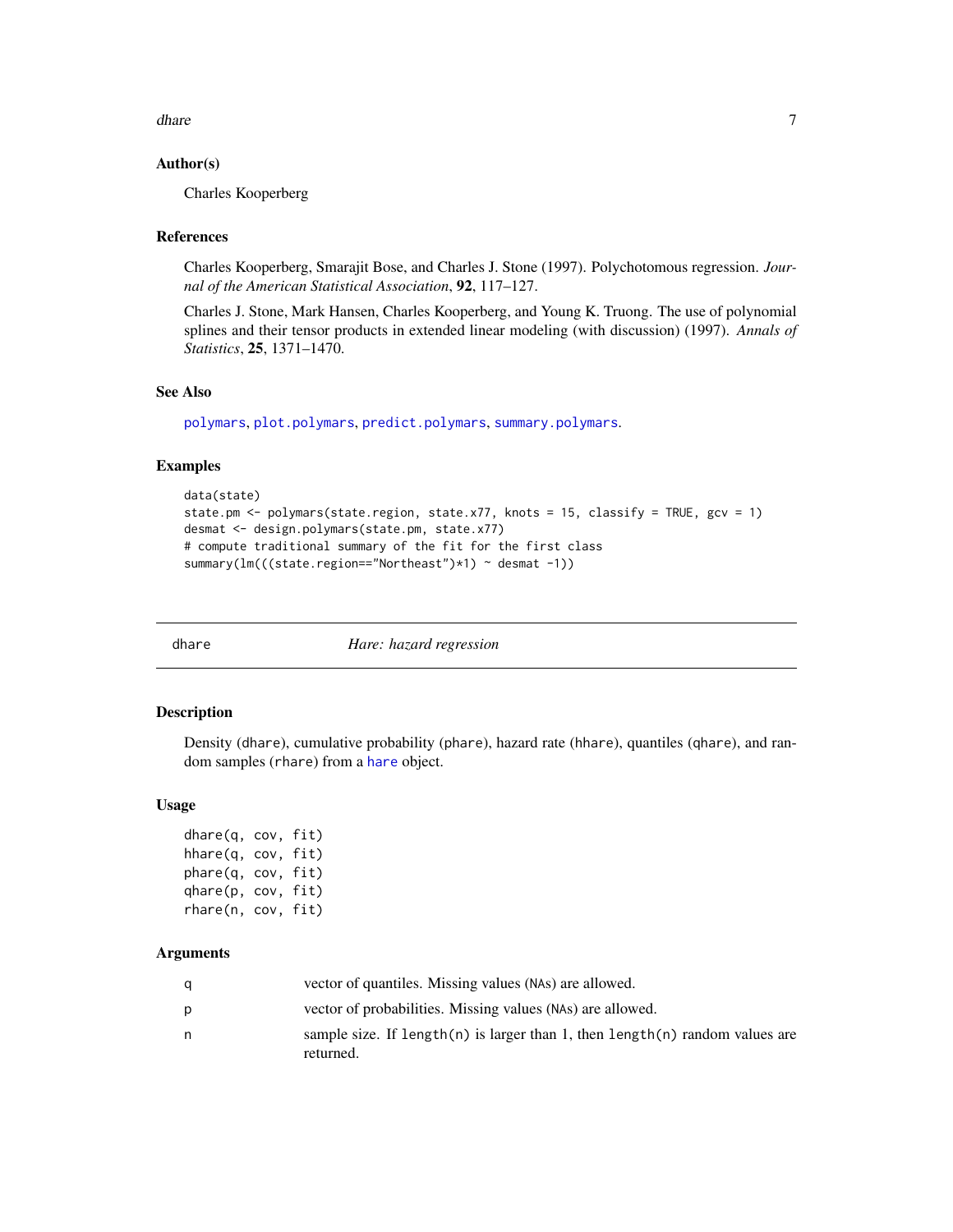<span id="page-7-0"></span>

| COV | covariates. There are several possibilities. If a vector of length fit\\$ncov is<br>provided, these covariates are used for all elements of p or q or for all random<br>numbers. If a matrix of dimension length $(p)$ , length $(q)$ , or n by fit \\$ncov<br>is provided, the rows of cov are matched with the elements of p or q or every row<br>of cov has its own random number. If a matrix of dimension m times $fit\$ rcov<br>is provided, while length(p) = 1 or length(q) = 1 or $n = 1$ , the single element<br>of p or q is used m times, or m random numbers with different sets of covariates<br>are generated. |
|-----|-------------------------------------------------------------------------------------------------------------------------------------------------------------------------------------------------------------------------------------------------------------------------------------------------------------------------------------------------------------------------------------------------------------------------------------------------------------------------------------------------------------------------------------------------------------------------------------------------------------------------------|
| fit | hare object, typically obtained from hare.                                                                                                                                                                                                                                                                                                                                                                                                                                                                                                                                                                                    |

# Details

Elements of q or p that are missing will cause the corresponding elements of the result to be missing.

# Value

Densities (dhare), hazard rates (hhare), probabilities (phare), quantiles (qhare), or a random sample (rhare) from a [hare](#page-11-1) object.

#### Author(s)

Charles Kooperberg <clk@fredhutch.org>.

#### References

Charles Kooperberg, Charles J. Stone and Young K. Truong (1995). Hazard regression. *Journal of the American Statistical Association*, 90, 78-94.

Charles J. Stone, Mark Hansen, Charles Kooperberg, and Young K. Truong. The use of polynomial splines and their tensor products in extended linear modeling (with discussion) (1997). *Annals of Statistics*, 25, 1371–1470.

#### See Also

[hare](#page-11-1), [plot.hare](#page-25-1), [summary.hare](#page-43-1).

#### Examples

```
fit <- hare(testhare[,1], testhare[,2], testhare[,3:8])
dhare(0:10, testhare[117,3:8], fit)
hhare(0:10, testhare[1:11,3:8], fit)
phare(10, testhare[1:25,3:8], fit)
qhare((1:19)/20, testhare[117,3:8], fit)
rhare(10, testhare[117,3:8], fit)
```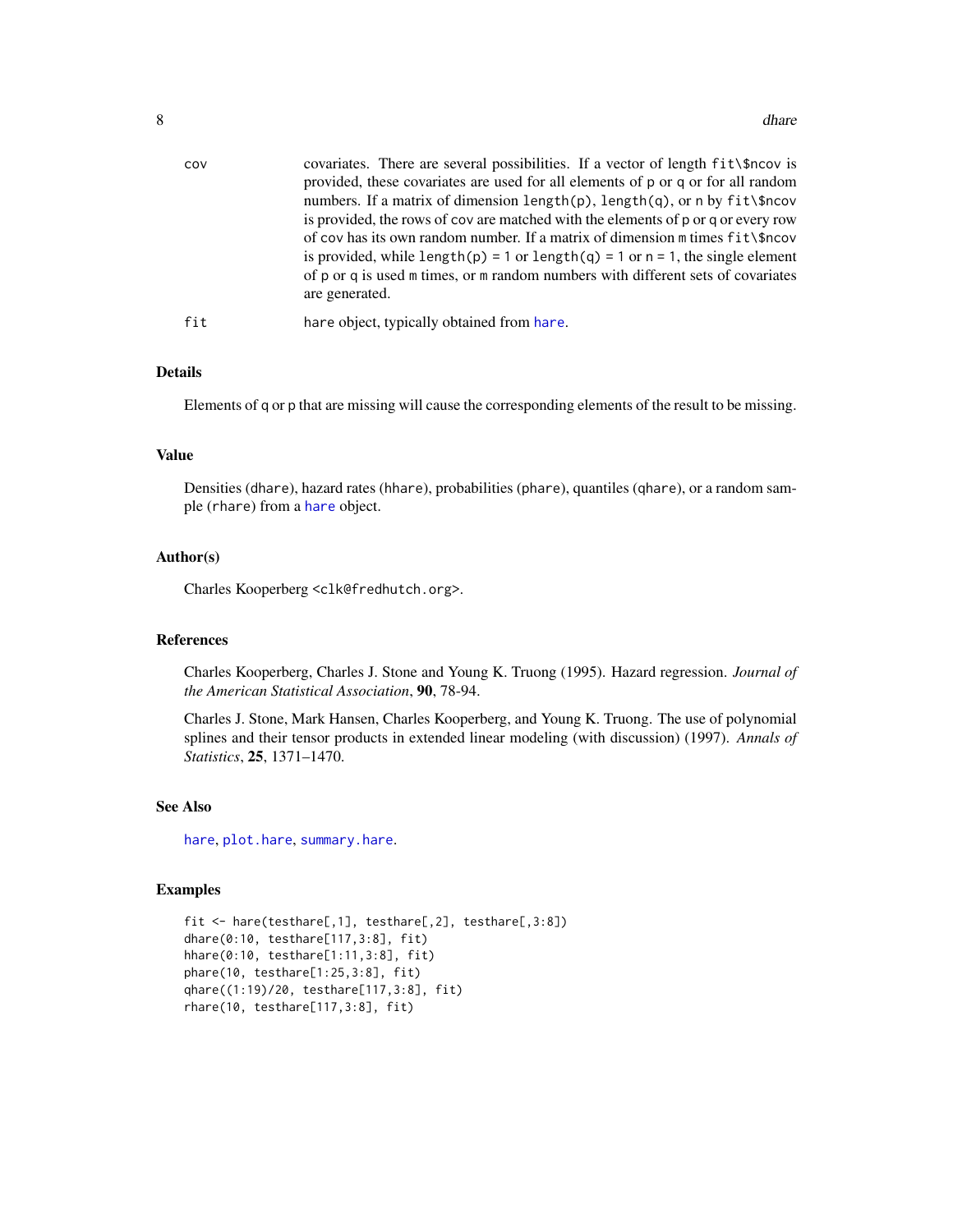<span id="page-8-1"></span><span id="page-8-0"></span>

# <span id="page-8-2"></span>Description

Density (dheft), cumulative probability (pheft), hazard rate (hheft), quantiles (qheft), and random samples (rheft) from a [heft](#page-14-1) object

#### Usage

dheft(q, fit) hheft(q, fit) pheft(q, fit) qheft(p, fit) rheft(n, fit)

#### Arguments

| q   | vector of quantiles. Missing values (NAs) are allowed.                                    |
|-----|-------------------------------------------------------------------------------------------|
| p   | vector of probabilities. Missing values (NAs) are allowed.                                |
| n.  | sample size. If length(n) is larger than 1, then length(n) random values are<br>returned. |
| fit | heft object, typically obtained from heft.                                                |

# Details

Elements of q or p that are missing will cause the corresponding elements of the result to be missing.

#### Value

Densities (dheft), hazard rates (hheft), probabilities (pheft), quantiles (qheft), or a random sample (rheft) from a [heft](#page-14-1) object.

# Author(s)

Charles Kooperberg <clk@fredhutch.org>.

# References

Charles Kooperberg, Charles J. Stone and Young K. Truong (1995). Hazard regression. *Journal of the American Statistical Association*, 90, 78-94.

Charles J. Stone, Mark Hansen, Charles Kooperberg, and Young K. Truong. The use of polynomial splines and their tensor products in extended linear modeling (with discussion) (1997). *Annals of Statistics*, 25, 1371–1470.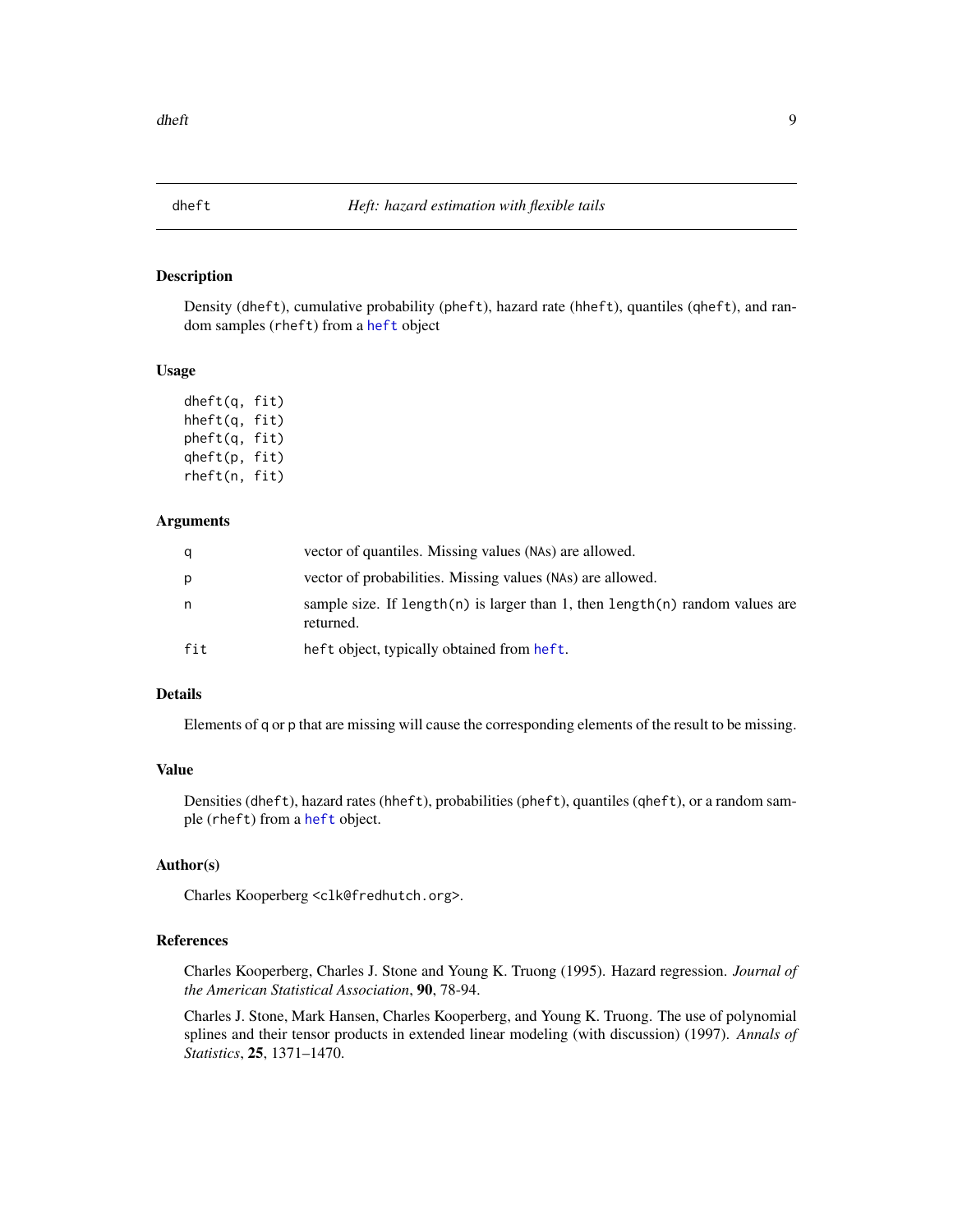# See Also

[heft](#page-14-1), [plot.heft](#page-26-1), [summary.heft](#page-44-1).

#### Examples

```
fit <- heft(testhare[,1],testhare[,2])
dheft(0:10,fit)
hheft(0:10,fit)
pheft(0:10,fit)
qheft((1:19)/20,fit)
rheft(10,fit)
```
<span id="page-9-1"></span>dlogspline *Logspline Density Estimation*

#### <span id="page-9-2"></span>Description

Density (dlogspline), cumulative probability (plogspline), quantiles (qlogspline), and random samples (rlogspline) from a logspline density that was fitted using the 1997 knot addition and deletion algorithm ([logspline](#page-16-1)). The 1992 algorithm is available using the [oldlogspline](#page-20-1) function.

### Usage

```
dlogspline(q, fit)
plogspline(q, fit)
qlogspline(p, fit)
rlogspline(n, fit)
```
#### Arguments

| q   | vector of quantiles. Missing values (NAs) are allowed.                                    |
|-----|-------------------------------------------------------------------------------------------|
| p   | vector of probabilities. Missing values (NAs) are allowed.                                |
| n   | sample size. If length(n) is larger than 1, then length(n) random values are<br>returned. |
| fit | logspline object, typically the result of logspline.                                      |

# Details

Elements of q or p that are missing will cause the corresponding elements of the result to be missing.

#### Value

Densities (dlogspline), probabilities (plogspline), quantiles (qlogspline), or a random sample (rlogspline) from a logspline density that was fitted using knot addition and deletion.

## Author(s)

Charles Kooperberg <clk@fredhutch.org>.

<span id="page-9-0"></span>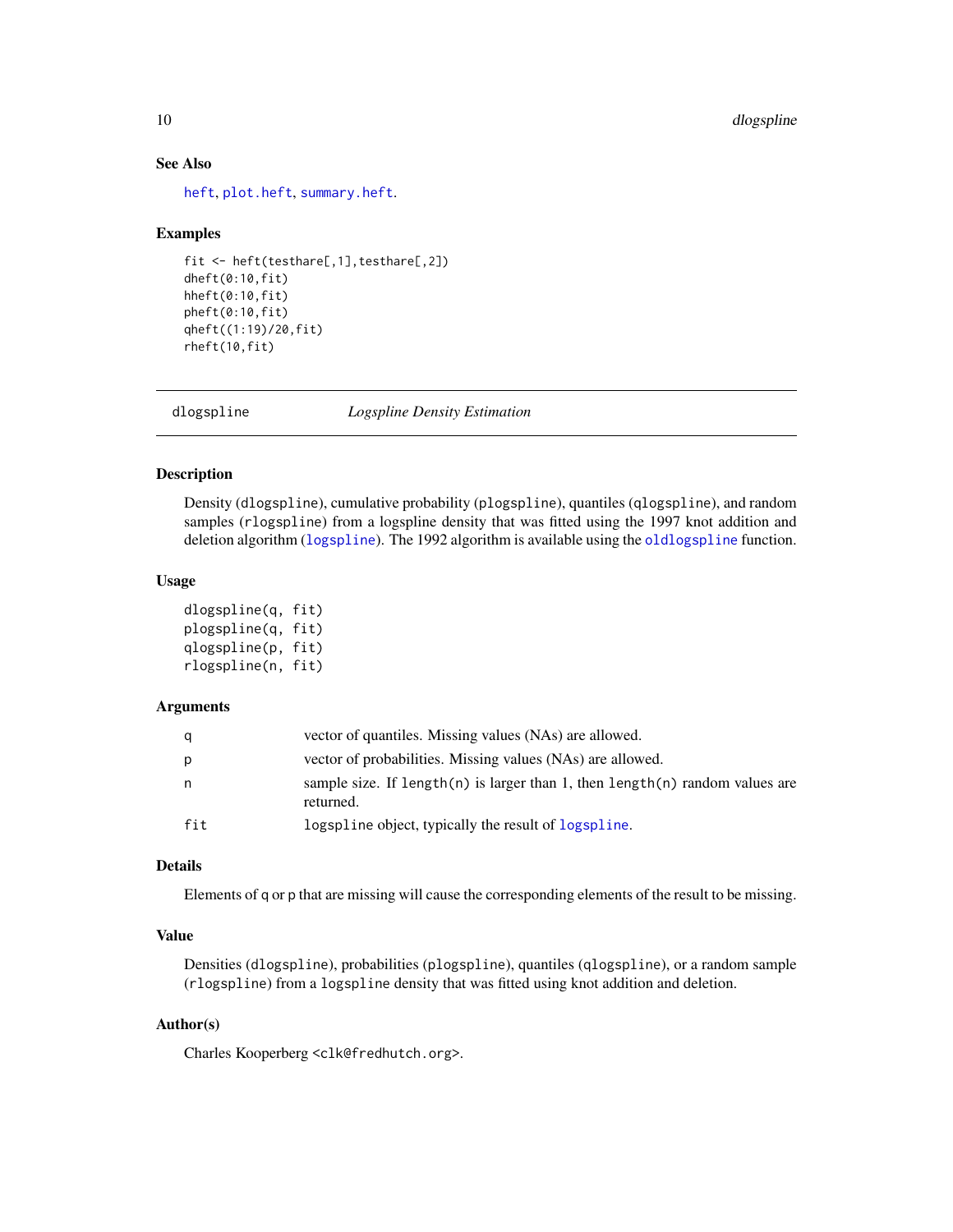#### <span id="page-10-0"></span>doldlogspline 11

#### References

Charles Kooperberg and Charles J. Stone. Logspline density estimation for censored data (1992). *Journal of Computational and Graphical Statistics*, 1, 301–328.

Charles J. Stone, Mark Hansen, Charles Kooperberg, and Young K. Truong. The use of polynomial splines and their tensor products in extended linear modeling (with discussion) (1997). *Annals of Statistics*, 25, 1371–1470.

#### See Also

[logspline](#page-16-1), [plot.logspline](#page-28-1), [summary.logspline](#page-46-1), [oldlogspline](#page-20-1).

#### Examples

```
x < - rnorm(100)
fit <- logspline(x)
qq <- qlogspline((1:99)/100, fit)
plot(qnorm((1:99)/100), qq) # qq plot of the fitted density
pp <- plogspline((-250:250)/100, fit)
plot((-250:250)/100, pp, type = "l")
lines((-250:250)/100,pnorm((-250:250)/100)) # asses the fit of the distribution
dd <- dlogspline((-250:250)/100, fit)
plot((-250:250)/100, dd, type = "l")
lines((-250:250)/100, dnorm((-250:250)/100)) # asses the fit of the density
rr <- rlogspline(100, fit) # random sample from fit
```
<span id="page-10-1"></span>doldlogspline *Logspline Density Estimation - 1992 version*

#### <span id="page-10-2"></span>Description

Probability density function (doldlogspline), distribution function (poldlogspline), quantiles (qoldlogspline), and random samples (roldlogspline) from a logspline density that was fitted using the 1992 knot deletion algorithm ([oldlogspline](#page-20-1)). The 1997 algorithm using knot deletion and addition is available using the [logspline](#page-16-1) function.

#### Usage

```
doldlogspline(q, fit)
poldlogspline(q, fit)
qoldlogspline(p, fit)
roldlogspline(n, fit)
```

| q   | vector of quantiles. Missing values (NAs) are allowed.                                    |
|-----|-------------------------------------------------------------------------------------------|
| p   | vector of probabilities. Missing values (NAs) are allowed.                                |
| n.  | sample size. If length(n) is larger than 1, then length(n) random values are<br>returned. |
| fit | oldlogspline object, typically the result of oldlogspline.                                |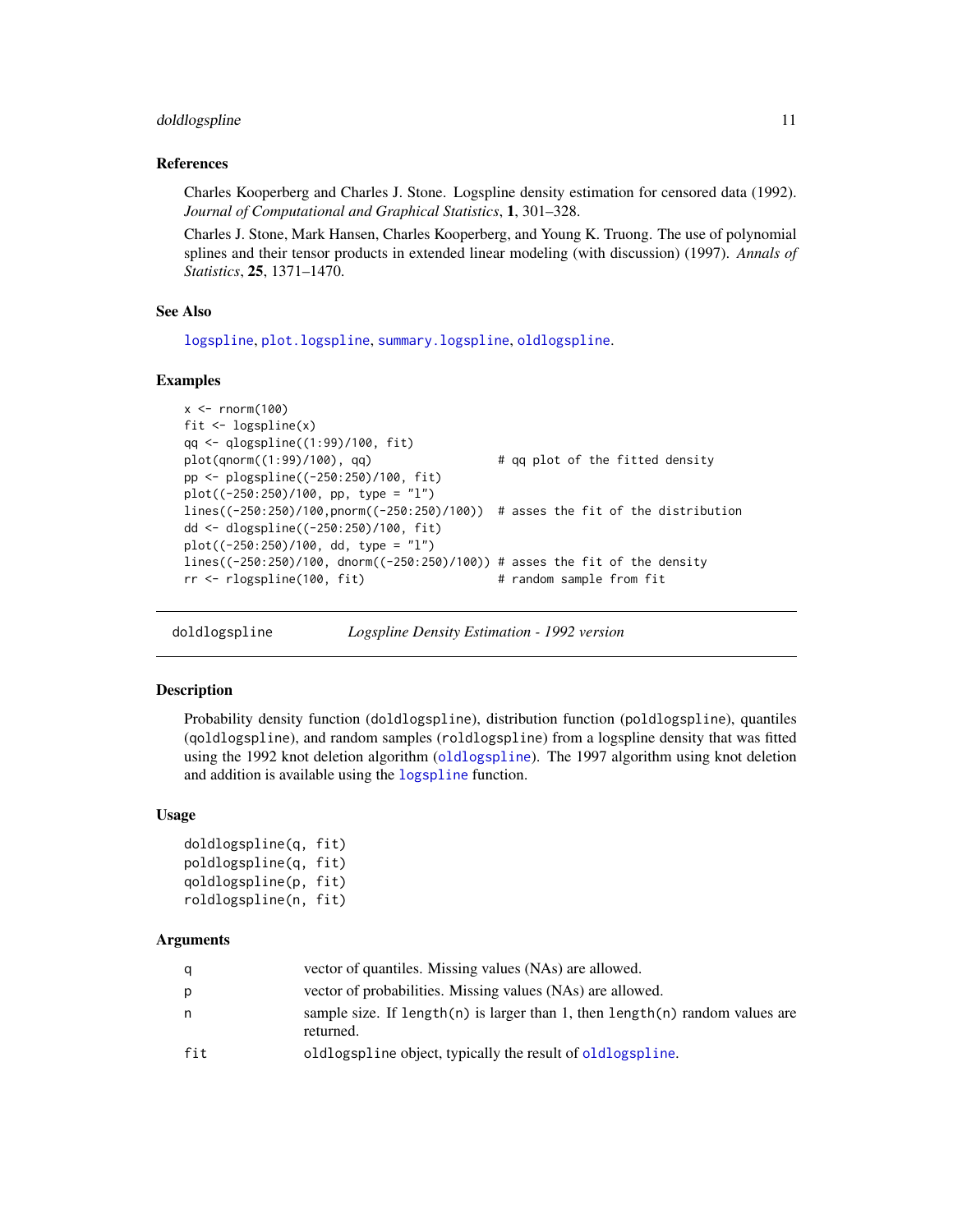# <span id="page-11-0"></span>Details

Elements of q or p that are missing will cause the corresponding elements of the result to be missing.

# Value

Densities (doldlogspline), probabilities (poldlogspline), quantiles (qoldlogspline), or a random sample (roldlogspline) from an oldlogspline density that was fitted using knot deletion.

#### Author(s)

Charles Kooperberg <clk@fredhutch.org>.

# References

Charles Kooperberg and Charles J. Stone. Logspline density estimation for censored data (1992). *Journal of Computational and Graphical Statistics*, 1, 301–328.

Charles J. Stone, Mark Hansen, Charles Kooperberg, and Young K. Truong. The use of polynomial splines and their tensor products in extended linear modeling (with discussion) (1997). *Annals of Statistics*, 25, 1371–1470.

# See Also

[logspline](#page-16-1), [oldlogspline](#page-20-1), [plot.oldlogspline](#page-30-1), [summary.oldlogspline](#page-48-1)

#### Examples

```
x < - rnorm(100)
fit <- oldlogspline(x)
qq <- qoldlogspline((1:99)/100, fit)
plot(qnorm((1:99)/100), qq) # qq plot of the fitted density
pp <- poldlogspline((-250:250)/100, fit)
plot((-250:250)/100, pp, type = "l")
lines((-250:250)/100, pnorm((-250:250)/100)) # asses the fit of the distribution
dd <- doldlogspline((-250:250)/100, fit)
plot((-250:250)/100, dd, type = "l")
lines((-250:250)/100, dnorm((-250:250)/100)) # asses the fit of the density
rr <- roldlogspline(100, fit) # random sample from fit
```
<span id="page-11-1"></span>

hare *Hare: hazard regression*

#### Description

Fit a hazard regression model: linear splines are used to model the baseline hazard, covariates, and interactions. Fitted models can be, but do not need to be, proportional hazards models.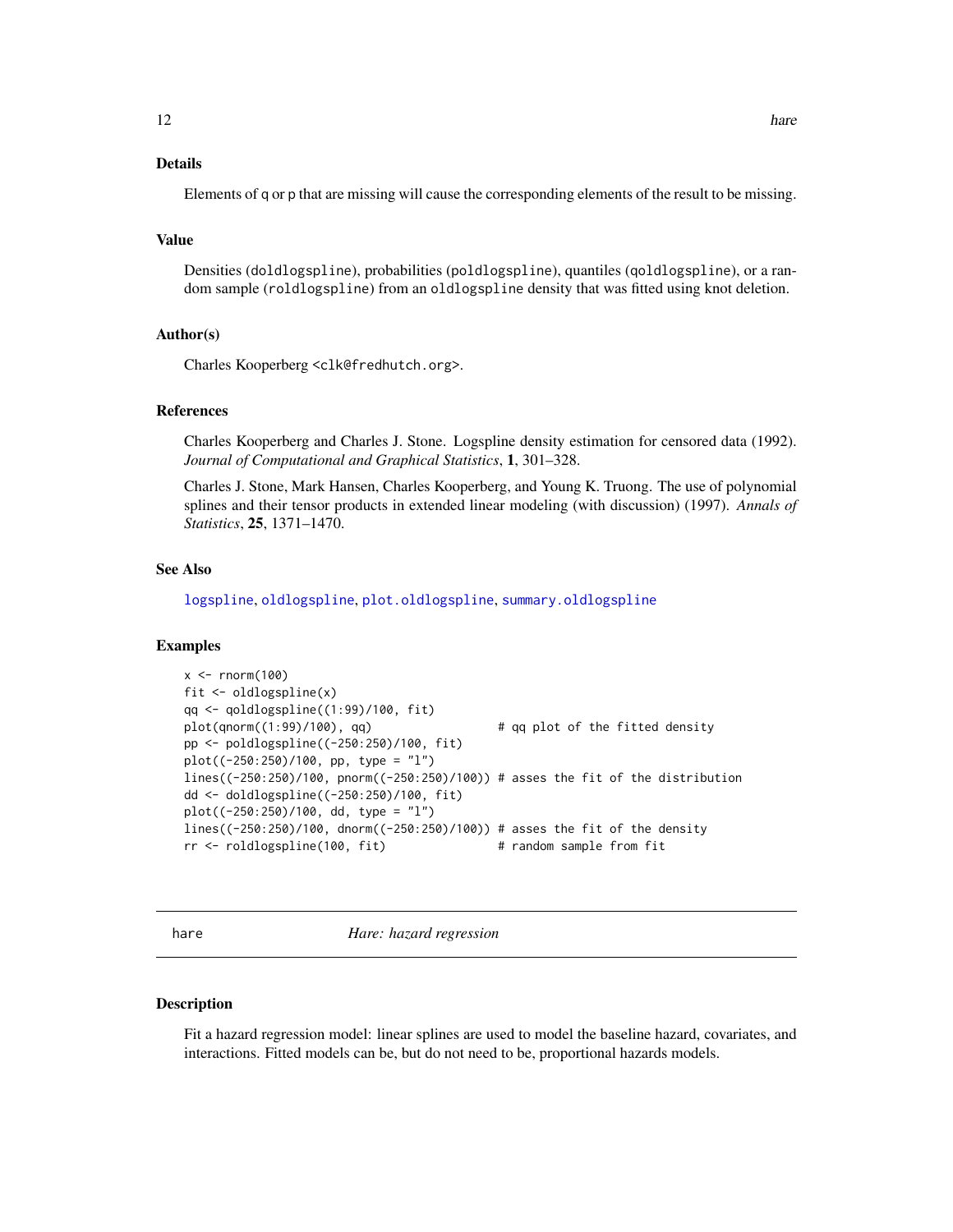# <span id="page-12-0"></span>Usage

```
hare(data, delta, cov, penalty, maxdim, exclude, include, prophaz = FALSE,
additive = FALSE, linear, fit, silent = TRUE)
```
# Arguments

| data     | vector of observations. Observations may or may not be right censored. All<br>observations should be nonnegative.                                                                                                                                                                                                              |
|----------|--------------------------------------------------------------------------------------------------------------------------------------------------------------------------------------------------------------------------------------------------------------------------------------------------------------------------------|
| delta    | binary vector with the same length as data. Elements of data for which the<br>corresponding element of delta is 0 are assumed to be right censored, elements<br>of data for which the corresponding element of delta is 1 are assumed to be<br>uncensored. If delta is missing, all observations are assumed to be uncensored. |
| COV      | covariates: matrix with as many rows as the length of data. May be omitted if<br>there are no covariates. (If there are no covariates, however, heft will provide a<br>more flexible model using cubic splines.)                                                                                                               |
| penalty  | the parameter to be used in the AIC criterion. The method chooses the number<br>of knots that minimizes $-2 \times \text{loglikelihood} + \text{penalty} \times (\text{dimension})$ . The<br>default is to use penalty = $log(samplesize)$ as in BIC. The effect of this pa-<br>rameter is summarized in summary.hare.         |
| maxdim   | maximum dimension (default is $6 * length(data)^{0}.2$ ).                                                                                                                                                                                                                                                                      |
| exclude  | combinations to be excluded - this should be a matrix with 2 columns - if for<br>example exclude [1,1] = 2 and exclude [1,2] = 3 no interaction between co-<br>variate 2 and 3 is included. 0 represents time.                                                                                                                 |
| include  | those combinations that can be included. Should have the same format as exclude.<br>Only one of exclude and include can be specified.                                                                                                                                                                                          |
| prophaz  | should the model selection be restricted to proportional hazards models?                                                                                                                                                                                                                                                       |
| additive | should the model selection be restricted to additive models?                                                                                                                                                                                                                                                                   |
| linear   | vector indicating for which of the variables no knots should be entered. For<br>example, if linear = $c(2, 3)$ no knots for either covariate 2 or 3 are entered. 0<br>represents time. The default is none.                                                                                                                    |
| fit      | hare object. If fit is specified, hare adds basis functions starting with those in<br>fit.                                                                                                                                                                                                                                     |
| silent   | suppresses the printing of diagnostic output about basis functions added or deleted,<br>Rao-statistics, Wald-statistics and log-likelihoods.                                                                                                                                                                                   |

# Value

An object of class hare, which is organized to serve as input for plot. hare, summary. hare, [dhare](#page-6-1) (conditional density), [hhare](#page-6-2) (conditional hazard rate), [phare](#page-6-2) (conditional probabilities), [qhare](#page-6-2) (conditional quantiles), and [rhare](#page-6-2) (random numbers). The object is a list with the following members:

| ncov | number of covariates.                     |
|------|-------------------------------------------|
| ndim | number of dimensions of the fitted model. |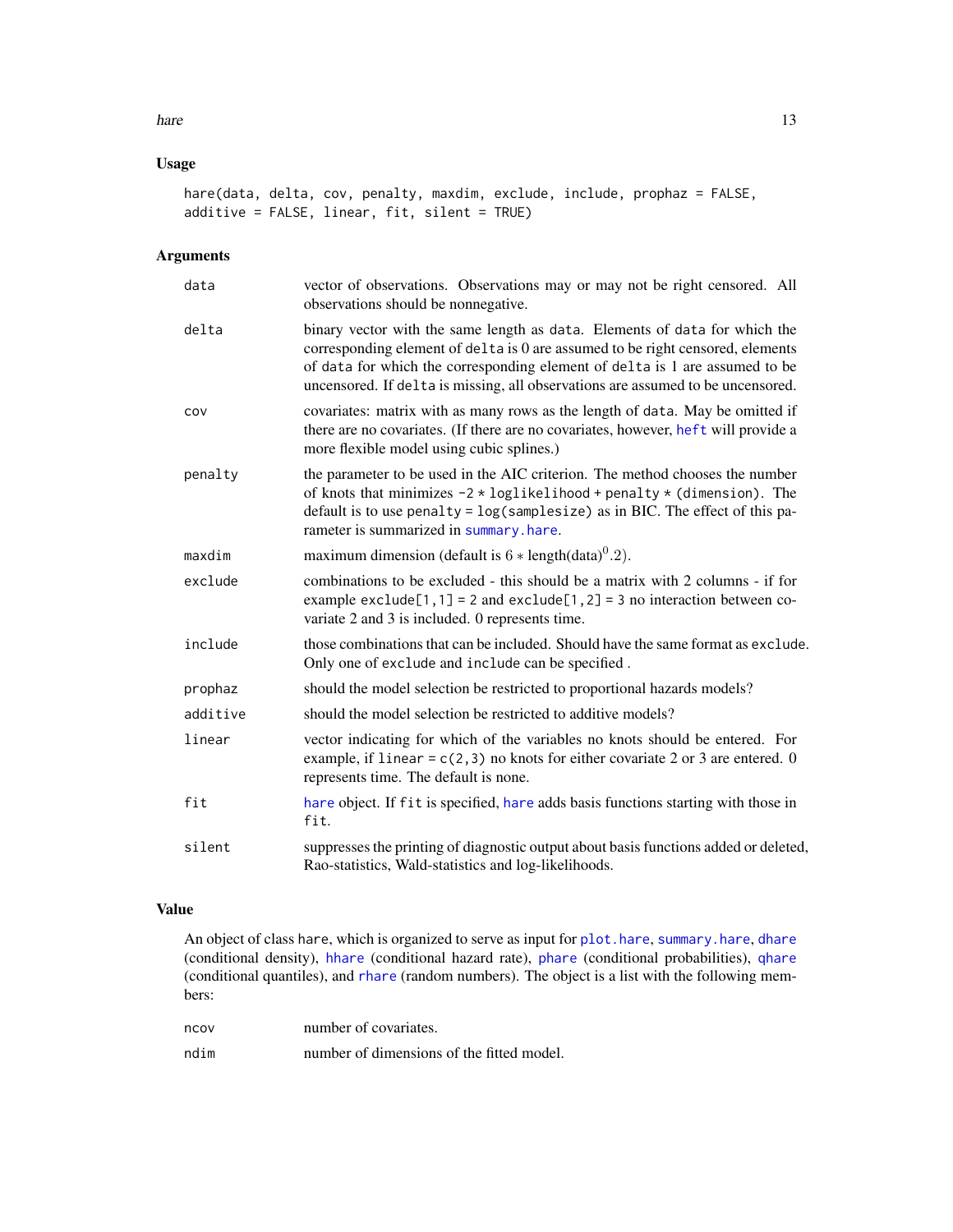<span id="page-13-0"></span>

| fcts    | matrix of size ndim x 6, each row is a basis function. First element: first covari-<br>ate involved (0 means time);                                                                                                                                    |
|---------|--------------------------------------------------------------------------------------------------------------------------------------------------------------------------------------------------------------------------------------------------------|
|         | second element: which knot (0 means: constant (time) or linear (covariate));                                                                                                                                                                           |
|         | third element: second covariate involved (NA means: this is a function of one<br>variable);                                                                                                                                                            |
|         | fourth element: knot involved (if the third element is NA, of no relevance);                                                                                                                                                                           |
|         | fifth element: beta;                                                                                                                                                                                                                                   |
|         | sixth element: standard error of beta.                                                                                                                                                                                                                 |
| knots   | a matrix with neov rows. Covariate i has row i <sup>+1</sup> , time has row 1. First column:<br>number of knots in this dimension; other columns: the knots, appended with NAs<br>to make it a matrix.                                                 |
| penalty | the parameter used in the AIC criterion.                                                                                                                                                                                                               |
| max     | maximum element of survival data.                                                                                                                                                                                                                      |
| ranges  | column i gives the range of the i-th covariate.                                                                                                                                                                                                        |
| logl    | matrix with two columns. The i-th element of the first column is the loglikeli-<br>hood of the model of dimension i. The second column indicates whether this<br>model was fitted during the addition stage $(1)$ or during the deletion stage $(0)$ . |
| sample  | sample size.                                                                                                                                                                                                                                           |

# Author(s)

Charles Kooperberg <clk@fredhutch.org>.

# References

Charles Kooperberg, Charles J. Stone and Young K. Truong (1995). Hazard regression. *Journal of the American Statistical Association*, 90, 78-94.

Charles J. Stone, Mark Hansen, Charles Kooperberg, and Young K. Truong. The use of polynomial splines and their tensor products in extended linear modeling (with discussion) (1997). *Annals of Statistics*, 25, 1371–1470.

# See Also

[heft](#page-14-1), [plot.hare](#page-25-1), [summary.hare](#page-43-1), [dhare](#page-6-1), [hhare](#page-6-2), [phare](#page-6-2), [qhare](#page-6-2), [rhare](#page-6-2).

# Examples

fit <- hare(testhare[,1], testhare[,2], testhare[,3:8])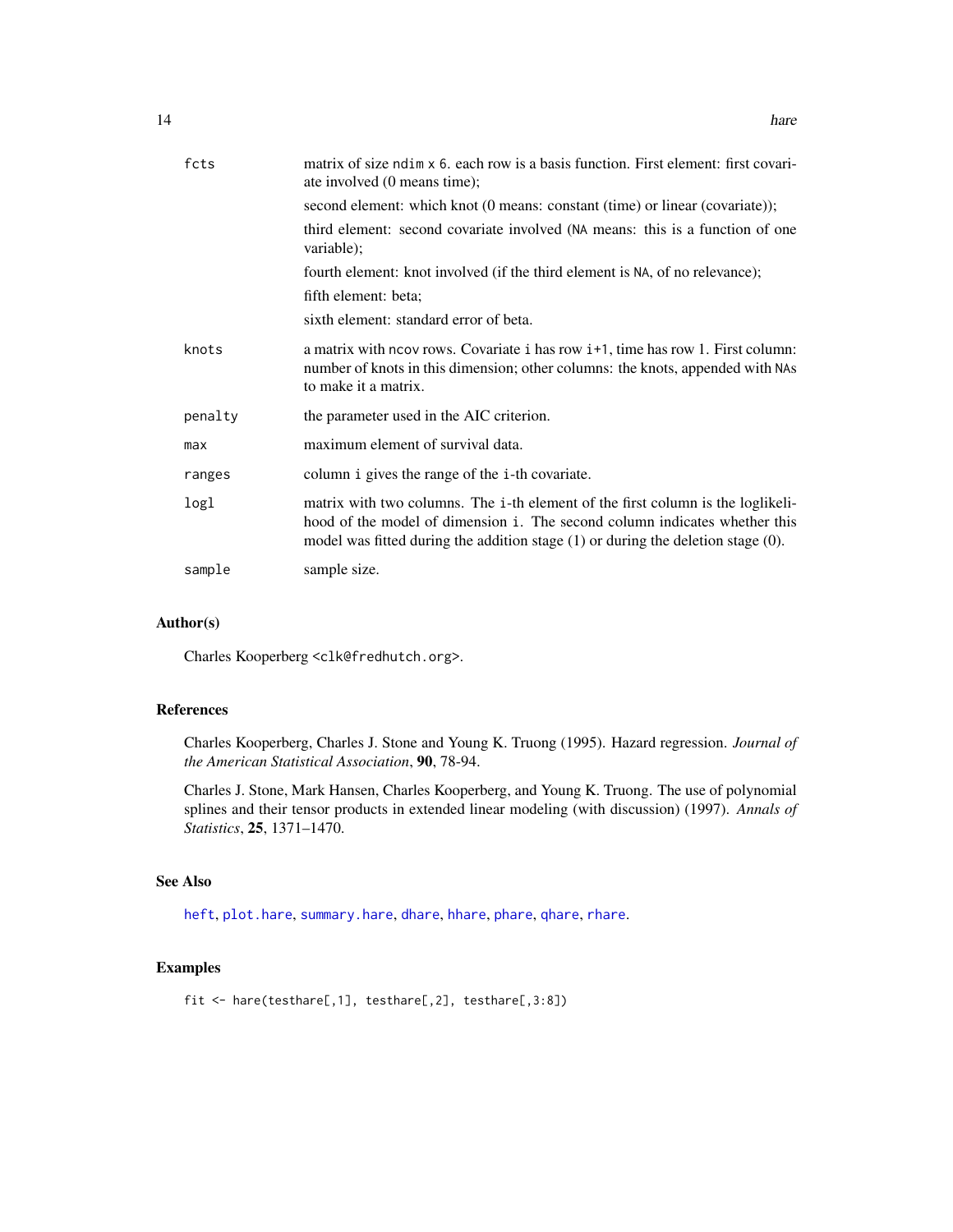# <span id="page-14-1"></span><span id="page-14-0"></span>Description

Hazard estimation using cubic splines to approximate the log-hazard function and special functions to allow non-polynomial shapes in both tails.

# Usage

```
heft(data, delta, penalty, knots, leftlin, shift, leftlog,
rightlog, maxknots, mindist, silent = TRUE)
```

| data     | vector of observations. Observations may or may not be right censored. All<br>observations should be nonnegative.                                                                                                                                                                                                              |
|----------|--------------------------------------------------------------------------------------------------------------------------------------------------------------------------------------------------------------------------------------------------------------------------------------------------------------------------------|
| delta    | binary vector with the same length as data. Elements of data for which the<br>corresponding element of delta is 0 are assumed to be right censored, elements<br>of data for which the corresponding element of delta is 1 are assumed to be<br>uncensored. If delta is missing, all observations are assumed to be uncensored. |
| penalty  | the parameter to be used in the AIC criterion. The method chooses the number<br>of knots that minimizes $-2 \times \text{loglikelihood} + \text{penalty} \times (\text{dimension})$ . The<br>default is to use penalty = $log(samplesize)$ as in BIC. The effect of this pa-<br>rameter is summarized in summary.heft.         |
| knots    | ordered vector of values, which forces the method to start with these knots. If<br>knots is not specified, a default knot-placement rule is employed.                                                                                                                                                                          |
| leftlin  | if leftlin is TRUE an extra basis-function, which is linear to the left of the first<br>knot, is included in the basis. If any of data is exactly 0, the default of leftlin<br>is TRUE, otherwise it is FALSE.                                                                                                                 |
| shift    | parameter for the log terms. Default is quantile $(data[delta == 1], .75)$ .                                                                                                                                                                                                                                                   |
| leftlog  | coefficient of $\log \frac{x}{x + shift}$ , which must be greater than -1. (In particular, if<br>leftlog equals zero no log $\frac{x}{x + shift}$ term is included.) If leftlog is missing its<br>maximum likelihood estimate is used. If any of data is exactly zero, leftlog<br>is set to zero.                              |
| rightlog | coefficient of $log(x + shift)$ , which must be greater than -1. (In particular, if<br>leftlog equals zero no $log(x + shift)$ term is included.) If rightlog is missing<br>its maximum likelihood estimate is used.                                                                                                           |
| maxknots | maximum number of knots allowed in the model (default is $4 * n^{0.2}$ ), where n<br>is the length of data.                                                                                                                                                                                                                    |
| mindist  | minimum distance in order statistics between knots. The default is 5.                                                                                                                                                                                                                                                          |
| silent   | suppresses the printing of diagnostic output about knots added or deleted, Rao-<br>statistics, Wald-statistics and log-likelihoods.                                                                                                                                                                                            |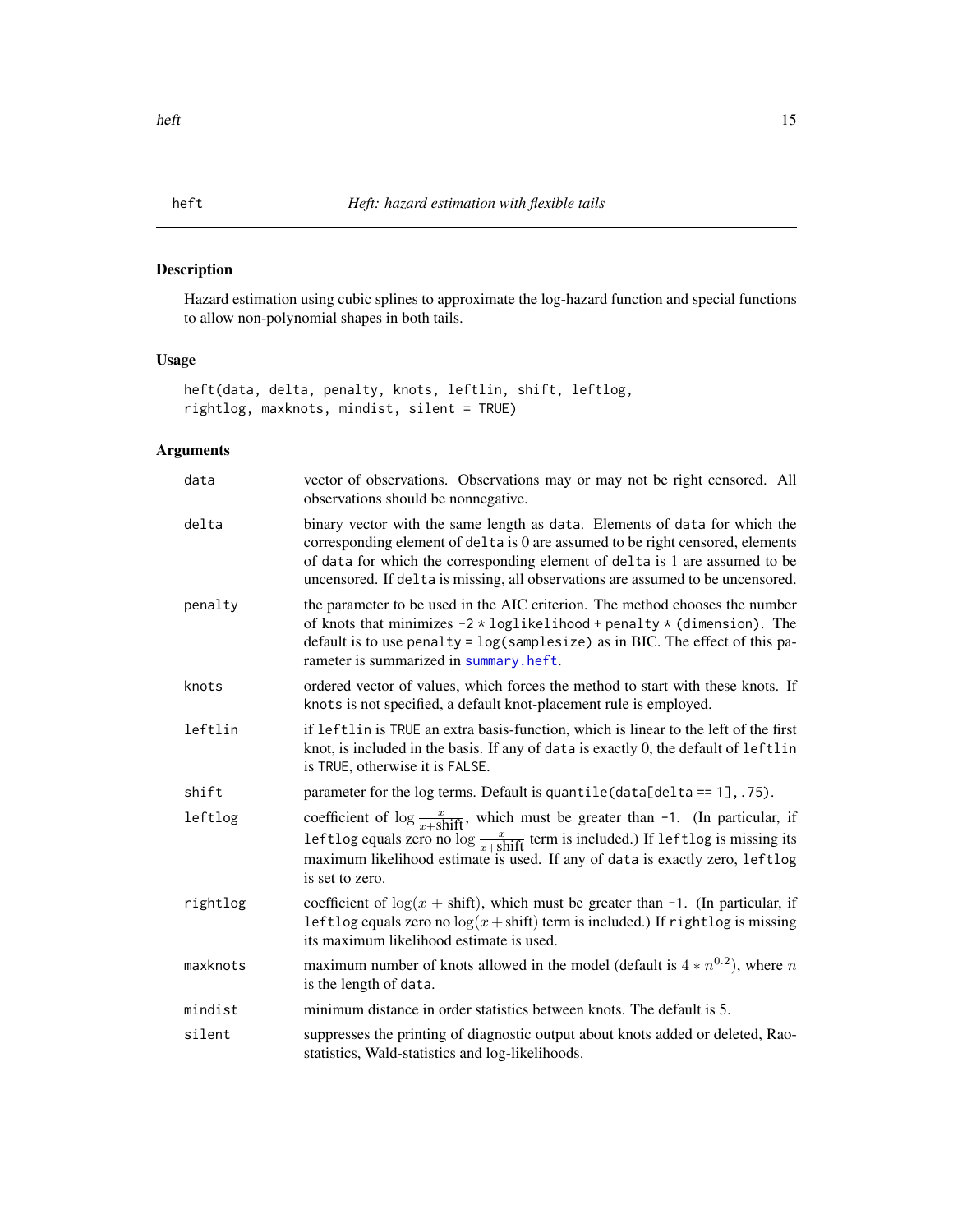# <span id="page-15-0"></span>Value

An object of class heft, which is organized to serve as input for [plot.heft](#page-26-1), [summary.heft](#page-44-1), [dheft](#page-8-1) (density), [hheft](#page-8-2) (hazard rate), [pheft](#page-8-2) (probabilities), [qheft](#page-8-2) (quantiles), and [rheft](#page-8-2) (random numbers). The object is a list with the following members:

| knots   | vector of the locations of the knots in the heft model.                                                                                                                                                              |
|---------|----------------------------------------------------------------------------------------------------------------------------------------------------------------------------------------------------------------------|
| logl    | the k-th element is the log-likelihood of the fit with k knots.                                                                                                                                                      |
| thetak  | coefficients of the knot part of the spline. The k-th coefficient is the coefficient<br>of $(x - t(k))_{+}^{3}$ . If a coefficient is zero the corresponding knot was considered<br>and then deleted from the model. |
| thetap  | coefficients of the polynomial part of the spline. The first element is the constant<br>term and the second element is the linear term.                                                                              |
| thetal  | coefficients of the logarithmic terms. The first element equals leftlog and the<br>second element equals rightlog.                                                                                                   |
| penalty | the penalty that was used.                                                                                                                                                                                           |
| shift   | parameter used in the definition of the log terms.                                                                                                                                                                   |
| sample  | the sample size.                                                                                                                                                                                                     |
| logse   | the standard errors of the tal.                                                                                                                                                                                      |
| max     | the largest element of data.                                                                                                                                                                                         |
| ad      | vector indicating whether a model of this dimension was not fit $(2)$ , fit during<br>the addition stage $(0)$ or during the deletion stage $(1)$ .                                                                  |

# Author(s)

Charles Kooperberg <clk@fredhutch.org>.

#### References

Charles Kooperberg, Charles J. Stone and Young K. Truong (1995). Hazard regression. *Journal of the American Statistical Association*, 90, 78-94.

Charles J. Stone, Mark Hansen, Charles Kooperberg, and Young K. Truong. The use of polynomial splines and their tensor products in extended linear modeling (with discussion) (1997). *Annals of Statistics*, 25, 1371–1470.

# See Also

[hare](#page-11-1), [plot.heft](#page-26-1), [summary.heft](#page-44-1), [dheft](#page-8-1), [hheft](#page-8-2), [pheft](#page-8-2), [qheft](#page-8-2), [rheft](#page-8-2).

# Examples

```
fit1 <- heft(testhare[,1], testhare[,2])
# modify tail behavior
fit2 <- heft(testhare[,1], testhare[,2], leftlog = FALSE, rightlog = FALSE,
          leftlin = TRUE)
fit3 <- heft(testhare[,1], testhare[,2], penalty = \emptyset) # select largest model
```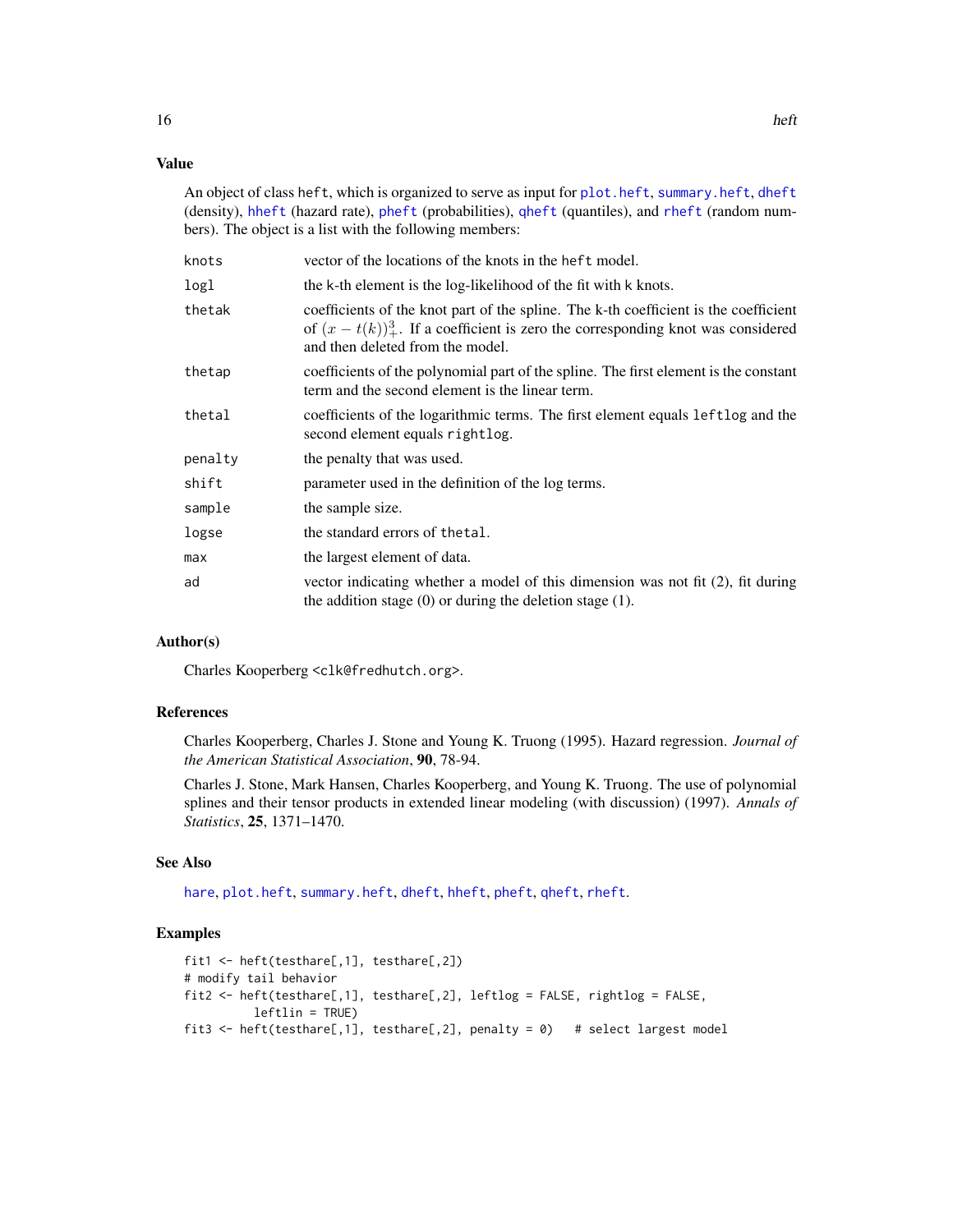<span id="page-16-1"></span><span id="page-16-0"></span>

# Description

Fits a logspline density using splines to approximate the log-density using the 1997 knot addition and deletion algorithm ([logspline](#page-16-1)). The 1992 algorithm is available using the [oldlogspline](#page-20-1) function.

# Usage

```
logspline(x, lbound, ubound, maxknots = 0, knots, nknots = 0, penalty,
silent = TRUE, mind = -1, error.action = 2)
```

| X              | data vector. The data needs to be uncensored. oldlogspline can deal with<br>right- left- and interval-censored data.                                                                                                                                                                                                                                                                                                                                                                                                                                                                                                                                                                                                                             |
|----------------|--------------------------------------------------------------------------------------------------------------------------------------------------------------------------------------------------------------------------------------------------------------------------------------------------------------------------------------------------------------------------------------------------------------------------------------------------------------------------------------------------------------------------------------------------------------------------------------------------------------------------------------------------------------------------------------------------------------------------------------------------|
| 1bound, ubound | lower/upper bound for the support of the density. For example, if there is a priori<br>knowledge that the density equals zero to the left of 0, and has a discontinuity at<br>0, the user could specify 1 bound $= 0$ . However, if the density is essentially zero<br>near 0, one does not need to specify 1 bound.                                                                                                                                                                                                                                                                                                                                                                                                                             |
| maxknots       | the maximum number of knots. The routine stops adding knots when this num-<br>ber of knots is reached. The method has an automatic rule for selecting max-<br>knots if this parameter is not specified.                                                                                                                                                                                                                                                                                                                                                                                                                                                                                                                                          |
| knots          | ordered vector of values (that should cover the complete range of the observa-<br>tions), which forces the method to start with these knots. Overrules knots. If<br>knots is not specified, a default knot-placement rule is employed.                                                                                                                                                                                                                                                                                                                                                                                                                                                                                                           |
| nknots         | forces the method to start with nknots knots. The method has an automatic rule<br>for selecting nknots if this parameter is not specified.                                                                                                                                                                                                                                                                                                                                                                                                                                                                                                                                                                                                       |
| penalty        | the parameter to be used in the AIC criterion. The method chooses the number<br>of knots that minimizes $-2 * loglikelihood + penalty * (number of knots)$<br>$-1$ ). The default is to use a penalty parameter of penalty = $log(sampling size)$<br>as in BIC. The effect of this parameter is summarized in summary. logspline.                                                                                                                                                                                                                                                                                                                                                                                                                |
| silent         | should diagnostic output be printed?                                                                                                                                                                                                                                                                                                                                                                                                                                                                                                                                                                                                                                                                                                             |
| mind           | minimum distance, in order statistics, between knots.                                                                                                                                                                                                                                                                                                                                                                                                                                                                                                                                                                                                                                                                                            |
| error.action   | how should logspline deal with non-convergence problems? Very-very rarely<br>in some extreme situations logspline has convergence problems. The only<br>two situations that I am aware of are when there is effectively a sharp bound, but<br>this bound was not specified, or when the data is severly rounded. Logspline<br>can deal with this in three ways. If error action is 2, the same data is re-<br>run with the slightly more stable, but less flexible oldlogspline. The object is<br>translated in a logspline object using oldlogspline. to. logspline, so this<br>is almost invisible to the user. It is particularly useful when you run simula-<br>tion studies, as he code can seemlessly continue. Only the 1bound and ubound |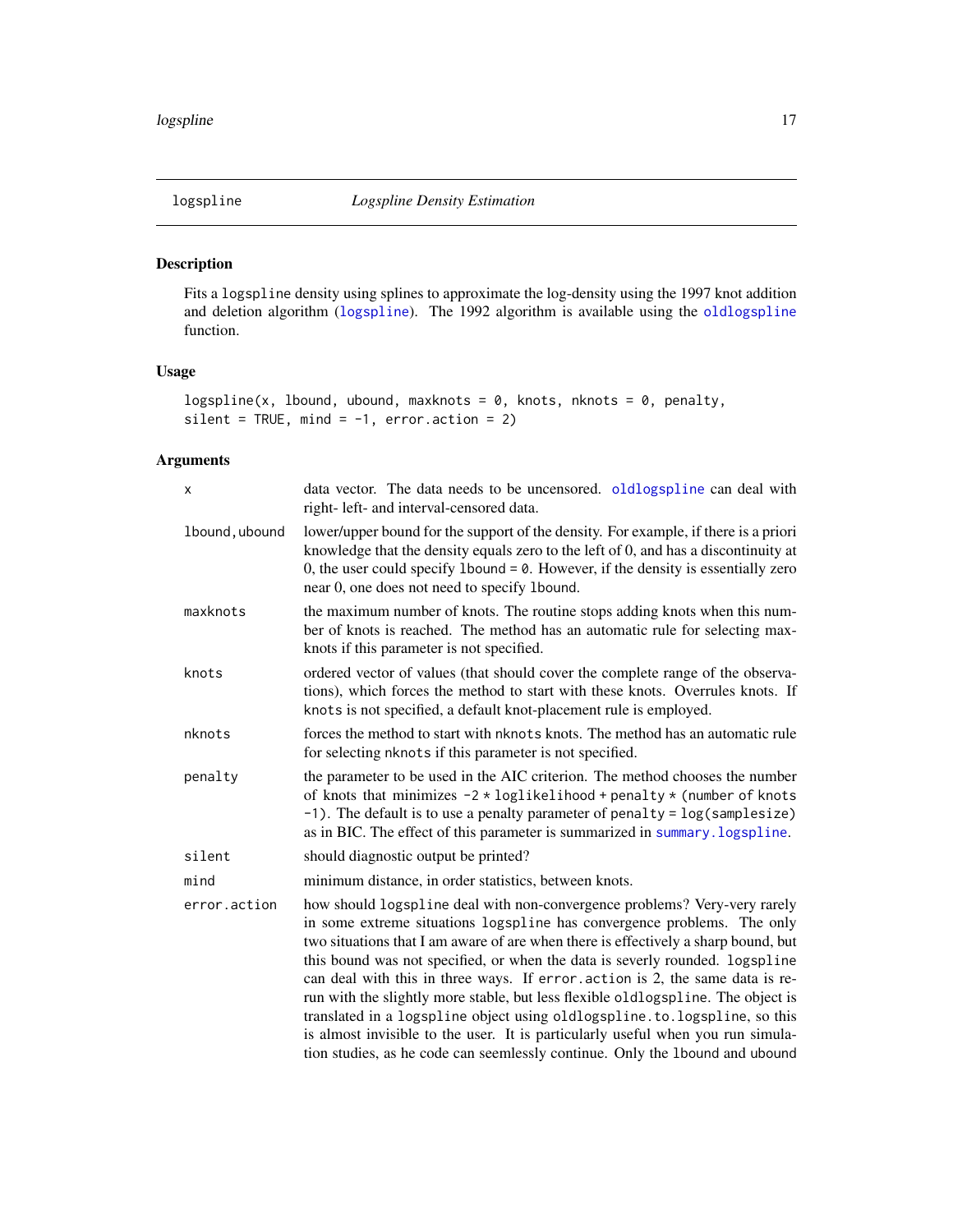options are passed on to oldlogspline, other options revert to the default. If error.action is 1, a warning is printed, and logspline returns nothing (but does not crash). This is useful if you run a simulation, but do not like to revert to oldlogspline. If error.action is 0, the code crashes using the stop function.

#### <span id="page-17-0"></span>Value

Object of the class logspline, that is intended as input for [plot.logspline](#page-28-1) (summary plots), [summary.logspline](#page-46-1) (fitting summary), [dlogspline](#page-9-1) (densities), [plogspline](#page-9-2) (probabilities), [qlogspline](#page-9-2) (quantiles), [rlogspline](#page-9-2) (random numbers from the fitted distribution).

The object has the following members:

| call     | the command that was executed.                                                                                                                                                                                 |
|----------|----------------------------------------------------------------------------------------------------------------------------------------------------------------------------------------------------------------|
| nknots   | the number of knots in the model that was selected.                                                                                                                                                            |
| coef.pol | coefficients of the polynomial part of the spline. The first coefficient is the<br>constant term and the second is the linear term.                                                                            |
| coef.kts | coefficients of the knots part of the spline. The k-th element is the coefficient of<br>$(x-t(k))_{+}^{3}$ (where $x_{+}^{3}$ means the positive part of the third power of x, and $t(k)$ )<br>means knot k).  |
| knots    | vector of the locations of the knots in the logspline model.                                                                                                                                                   |
| maxknots | the largest number of knots minus one considered during fitting (i.e. with maxknots<br>$= 6$ the maximum number of knots is 5).                                                                                |
| penalty  | the penalty that was used.                                                                                                                                                                                     |
| bound    | first element: $0$ - 1bound was $-\inf 1$ it was something else; second element:<br>1bound, if specified; third element: 0 - ubound was inf, 1 it was something else;<br>fourth element: ubound, if specified. |
| samples  | the sample size.                                                                                                                                                                                               |
| logl     | matrix with 3 columns. Column one: number of knots; column two: model<br>fitted during addition (1) or deletion (2); column 3: log-likelihood.                                                                 |
| range    | range of the input data.                                                                                                                                                                                       |
| mind     | minimum distance in order statistics between knots required during fitting (the<br>actual minimum distance may be much larger).                                                                                |

# Author(s)

Charles Kooperberg <clk@fredhutch.org>.

# References

Charles Kooperberg and Charles J. Stone. Logspline density estimation for censored data (1992). *Journal of Computational and Graphical Statistics*, 1, 301–328.

Charles J. Stone, Mark Hansen, Charles Kooperberg, and Young K. Truong. The use of polynomial splines and their tensor products in extended linear modeling (with discussion) (1997). *Annals of Statistics*, 25, 1371–1470.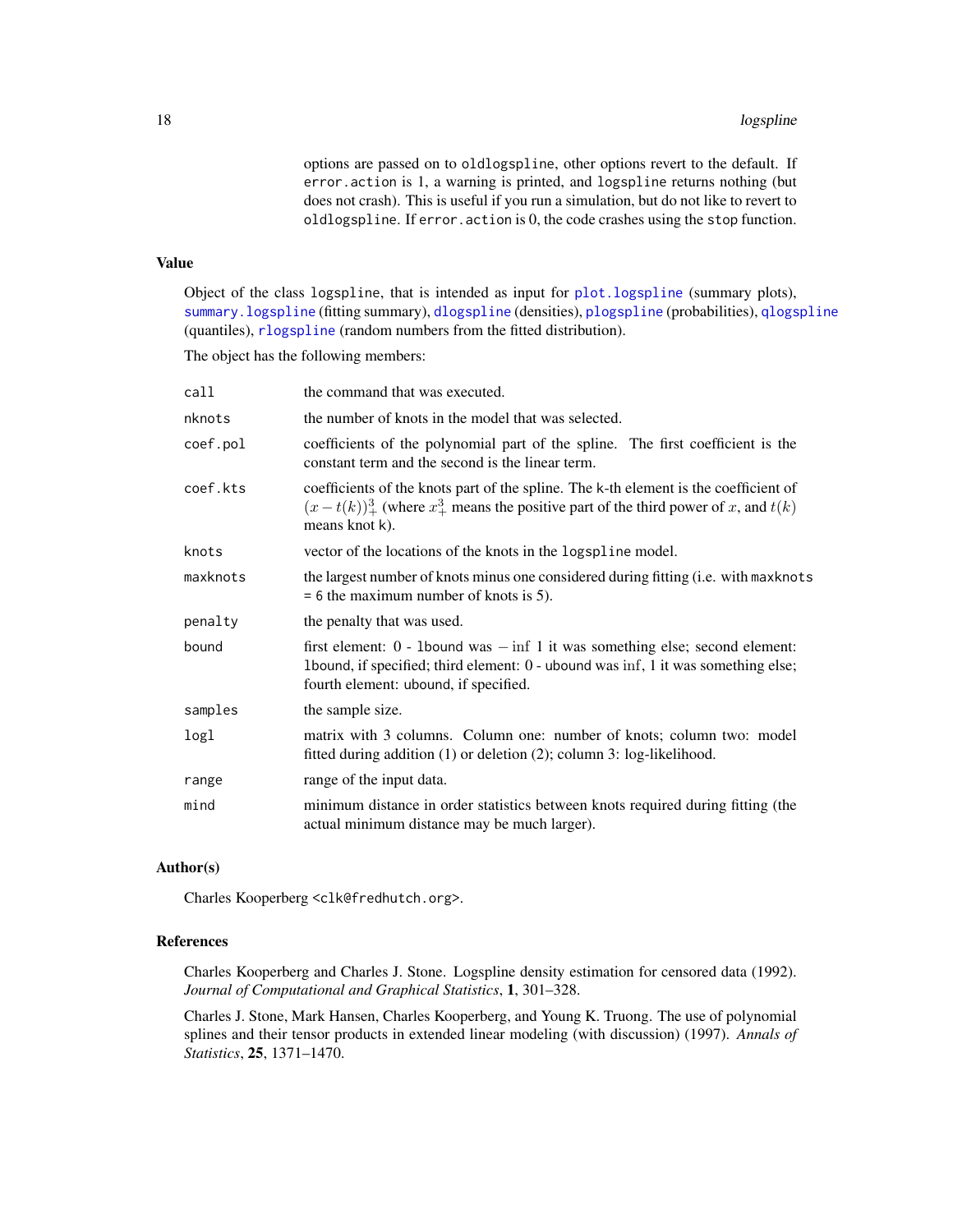<span id="page-18-0"></span>lspec and the state of the state of the state of the state of the state of the state of the state of the state of the state of the state of the state of the state of the state of the state of the state of the state of the

# See Also

```
plot.logspline, summary.logspline, dlogspline, plogspline, qlogspline,
rlogspline, oldlogspline, oldlogspline.to.logspline.
```
#### Examples

```
y <- rnorm(100)
fit <- logspline(y)
plot(fit)
#
# as (4 == length(-2, -1, 0, 1, 2) -1), this forces these initial knots,
# and does no knot selection
fit \leq logspline(y, knots = c(-2, -1, 0, 1, 2), maxknots = 4, penalty = 0)
#
# the following example give one of the rare examples where logspline
# crashes, and this shows the use of error.action = 2.
#
set.seed(118)
zz < - rnorm(300)zz[151:300] <- zz[151:300]+5
zz < - round(zz)
fit <- logspline(zz)
#
# you could rerun this with
# fit <- logspline(zz, error.action=0)
# or
# fit <- logspline(zz, error.action=1)
```
<span id="page-18-1"></span>

lspec *Lspec: logspline estimation of a spectral distribution*

#### Description

Fit an lspec model to a time-series or a periodogram.

#### Usage

```
lspec(data, period, penalty, minmass, knots, maxknots, atoms, maxatoms,
maxdim, odd = FALSE, updown = 3, silent = TRUE)
```

| data   | time series (exactly one of data and period should be specified). If data is                           |
|--------|--------------------------------------------------------------------------------------------------------|
|        | specified, 1 spec first computes the modulus of the fast Fourier transform of the                      |
|        | series using the function fft, resulting in a periodogram of length floor (length (data)/2).           |
| period | value of the periodogram for a time series at frequencies $\frac{2\pi j}{T}$ , for $1 \le j \le T/2$ . |
|        | If period is specified, odd should indicate whether the length of the series T                         |
|        | is odd (odd = TRUE) or even (odd = FALSE). Exactly one of data and period                              |
|        | should be specified.                                                                                   |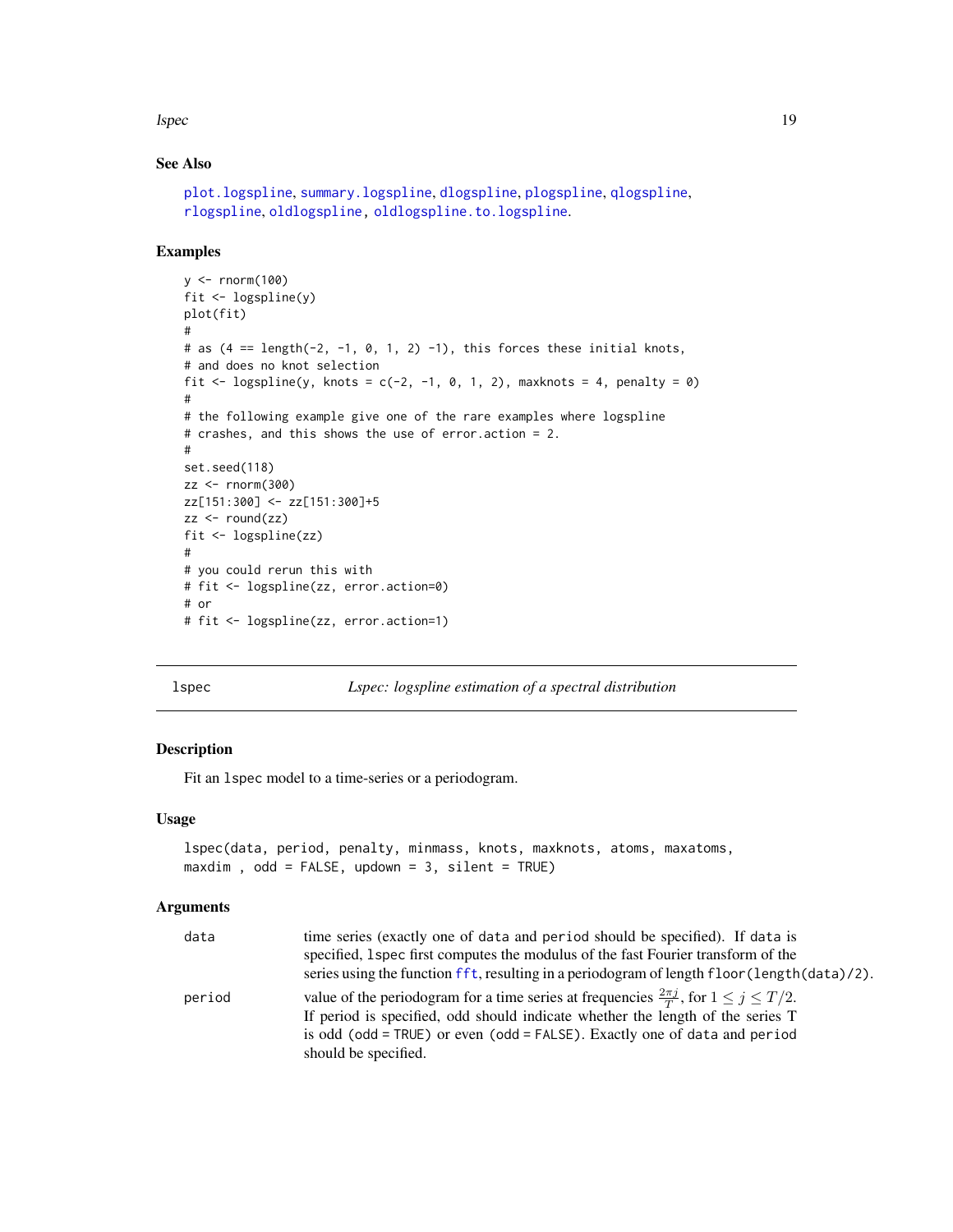<span id="page-19-0"></span>

| penalty  | the parameter to be used in the AIC criterion. The method chooses the number<br>of basis functions that minimizes $-2 * loglikelihood + penalty * (number)$<br>of basis functions). Default is to use a penalty parameter of penalty =<br>log(length(period)) as in BIC.                                               |
|----------|------------------------------------------------------------------------------------------------------------------------------------------------------------------------------------------------------------------------------------------------------------------------------------------------------------------------|
| minmass  | threshold value for atoms. No atoms having smaller mass than minmass are<br>included in the model. If minmass takes its default value, in 95% of the samples,<br>when data is Gaussian white noise, the model will not contain atoms.                                                                                  |
| knots    | ordered vector of values, which forces the method to start with these knots. If<br>knots is not specified, the program starts with one knot at zero and then employs<br>stepwise addition of knots and atoms.                                                                                                          |
| maxknots | maximum number of knots allowed in the model. Does not need to be speci-<br>fied, since the program has a default for maxdim and the number of dimensions<br>equals the number of knots plus the number of atoms. If $maxknots = 1$ the fitted<br>spectral density function is constant.                               |
| atoms    | ordered vector of values, which forces the method to start with discrete com-<br>ponents at these frequencies. The values of atoms are rounded to the nearest<br>multiple of $\frac{2\pi}{T}$ . If atoms is not specified, the program starts with no atoms and<br>then performs stepwise addition of knots and atoms. |
| maxatoms | maximum number of discrete components allowed in the model. Does not need<br>to be specified, since the program has a default for maxdim and the number of<br>dimensions equals the number of knots plus the number of atoms. If maxatoms<br>$= 0$ a continuous spectral distribution is fit.                          |
| maxdim   | maximum number of basis functions allowed in the model (default is $\max(15, 4\times$<br>length(period) $^{0.2}$ )).                                                                                                                                                                                                   |
| odd      | see period. If period is not specified, odd is not relevant.                                                                                                                                                                                                                                                           |
| updown   | the maximal number of times that 1 spec should go through a cycle of stepwise<br>addition and stepwise deletion until a stable solution is reached.                                                                                                                                                                    |
| silent   | should printing of information be suppressed?                                                                                                                                                                                                                                                                          |

# Value

Object of class lspec. The output is organized to serve as input for [plot.lspec](#page-29-1) (summary plots), summary. 1spec (summarizes fitting), c1spec (for autocorrelations and autocovariances), d1spec (for spectral density and line-spectrum,) [plspec](#page-2-2) (for the spectral distribution), and [rlspec](#page-2-2) (for random time series with the same spectrum).

| call   | the command that was executed.                                                                                        |
|--------|-----------------------------------------------------------------------------------------------------------------------|
| thetap | coefficients of the polynomial part of the spline.                                                                    |
| nknots | the number of knots that were retained.                                                                               |
| knots  | vector of the locations of the knots in the logspline model. Only the knots that<br>were retained are in this vector. |
| thetak | coefficients of the knot part of the spline. The k-th coefficient is the coefficient<br>of $(x-t(k))_{+}^{3}$ .       |
| natoms | the number of atoms that were retained.                                                                               |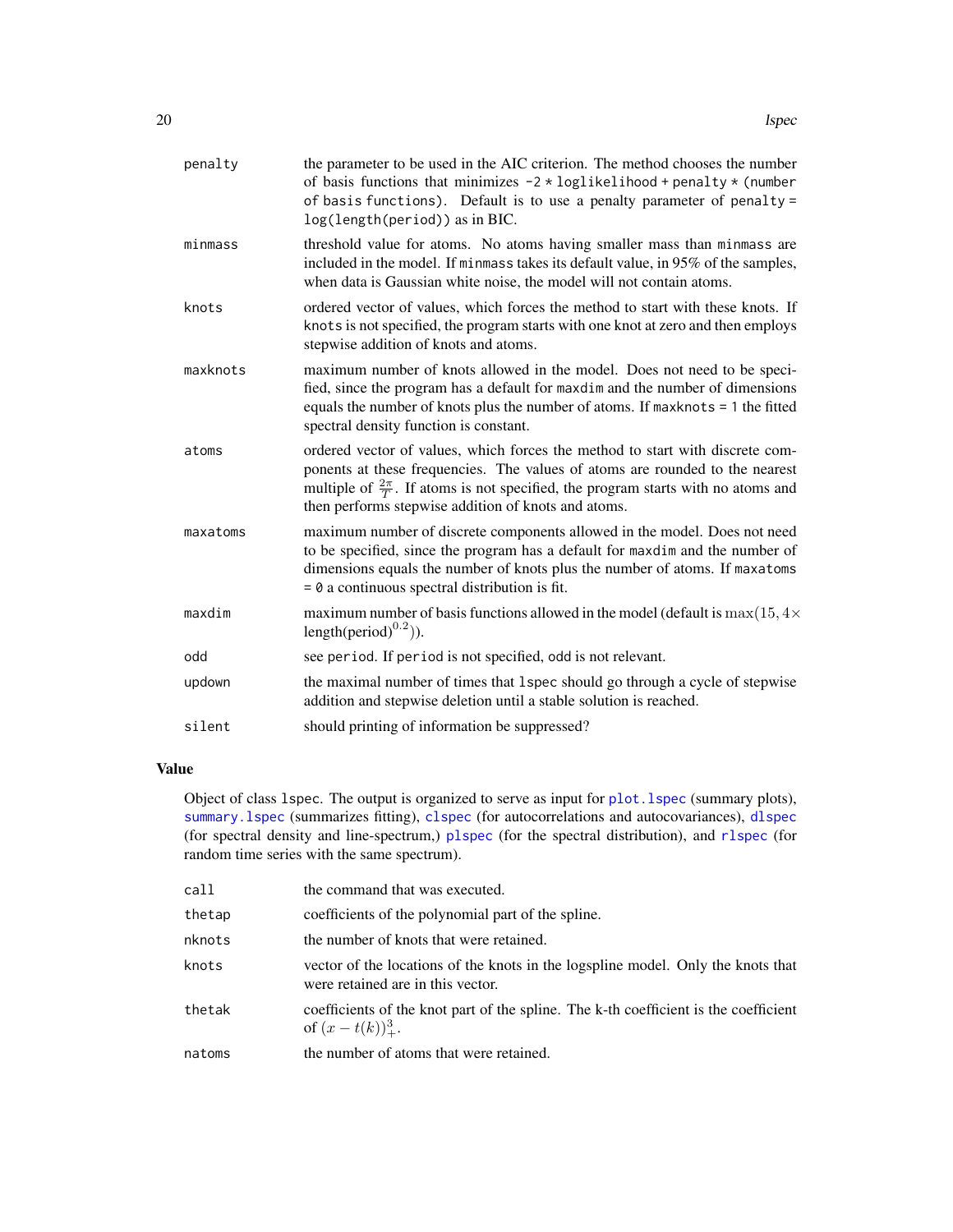# <span id="page-20-0"></span>oldlogspline 21

| atoms   | vector of the locations of the atoms in the model. Only the atoms that were<br>retained are in this vector.                                                                                                                                                                            |
|---------|----------------------------------------------------------------------------------------------------------------------------------------------------------------------------------------------------------------------------------------------------------------------------------------|
| mass    | The k-th coefficient is the mass at $atom[k]$ .                                                                                                                                                                                                                                        |
| logl    | the log-likelihood of the model.                                                                                                                                                                                                                                                       |
| penalty | the penalty that was used.                                                                                                                                                                                                                                                             |
| minmass | the minimum mass for an atom that was allowed.                                                                                                                                                                                                                                         |
| sample  | the sample size that was used, either computed as length(data) or as $(2 \star$<br>length(period)) when odd = FALSE or as $(2 \times \text{length}(\text{period}) + 1)$ when<br>$odd = TRUE.$                                                                                          |
| updown  | the actual number of times that 1 spec went through a cycle of stepwise addition<br>and stepwise deletion until a stable solution was reached, or minus the number of<br>times that Ispec went through a cycle of stepwise addition and stepwise deletion<br>until it decided to quit. |

# Author(s)

Charles Kooperberg <clk@fredhutch.org>.

#### References

Charles Kooperberg, Charles J. Stone, and Young K. Truong (1995). Logspline Estimation of a Possibly Mixed Spectral Distribution. *Journal of Time Series Analysis*, 16, 359-388.

Charles J. Stone, Mark Hansen, Charles Kooperberg, and Young K. Truong. The use of polynomial splines and their tensor products in extended linear modeling (with discussion) (1997). *Annals of Statistics*, 25, 1371–1470.

# See Also

[plot.lspec](#page-29-1), [summary.lspec](#page-47-1), [clspec](#page-2-1), [dlspec](#page-2-2), [plspec](#page-2-2), [rlspec](#page-2-2).

#### Examples

```
data(co2)
co2.detrend <- unstrip(lm(co2~c(1:length(co2)))$residuals)
fit <- lspec(co2.detrend)
```
<span id="page-20-1"></span>oldlogspline *Logspline Density Estimation - 1992 version*

## Description

Fits a logspline density using splines to approximate the log-density using the 1992 knot deletion algorithm ([oldlogspline](#page-20-1)). The 1997 algorithm using knot deletion and addition is available using the [logspline](#page-16-1) function.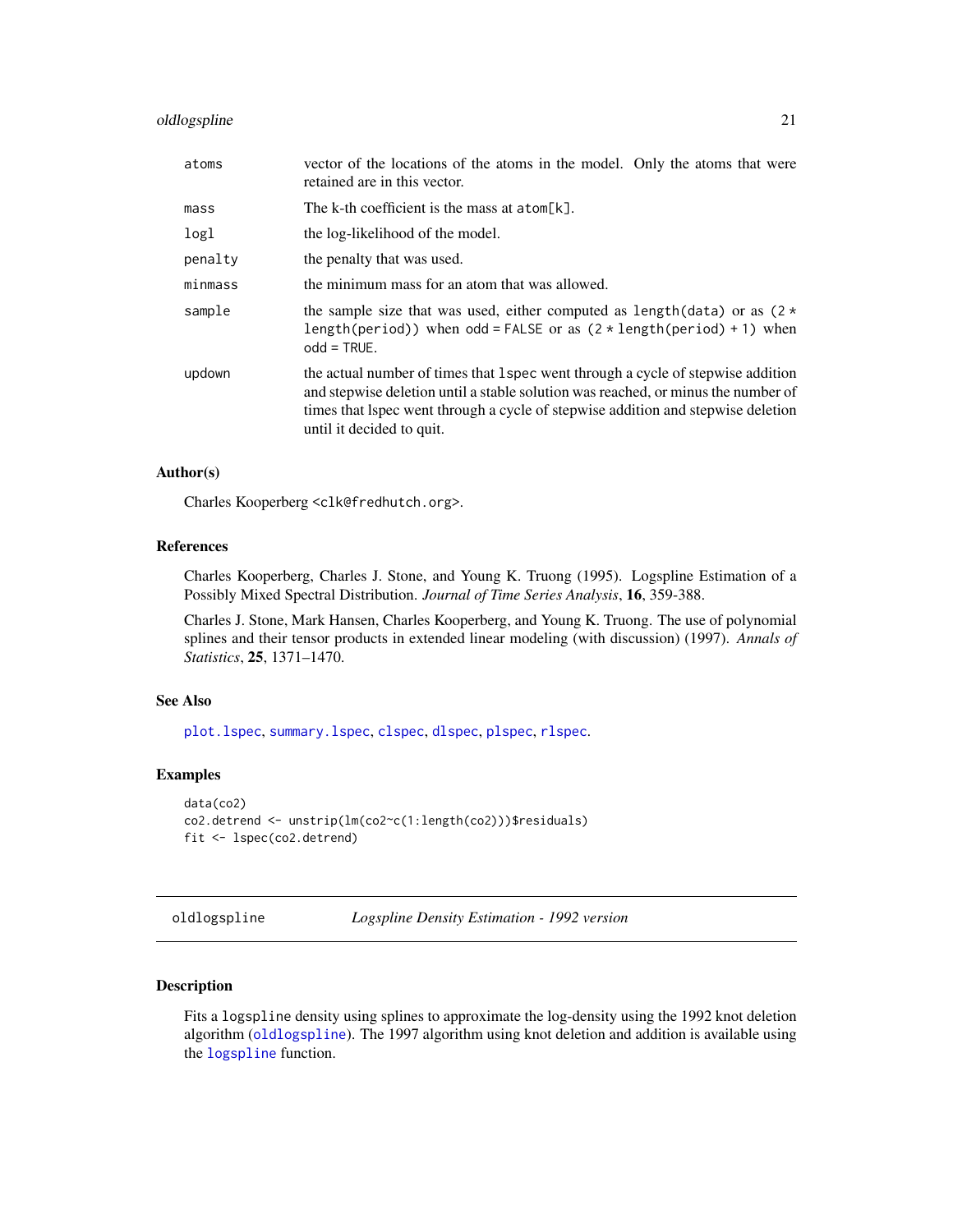# <span id="page-21-0"></span>Usage

```
oldlogspline(uncensored, right, left, interval, lbound,
ubound, nknots, knots, penalty, delete = TRUE)
```
# Arguments

| uncensored     | vector of uncensored observations from the distribution whose density is to be<br>estimated. If there are no uncensored observations, this argument can be omit-<br>ted. However, either uncensored or interval must be specified.                                                                                                                                                       |
|----------------|------------------------------------------------------------------------------------------------------------------------------------------------------------------------------------------------------------------------------------------------------------------------------------------------------------------------------------------------------------------------------------------|
| right          | vector of right censored observations from the distribution whose density is to<br>be estimated. If there are no right censored observations, this argument can be<br>omitted.                                                                                                                                                                                                           |
| left           | vector of left censored observations from the distribution whose density is to<br>be estimated. If there are no left censored observations, this argument can be<br>omitted.                                                                                                                                                                                                             |
| interval       | two column matrix of lower and upper bounds of observations that are interval<br>censored from the distribution whose density is to be estimated. If there are no<br>interval censored observations, this argument can be omitted.                                                                                                                                                       |
| 1bound, ubound | lower/upper bound for the support of the density. For example, if there is a priori<br>knowledge that the density equals zero to the left of 0, and has a discontinuity at<br>0, the user could specify 1 bound $= 0$ . However, if the density is essentially zero<br>near 0, one does not need to specify 1bound. The default for 1bound is -inf<br>and the default for ubound is inf. |
| nknots         | forces the method to start with nknots knots (delete = TRUE) or to fit a den-<br>sity with nknots knots (delete = FALSE). The method has an automatic rule for<br>selecting nknots if this parameter is not specified.                                                                                                                                                                   |
| knots          | ordered vector of values (that should cover the complete range of the observa-<br>tions), which forces the method to start with these knots (delete = TRUE) or to<br>fit a density with these knots delete = FALSE). Overrules nknots. If knots is<br>not specified, a default knot-placement rule is employed.                                                                          |
| penalty        | the parameter to be used in the AIC criterion. The method chooses the number<br>of knots that minimizes $-2 * loglikelihood + penalty * (number of knots)$<br>$-1$ ). The default is to use a penalty parameter of penalty = $log(sampling size)$<br>as in BIC. The effect of this parameter is summarized in summary. oldlogspline.                                                     |
| delete         | should stepwise knot deletion be employed?                                                                                                                                                                                                                                                                                                                                               |

# Value

Object of the class oldlogspline, that is intended as input for [plot.oldlogspline](#page-30-1), [summary.oldlogspline](#page-48-1), [doldlogspline](#page-10-1) (densities), [poldlogspline](#page-10-2) (probabilities),

[qoldlogspline](#page-10-2) (quantiles), [roldlogspline](#page-10-2) (random numbers from the fitted distribution). The function [oldlogspline.to.logspline](#page-23-1) can translate an object of the class oldlogspline to an object of the class logspline.

The object has the following members:

call the command that was executed.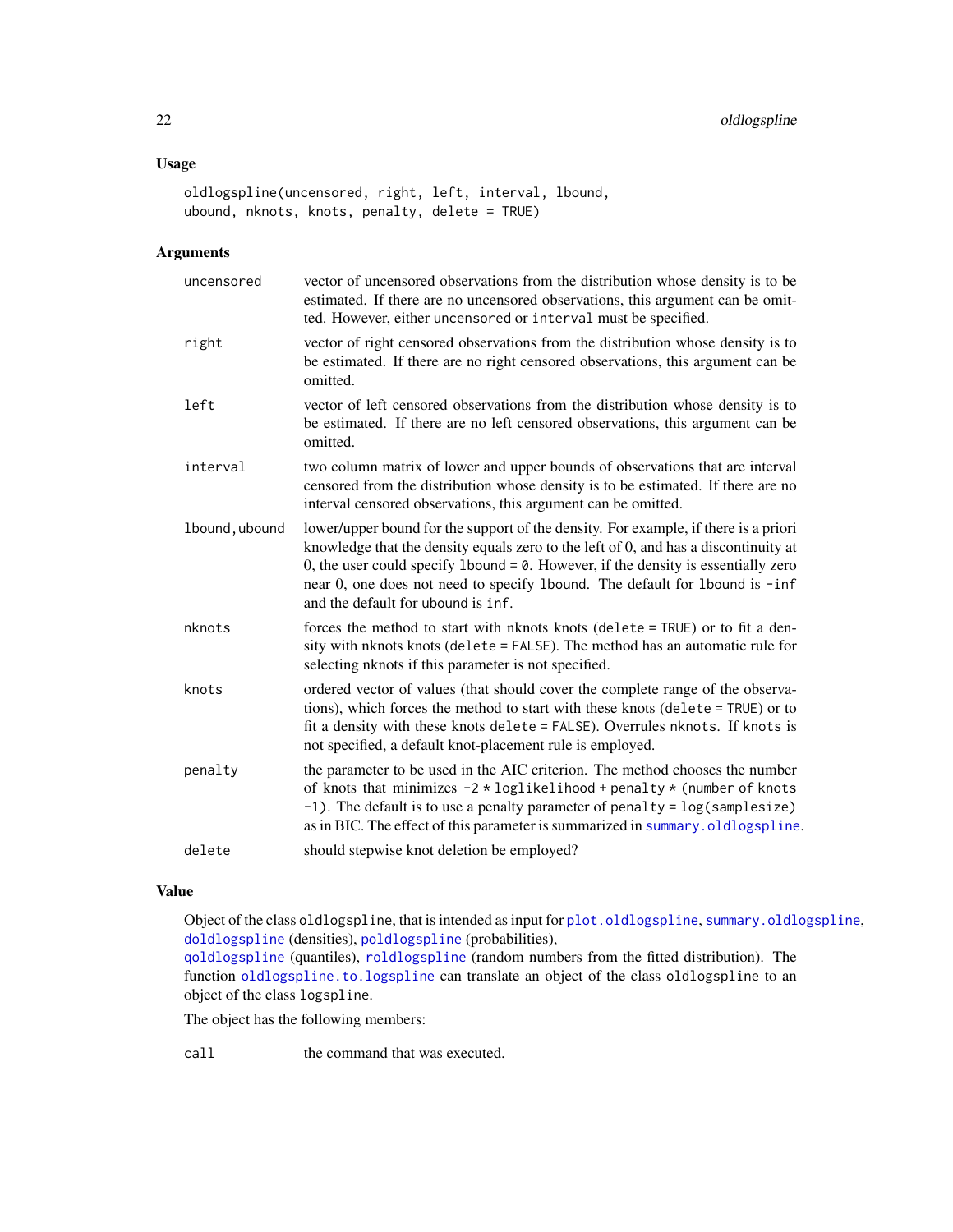# <span id="page-22-0"></span>oldlogspline 23

| knots   | vector of the locations of the knots in the oldlogspline model, old                                                                                                                                                                                                                                                                                                |
|---------|--------------------------------------------------------------------------------------------------------------------------------------------------------------------------------------------------------------------------------------------------------------------------------------------------------------------------------------------------------------------|
| coef    | coefficients of the spline. The first coefficient is the constant term, the second<br>is the linear term and the k-th $(k > 2)$ is the coefficient of $(x - t(k-2))_{+}^{3}$<br>(where $x^3_+$ means the positive part of the third power of x, and $t(k-2)$ means<br>knot $k-2$ ). If a coefficient is zero the corresponding knot was deleted from the<br>model. |
| bound   | first element: $0$ - 1 bound was $-\inf 1$ it was something else; second element:<br>1 I albound, if specified; third element: 0 - ubound was inf, 1 it was something else;<br>fourth element: ubound, if specified.                                                                                                                                               |
| logl    | the $k$ -th element is the log-likelihood of the fit with $k+2$ knots.                                                                                                                                                                                                                                                                                             |
| penalty | the penalty that was used.                                                                                                                                                                                                                                                                                                                                         |
| sample  | the sample size that was used.                                                                                                                                                                                                                                                                                                                                     |
| delete  | was stepwise knot deletion employed?                                                                                                                                                                                                                                                                                                                               |

# Author(s)

Charles Kooperberg <clk@fredhutch.org>.

# References

Charles Kooperberg and Charles J. Stone. Logspline density estimation for censored data (1992). *Journal of Computational and Graphical Statistics*, 1, 301–328.

Charles J. Stone, Mark Hansen, Charles Kooperberg, and Young K. Truong. The use of polynomial splines and their tensor products in extended linear modeling (with discussion) (1997). *Annals of Statistics*, 25, 1371–1470.

# See Also

```
logspline, oldlogspline, plot.oldlogspline, summary.oldlogspline,
doldlogspline, poldlogspline, qoldlogspline, roldlogspline, oldlogspline.to.logspline.
```
#### Examples

```
# A simple example
y <- rnorm(100)
fit <- oldlogspline(y)
plot(fit)
# An example involving censoring and a lower bound
y <- rlnorm(1000)
censoring \leq rexp(1000) \star 4
delta \leftarrow 1 \star (y \leftarrow censoring)
y[delta == 0] <- censoring[delta == 0]
fit \le oldlogspline(y[delta == 1], y[delta == 0], lbound = 0)
```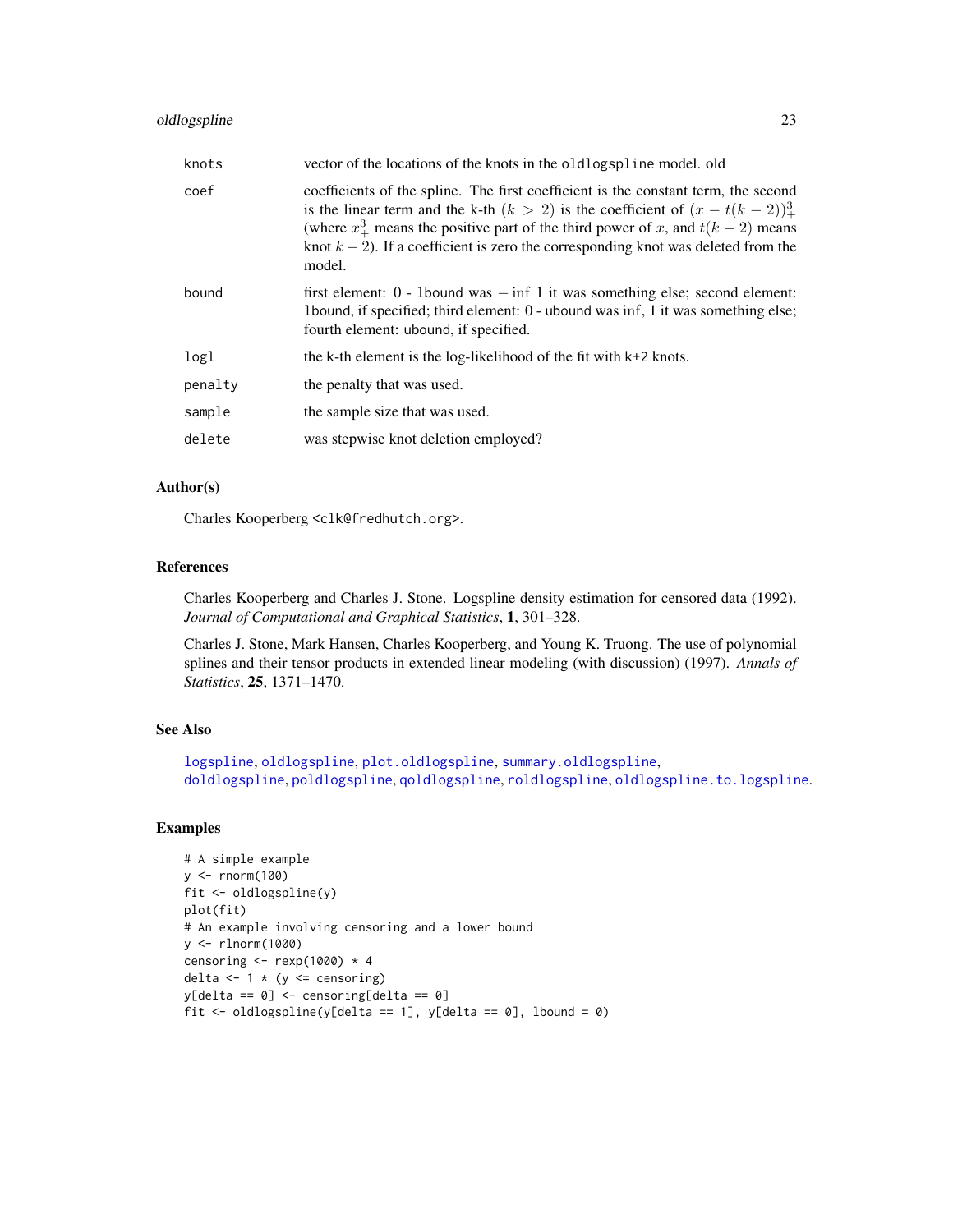#### <span id="page-23-1"></span><span id="page-23-0"></span>oldlogspline.to.logspline

*Logspline Density Estimation - 1992 to 1997 version*

# Description

Translates an oldlogspline object in an logspline object. This routine is mostly used in logspline, as it allows the routine to use oldlogspline for some situations where logspline crashes. The other use is when you have censored data, and thus have to use oldlogspline to fit, but wish to use the auxiliary routines from logspline.

#### Usage

oldlogspline.to.logspline(obj, data)

# Arguments

| obi  | object of class logspline                                                                                                                                                                      |
|------|------------------------------------------------------------------------------------------------------------------------------------------------------------------------------------------------|
| data | the original data. Used to compute the range component of the new object. if<br>data is not available, the $1/(n+1)$ and $n/(n+1)$ quantiles of the fitted distribution<br>are used for range. |

#### Value

object of the class logspline. The call component of the new object is not useful. The delete component of the old object is ignored.

#### Author(s)

Charles Kooperberg <clk@fredhutch.org>.

# References

Charles Kooperberg and Charles J. Stone. Logspline density estimation for censored data (1992). *Journal of Computational and Graphical Statistics*, 1, 301–328.

Charles J. Stone, Mark Hansen, Charles Kooperberg, and Young K. Truong. The use of polynomial splines and their tensor products in extended linear modeling (with discussion) (1997). *Annals of Statistics*, 25, 1371–1470.

#### See Also

[logspline](#page-16-1), [oldlogspline](#page-20-1).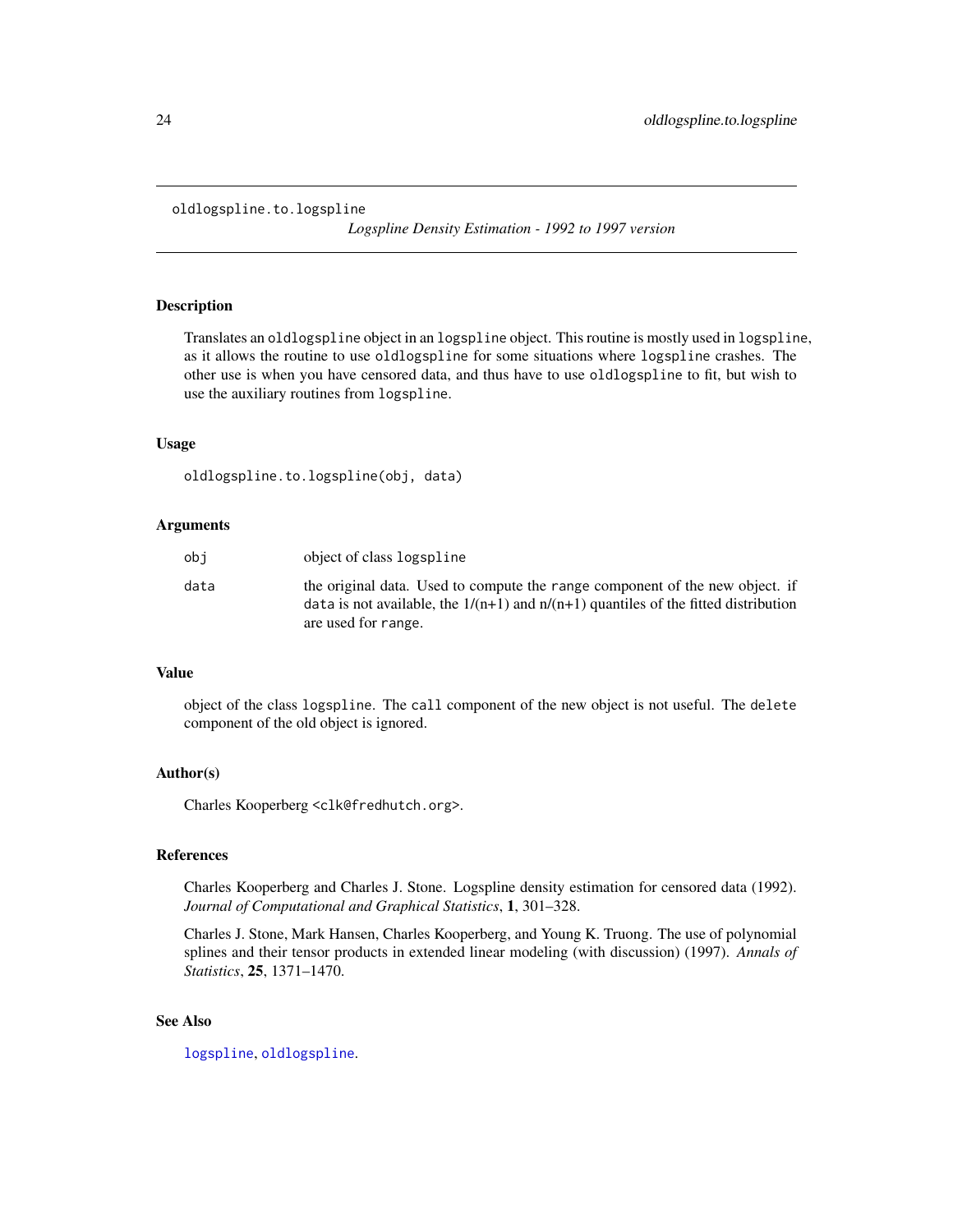# <span id="page-24-0"></span>persp.polymars 25

#### Examples

```
x \le - rnorm(100)fit.old <- oldlogspline(x)
fit.translate <- oldlogspline.to.logspline(fit.old,x)
fit.new <- logspline(x)
plot(fit.new)
plot(fit.old,add=TRUE,col=2)
#
# should look almost the same, the differences are the
# different fitting routines
#
```
<span id="page-24-1"></span>persp.polymars *Polymars: multivariate adaptive polynomial spline regression*

#### Description

This function is not intended for direct use. It is called by  $plot.polymars$ .

#### Usage

```
## S3 method for class 'polymars'
persp(x, predictor1, predictor2, response, n = 33,xlim, ylim, xx, contour.polymars, main, intercept, ...)
```
#### Arguments

x, predictor1, predictor2 this function is not intended to be called directly. response, n, xlim, ylim this function is not intended to be called directly. xx, contour.polymars this function is not intended to be called directly. main, intercept, ... this function is not intended to be called directly.

# Details

This function produces a 3-d contour or perspective plot. It is intended to be called by [plot.polymars](#page-33-1).

#### Author(s)

Martin O'Connor.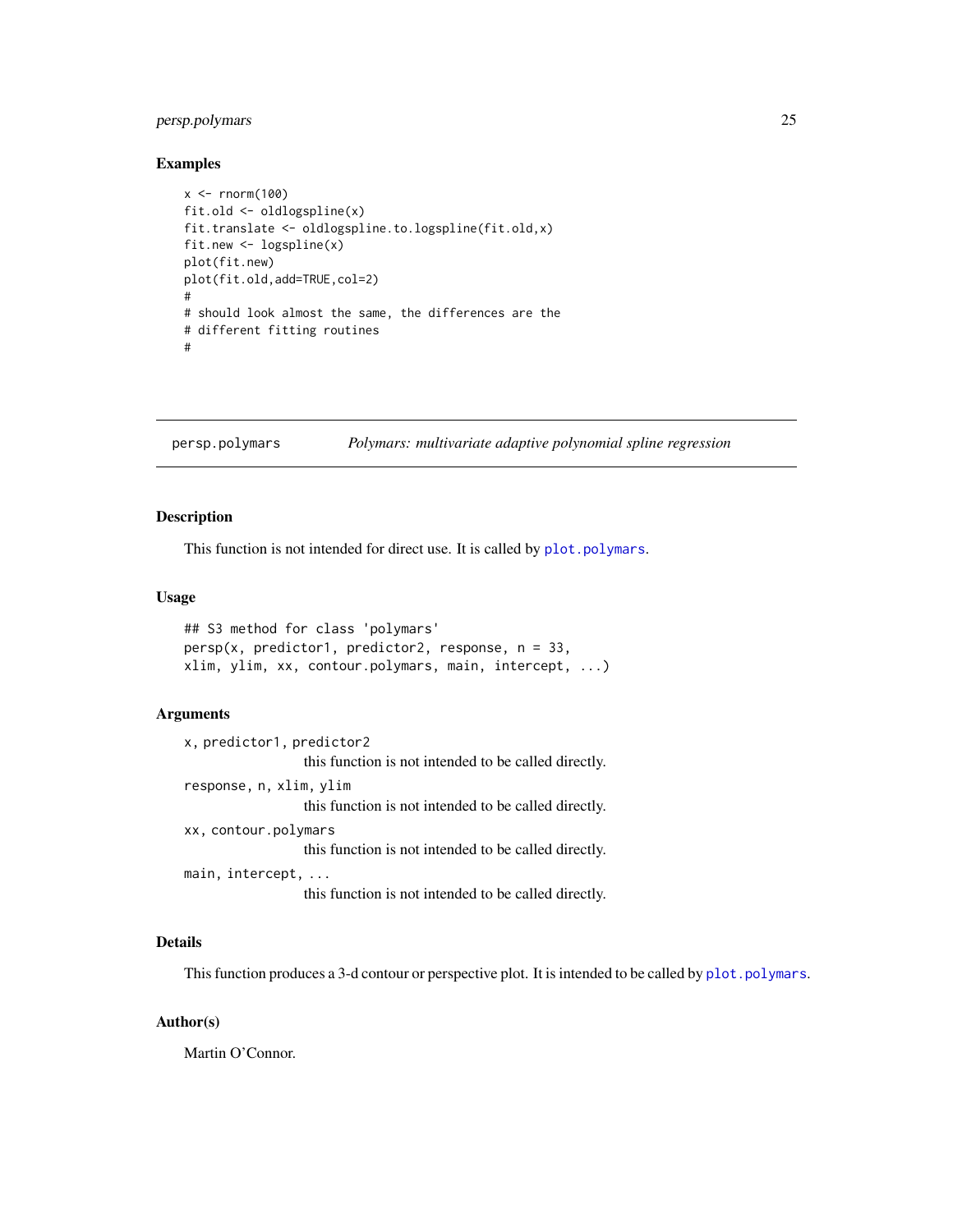# <span id="page-25-0"></span>References

Charles Kooperberg, Smarajit Bose, and Charles J. Stone (1997). Polychotomous regression. *Journal of the American Statistical Association*, 92, 117–127.

Charles J. Stone, Mark Hansen, Charles Kooperberg, and Young K. Truong. The use of polynomial splines and their tensor products in extended linear modeling (with discussion) (1997). *Annals of Statistics*, 25, 1371–1470.

#### See Also

[polymars](#page-38-1), [plot.polymars](#page-33-1).

<span id="page-25-1"></span>plot.hare *Hare: hazard regression*

#### Description

Plots a density, distribution function, hazard function or survival function for a hare object.

# Usage

```
## S3 method for class 'hare'
plot(x, cov, n = 100, which = 0, what = "d", time, add = FALSE, xlim,
xlab, ylab, type, ...)
```

| $\times$  | hare object, typically the result of hare.                                                                                                                                                                                                                |
|-----------|-----------------------------------------------------------------------------------------------------------------------------------------------------------------------------------------------------------------------------------------------------------|
| COV       | a vector of length fit \\\$ncov, indicating for which combination of covariates<br>the plot should be made. Can be omitted only if fit \\$ncov is 0.                                                                                                      |
| n         | the number of equally spaced points at which to plot the function.                                                                                                                                                                                        |
| which     | for which coordinate should the plot be made. 0: time; positive value i: covariate<br>i. Note that if which is the positive value i, then the element corresponding to<br>this covariate must be given in cov even though its actual value is irrelevant. |
| what      | what should be plotted: "d" (density), "p" (distribution function), "s" (survival<br>function) or "h" (hazard function).                                                                                                                                  |
| time      | if which is not equal to 0, the value of time for which the plot should be made.                                                                                                                                                                          |
| add       | should the plot be added to an existing plot?                                                                                                                                                                                                             |
| xlim      | plotting limits; default is from the maximum of 0 and 10% before the 1st per-<br>centile to the minimmum of $10\%$ further than the 99th percentile and the largest<br>observation.                                                                       |
| xlab,ylab | labels for the axes. Per default no labels are printed.                                                                                                                                                                                                   |
| type      | plotting type. The default is lines.                                                                                                                                                                                                                      |
| $\ddotsc$ | all other plotting options are passed on.                                                                                                                                                                                                                 |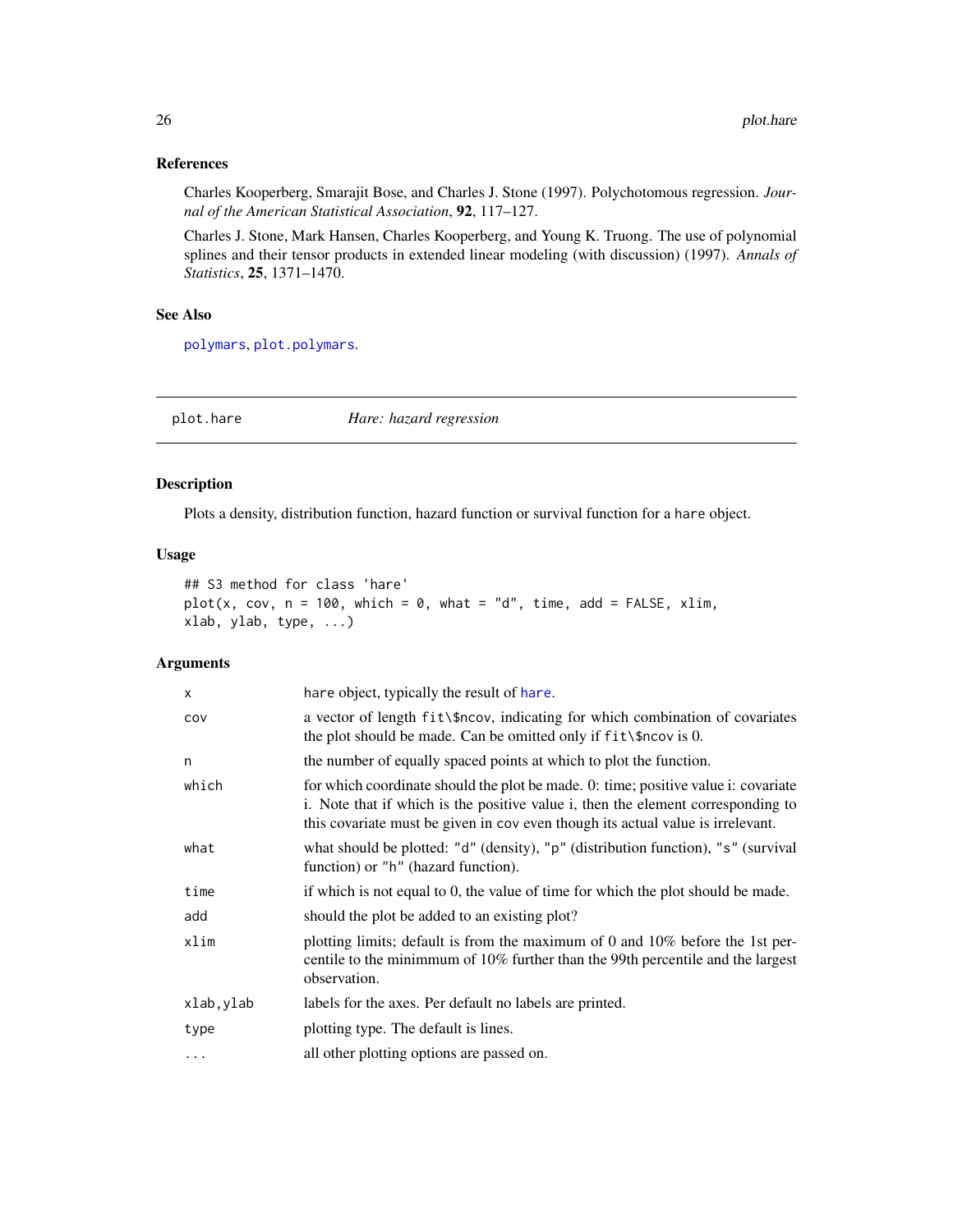#### <span id="page-26-0"></span>plot.heft 27

# Details

This function produces a plot of a [hare](#page-11-1) fit at n equally spaced points roughly covering the support of the density. (Use xlim=c(from,to) to change the range of these points.)

#### Author(s)

Charles Kooperberg <clk@fredhutch.org>.

#### References

Charles Kooperberg, Charles J. Stone and Young K. Truong (1995). Hazard regression. *Journal of the American Statistical Association*, 90, 78-94.

Charles J. Stone, Mark Hansen, Charles Kooperberg, and Young K. Truong. The use of polynomial splines and their tensor products in extended linear modeling (with discussion) (1997). *Annals of Statistics*, 25, 1371–1470.

# See Also

[hare](#page-11-1), [summary.hare](#page-43-1), [dhare](#page-6-1), [hhare](#page-6-2), [phare](#page-6-2), [qhare](#page-6-2), [rhare](#page-6-2).

# Examples

```
fit <- hare(testhare[,1], testhare[,2], testhare[,3:8])
# hazard curve for covariates like case 1
plot(fit, testhare[1,3:8], what = "h")
# survival function as a function of covariate 2, for covariates as case 1 at t=3
plot(fit, testhare[1,3:8], which = 2, what = "s", time = 3)
```
<span id="page-26-1"></span>

plot.heft *Heft: hazard estimation with flexible tails*

# Description

Plots a density, distribution function, hazard function or survival function for a heft object.

#### Usage

```
## S3 method for class 'heft'
plot(x, n = 100, what = "d", add = FALSE, xlim, xlab, ylab,type, ...)
```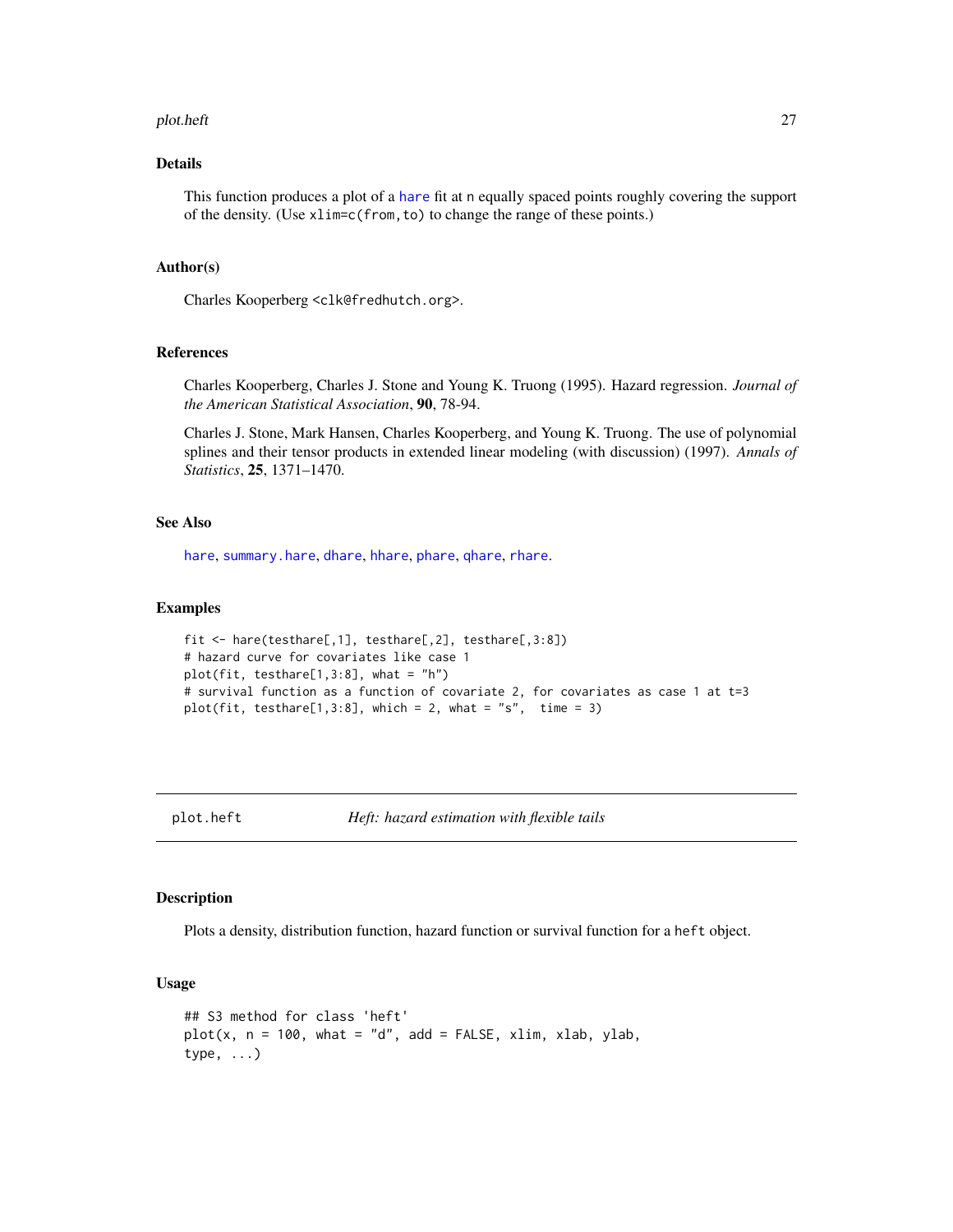#### <span id="page-27-0"></span>Arguments

| $\times$   | heft object, typically the result of heft.                                                                                                                                             |
|------------|----------------------------------------------------------------------------------------------------------------------------------------------------------------------------------------|
| n          | the number of equally spaced points at which to plot the function.                                                                                                                     |
| what       | what should be plotted: "d" (density), "p" (distribution function), "s" (survival<br>function) or "h" (hazard function).                                                               |
| add        | should the plot be added to an existing plot?                                                                                                                                          |
| xlim       | plotting limits; default is from the maximum of 0 and $10\%$ before the 1st per-<br>centile to the minimmum of $10\%$ further than the 99th percentile and the largest<br>observation. |
| xlab, ylab | labels for the axes. The default is no labels.                                                                                                                                         |
| type       | plotting type. The default is lines.                                                                                                                                                   |
| .          | all other plotting options are passed on.                                                                                                                                              |
|            |                                                                                                                                                                                        |

# Details

This function produces a plot of a [heft](#page-14-1) fit at n equally spaced points roughly covering the support of the density. (Use xlim=c(from,to) to change the range of these points.)

# Author(s)

Charles Kooperberg <clk@fredhutch.org>.

# References

Charles Kooperberg, Charles J. Stone and Young K. Truong (1995). Hazard regression. *Journal of the American Statistical Association*, 90, 78-94.

Charles J. Stone, Mark Hansen, Charles Kooperberg, and Young K. Truong. The use of polynomial splines and their tensor products in extended linear modeling (with discussion) (1997). *Annals of Statistics*, 25, 1371–1470.

# See Also

[heft](#page-14-1), [summary.heft](#page-44-1), [dheft](#page-8-1), [hheft](#page-8-2), [pheft](#page-8-2), [qheft](#page-8-2), [rheft](#page-8-2).

#### Examples

```
fit1 <- heft(testhare[,1], testhare[,2])
plot(fit1, what = "h")# modify tail behavior
fit2 <- heft(testhare[,1], testhare[,2], leftlog = FALSE, rightlog = FALSE,
   leftlin = TRUE)
plot(fit2, what = "h", add = TRUE, lty = 2)fit3 <- heft(testhare[,1], testhare[,2], penalty = 0) # select largest model
plot(fit3, what = "h", add = TRUE, lty = 3)
```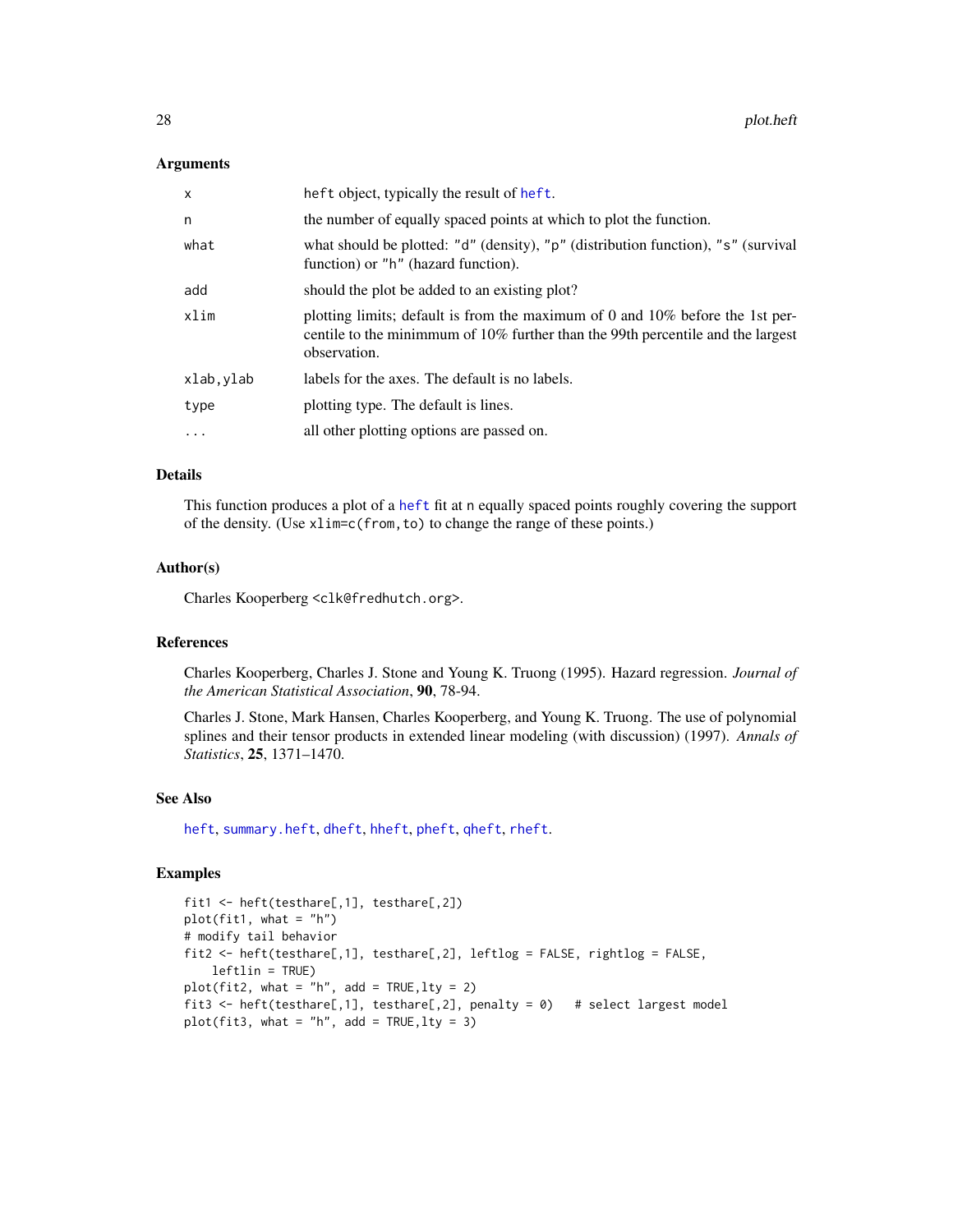#### <span id="page-28-1"></span><span id="page-28-0"></span>Description

Plots a logspline density, distribution function, hazard function or survival function from a logspline density that was fitted using the 1997 knot addition and deletion algorithm ([logspline](#page-16-1)). The 1992 algorithm is available using the [oldlogspline](#page-20-1) function.

#### Usage

```
## S3 method for class 'logspline'
plot(x, n = 100, what = "d", add = FALSE, xlim, xlab = "",ylab = "", type = "l", ...)
```
#### Arguments

| x          | logspline object, typically the result of logspline.                                                                           |
|------------|--------------------------------------------------------------------------------------------------------------------------------|
| n          | the number of equally spaced points at which to plot the density.                                                              |
| what       | what should be plotted: "d" (density), "p" (distribution function), "s" (survival<br>function) or "h" (hazard function).       |
| add        | should the plot be added to an existing plot.                                                                                  |
| xlim       | range of data on which to plot. Default is from the 1th to the 99th percentile of<br>the density, extended by 10% on each end. |
| xlab,ylab  | labels plotted on the axes.                                                                                                    |
| type       | type of plot.                                                                                                                  |
| $\ddots$ . | other plotting options, as desired                                                                                             |
|            |                                                                                                                                |

# Details

This function produces a plot of a [logspline](#page-16-1) fit at n equally spaced points roughly covering the support of the density. (Use  $x \lim = c$  (from, to) to change the range of these points.)

#### Author(s)

Charles Kooperberg <clk@fredhutch.org>.

#### References

Charles Kooperberg and Charles J. Stone. Logspline density estimation for censored data (1992). *Journal of Computational and Graphical Statistics*, 1, 301–328.

Charles J. Stone, Mark Hansen, Charles Kooperberg, and Young K. Truong. The use of polynomial splines and their tensor products in extended linear modeling (with discussion) (1997). *Annals of Statistics*, 25, 1371–1470.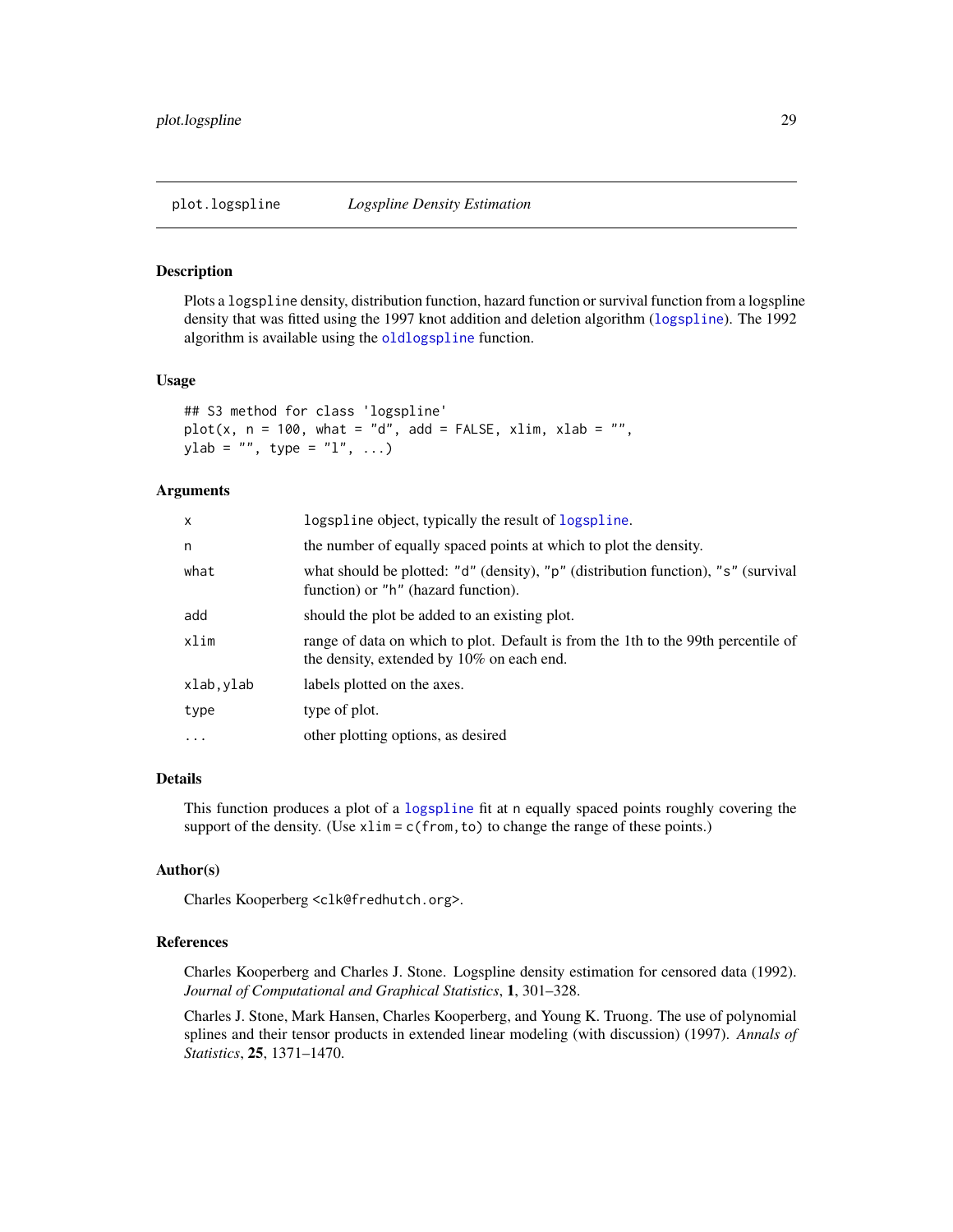# See Also

[logspline](#page-16-1), [summary.logspline](#page-46-1), [dlogspline](#page-9-1), [plogspline](#page-9-2), [qlogspline](#page-9-2), [rlogspline](#page-9-2), [oldlogspline](#page-20-1).

# Examples

```
y <- rnorm(100)
fit <- logspline(y)
plot(fit)
```
<span id="page-29-1"></span>plot.lspec *Lspec: logspline estimation of a spectral distribution*

# Description

Plots a spectral density function, line spectrum, or spectral distribution from a model fitted with [lspec](#page-18-1)

# Usage

```
## S3 method for class 'lspec'
plot(x, what = "b", n, add = FALSE, xlim, ylim, xlab = "", ylab = "",type, ...)
```
# Arguments

| X         | 1 spec object, typically the result of 1 spec.                                                                                                                          |
|-----------|-------------------------------------------------------------------------------------------------------------------------------------------------------------------------|
| what      | what should be plotted: b (spectral density and line spectrum superimposed), d<br>(spectral density function), 1 (line spectrum) or p (spectral distribution function). |
| n         | the number of equally spaced points at which to plot the fit; default is $max(100, fit\$                                                                                |
| add       | indicate that the plot should be added to an existing plot.                                                                                                             |
| xlim      | X-axis plotting limits: default is $c(0, \pi)$ , except when what = "p", when the<br>default is $c(-\pi, \pi)$ .                                                        |
| vlim      | Y-axis plotting limits.                                                                                                                                                 |
| xlab.ylab | axis labels.                                                                                                                                                            |
| type      | plotting type; default is "1" when what = "d" and what = "p", "h" when what<br>$=$ "1", and a combination of "h" and "1" when what $=$ "b"                              |
| $\cdots$  | all regular plotting options are passed on.                                                                                                                             |

#### Note

If what = "p" the plotting range cannot extend beyond the interval  $[-\pi, \pi]$ .

<span id="page-29-0"></span>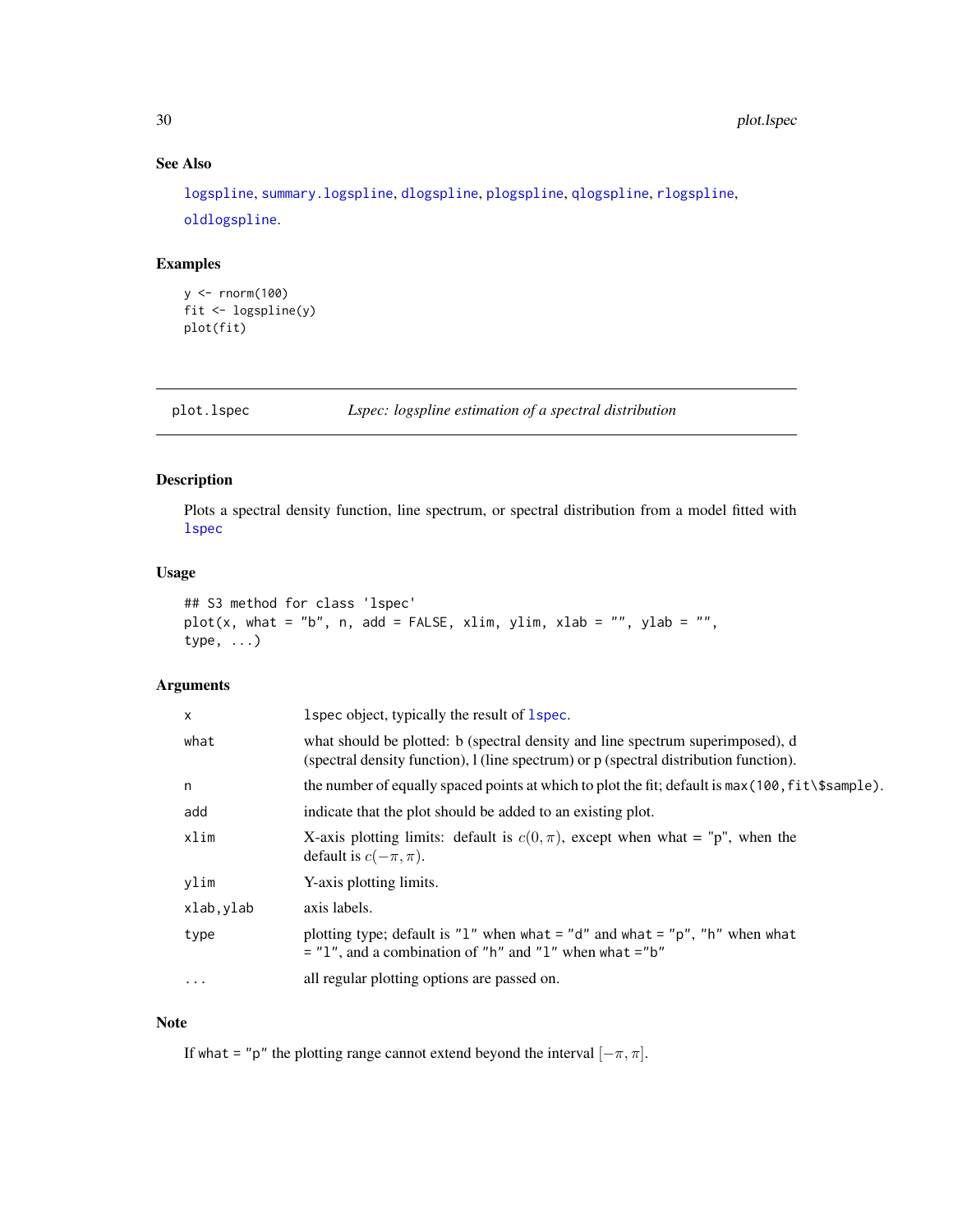#### <span id="page-30-0"></span>Author(s)

Charles Kooperberg <clk@fredhutch.org>.

#### References

Charles Kooperberg, Charles J. Stone, and Young K. Truong (1995). Logspline Estimation of a Possibly Mixed Spectral Distribution. *Journal of Time Series Analysis*, 16, 359-388.

Charles J. Stone, Mark Hansen, Charles Kooperberg, and Young K. Truong. The use of polynomial splines and their tensor products in extended linear modeling (with discussion) (1997). *Annals of Statistics*, 25, 1371–1470.

#### See Also

[lspec](#page-18-1), [summary.lspec](#page-47-1), [clspec](#page-2-1), [dlspec](#page-2-2), [plspec](#page-2-2), [rlspec](#page-2-2).

#### Examples

```
data(co2)
co2.detrend <- lm(co2~c(1:length(co2)))$residuals
fit <- lspec(co2.detrend)
plot(fit)
```
<span id="page-30-1"></span>plot.oldlogspline *Logspline Density Estimation - 1992 version*

#### Description

Plots an oldlogspline density, distribution function, hazard function or survival function from a logspline density that was fitted using the 1992 knot deletion algorithm. The 1997 algorithm using knot deletion and addition is available using the [logspline](#page-16-1) function.

#### Usage

```
## S3 method for class 'oldlogspline'
plot(x, n = 100, what = "d", xlim, xlab = "", ylab = "",type = "1", add = FALSE, ...)
```

| X         | logspline object, typically the result of logspline.                                                                           |
|-----------|--------------------------------------------------------------------------------------------------------------------------------|
| n         | the number of equally spaced points at which to plot the density.                                                              |
| what      | what should be plotted: "d" (density), "p" (distribution function), "s" (survival<br>function) or "h" (hazard function).       |
| xlim      | range of data on which to plot. Default is from the 1th to the 99th percentile of<br>the density, extended by 10% on each end. |
| xlab,ylab | labels plotted on the axes.                                                                                                    |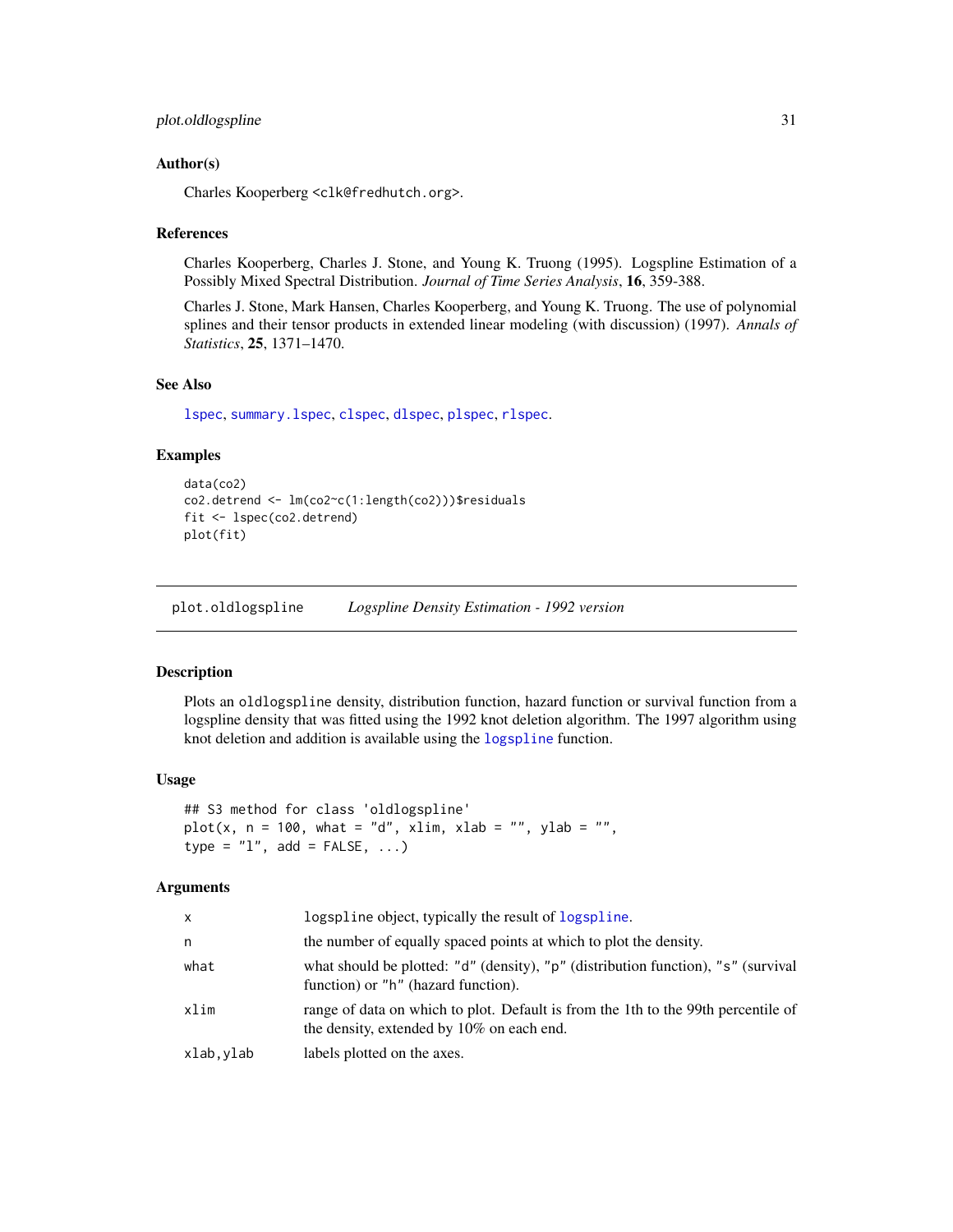# <span id="page-31-0"></span>32 plot.polyclass

| type                    | type of plot.                                 |
|-------------------------|-----------------------------------------------|
| add                     | should the plot be added to an existing plot. |
| $\cdot$ $\cdot$ $\cdot$ | other plotting options, as desired            |

#### Details

This function produces a plot of a [oldlogspline](#page-20-1) fit at n equally spaced points roughly covering the support of the density. (Use xlim=c(from,to) to change the range of these points.)

#### Author(s)

Charles Kooperberg <clk@fredhutch.org>.

#### References

Charles Kooperberg and Charles J. Stone. Logspline density estimation for censored data (1992). *Journal of Computational and Graphical Statistics*, 1, 301–328.

Charles J. Stone, Mark Hansen, Charles Kooperberg, and Young K. Truong. The use of polynomial splines and their tensor products in extended linear modeling (with discussion) (1997). *Annals of Statistics*, 25, 1371–1470.

# See Also

[logspline](#page-16-1), [oldlogspline](#page-20-1), [summary.oldlogspline](#page-48-1), [doldlogspline](#page-10-1), [poldlogspline](#page-10-2), [qoldlogspline](#page-10-2), [roldlogspline](#page-10-2).

# Examples

```
y <- rnorm(100)
fit <- oldlogspline(y)
plot(fit)
```
<span id="page-31-1"></span>plot.polyclass *Polyclass: polychotomous regression and multiple classification*

#### Description

Probability or classification plots for a [polyclass](#page-34-1) model.

#### Usage

```
## S3 method for class 'polyclass'
plot(x, cov, which, lims, what, data, n, xlab="", ylab="",
zlab="", \dots)
```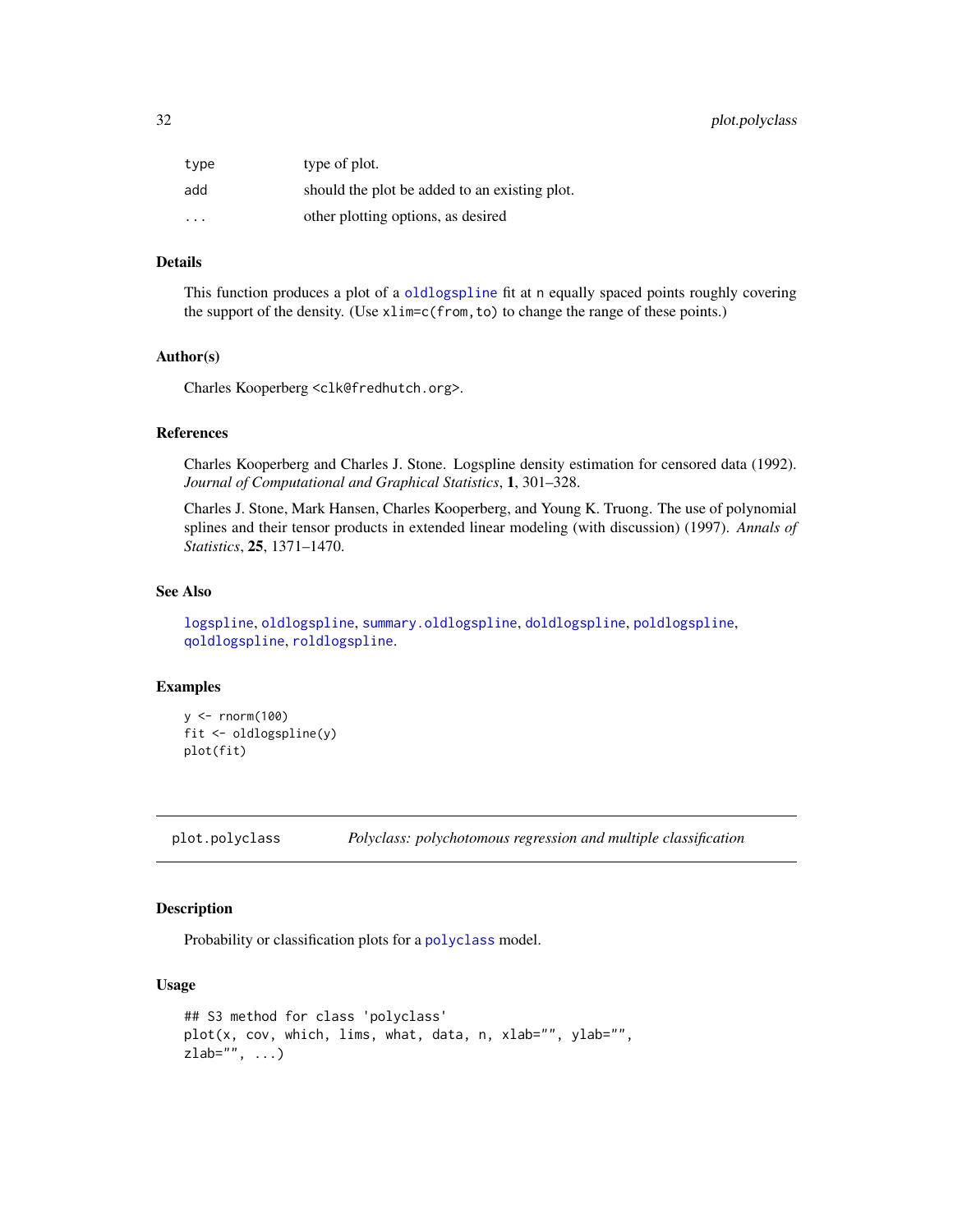#### <span id="page-32-0"></span>Arguments

| Χ     | polyclass object, typically the result of polyclass.                                                                                                                                                                                                                                                                                                                                                                                                                                                                                                                       |
|-------|----------------------------------------------------------------------------------------------------------------------------------------------------------------------------------------------------------------------------------------------------------------------------------------------------------------------------------------------------------------------------------------------------------------------------------------------------------------------------------------------------------------------------------------------------------------------------|
| COV   | a vector of length fit\\$ncov, indicating for which combination of covariates<br>the plot should be made. Can never be omitted. Should always have length<br>fit\\$ncov, even if some values are irrelevant.                                                                                                                                                                                                                                                                                                                                                               |
| which | for which covariates should the plot be made. Number or a character string<br>defining the name, if the same names were used with the call to polyclass.<br>Which should have length one if what is 6 or larger and length two if what is 5<br>or smaller.                                                                                                                                                                                                                                                                                                                 |
| lims  | plotting limits. If omitted, the plot is made over the same range of the covariate<br>as in the original data. Otherwise a vector of length two of the form c(min, max)<br>if what is 6 or larger and a vector of length four of the form c(xmin, xmax, ymin<br>, ymax) if what is 5 or smaller.                                                                                                                                                                                                                                                                           |
| what  | an integer between 1 and 8, defining the type of plot to be made.                                                                                                                                                                                                                                                                                                                                                                                                                                                                                                          |
|       | 1. Plots the probability of one class as a contour plot of two variables.<br>2. Plots the probability of one class as a perspective plot of two variables.<br>3. Plots the probability of one class as an image plot of two variables.<br>4. Classifies the area as a contour plot of two variables.<br>5. Classifies the area as an image plot of two variables.<br>6. Classifies the line as a plot of one variable.<br>7. Plots the probabilities of all classes as a function of one variable.<br>8. Plots the probability of one class as a function of one variable. |
| data  | Class for which the plot is made. Should be provided if what is $1, 2, 3$ or 8.                                                                                                                                                                                                                                                                                                                                                                                                                                                                                            |
| n     | the number of equally spaced points at which to plot the fit. The default is 250<br>if what is 6 or larger or 50 (which results in 2500 plotting points) if what is 5 or<br>smaller.                                                                                                                                                                                                                                                                                                                                                                                       |
|       | xlab, ylab, zlab axis plotting labels.                                                                                                                                                                                                                                                                                                                                                                                                                                                                                                                                     |
| .     | all other options are passed on.                                                                                                                                                                                                                                                                                                                                                                                                                                                                                                                                           |
|       |                                                                                                                                                                                                                                                                                                                                                                                                                                                                                                                                                                            |

# Author(s)

Charles Kooperberg <clk@fredhutch.org>.

## References

Charles Kooperberg, Smarajit Bose, and Charles J. Stone (1997). Polychotomous regression. *Journal of the American Statistical Association*, 92, 117–127.

Charles J. Stone, Mark Hansen, Charles Kooperberg, and Young K. Truong. The use of polynomial splines and their tensor products in extended linear modeling (with discussion) (1997). *Annals of Statistics*, 25, 1371–1470.

# See Also

[polyclass](#page-34-1), [summary.polyclass](#page-49-1), [beta.polyclass](#page-1-1), [cpolyclass](#page-4-1), [ppolyclass](#page-4-2), [rpolyclass](#page-4-2).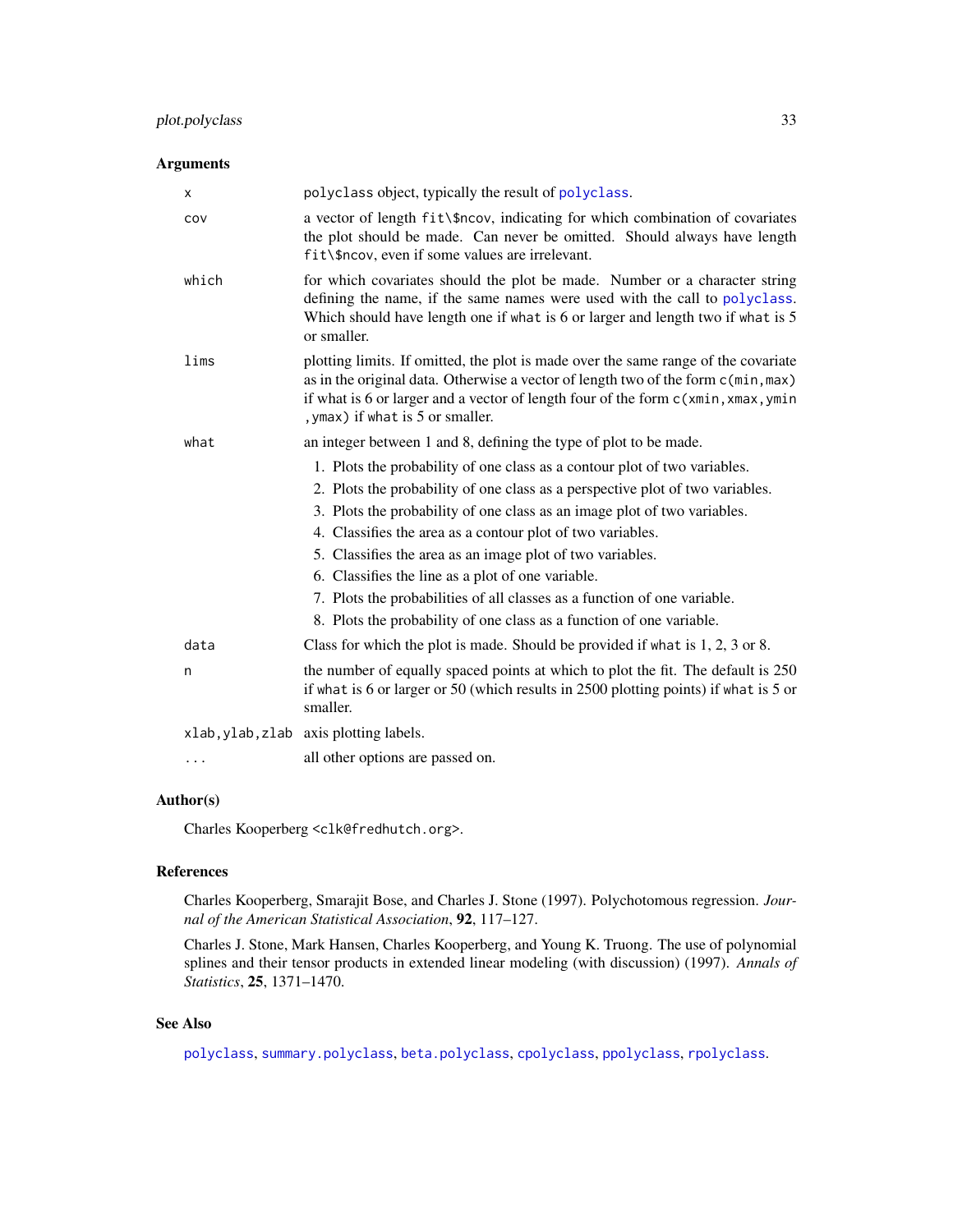# Examples

```
data(iris)
fit.iris <- polyclass(iris[,5], iris[,1:4])
plot(fit.iris, iris[64,1:4], which=c(3,4), data=2, what=1)
plot(fit.iris,iris[64,1:4], which=c(3,4), what=5)
plot(fit.iris,iris[64,1:4], which=4, what=7)
```
<span id="page-33-1"></span>plot.polymars *Polymars: multivariate adaptive polynomial spline regression*

# Description

Produces two and three dimensional plots of the fitted values from a polymars object.

# Usage

```
## S3 method for class 'polymars'
plot(x, predictor1, response, predictor2, xx, add = FALSE, n,
xyz = FALSE, contour.polymars = FALSE, xlim, ylim, intercept, ...)
```

| x          | polymars object, typically the result of polymars.                                                                                                                                                                                                                                                                                                                             |
|------------|--------------------------------------------------------------------------------------------------------------------------------------------------------------------------------------------------------------------------------------------------------------------------------------------------------------------------------------------------------------------------------|
| predictor1 | the index of a predictor that was used when the polymars model was fit. For the<br>two dimensional plots, this variable is plotted along the X-axis.                                                                                                                                                                                                                           |
| response   | if the model was fitted to multiple response data the response index should be<br>specified.                                                                                                                                                                                                                                                                                   |
| predictor2 | the index of a predictor that was used when the polymars model was fit. For the<br>three dimensional plots, this variable is plotted along the Y-axis. See xyz.                                                                                                                                                                                                                |
| XX         | should be a vector of length equal to the number of predictors in the original data<br>set. The values should be in the same order as in the original dataset. By default<br>the function uses the median values of the data that was used to fit the model.<br>Although the values for predictor and predictor2 are not used, they should still<br>be provided as part of xx. |
| add        | should the plot be added to a previously created plot? Works only for two di-<br>mensional plots.                                                                                                                                                                                                                                                                              |
| n          | number of plotting points (2 dimensional plot) or plotting points along each axis<br>(3 dimensional plot). The default is $n = 100$ for 2 dimensional plots and $n = 33$<br>for 3 dimensional plots.                                                                                                                                                                           |
| <b>XVZ</b> | is the plot being made a 3 dimensional plot? If there is only one response it need<br>not be set, if two numerical values accompany the model in the call they will be<br>understood as two predictors for a 3-d plot. By default a 3-d plot uses the persp<br>function. Categorical predictors cannot be used for 3 dimensional plots.                                        |

<span id="page-33-0"></span>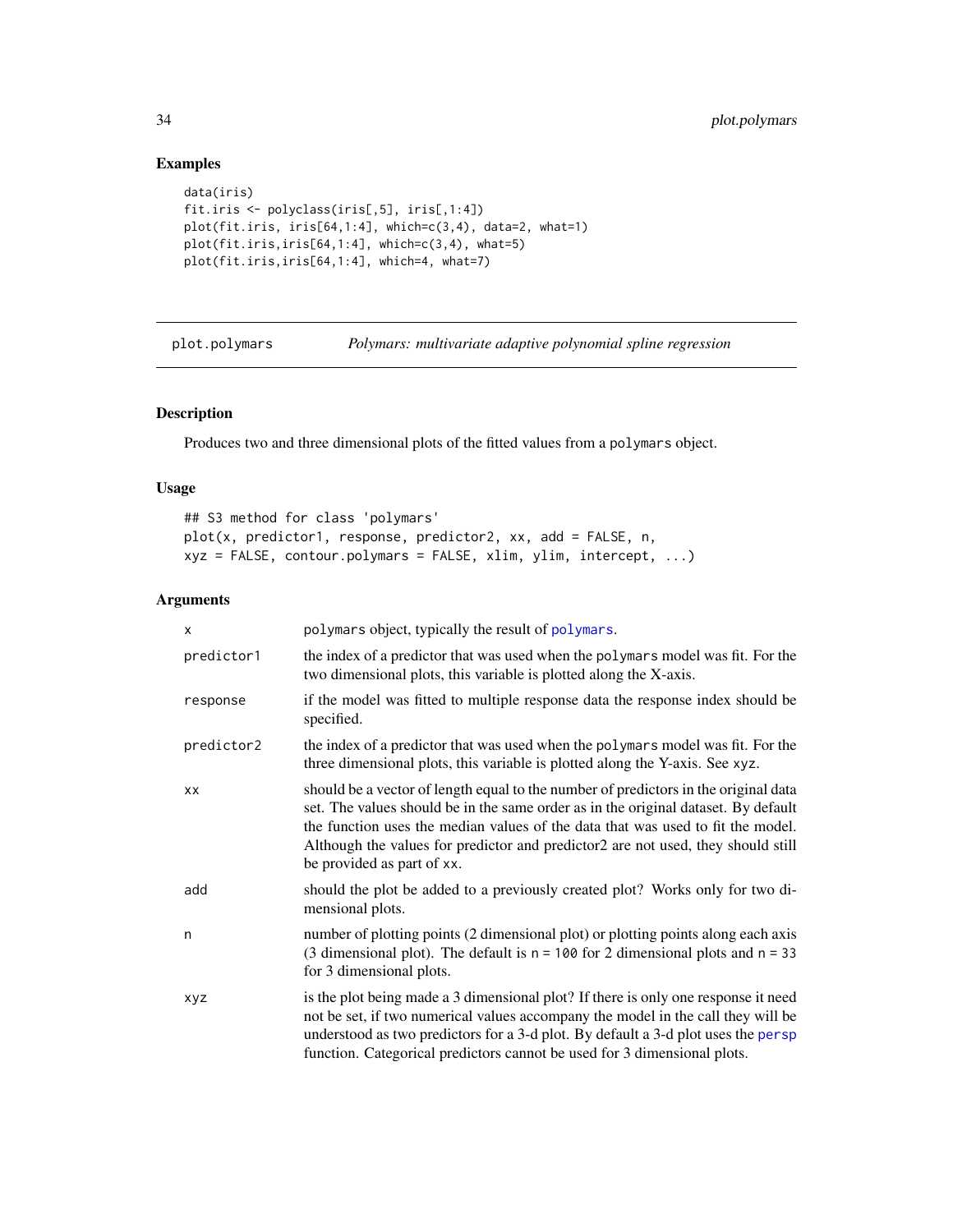#### <span id="page-34-0"></span>polyclass 35

| contour.polymars                                                                                                                                                                                                  |
|-------------------------------------------------------------------------------------------------------------------------------------------------------------------------------------------------------------------|
| if the plot being made a 3 dimensional plot should it be made as a contour plot<br>(TRUE) or a perspective plot (FALSE). function contour is being made.                                                          |
| Setting intercept equal to FALSE evaluates the object without intercept. The<br>intercept may also be given any numerical value which overrides the fitted coef-<br>ficient from the object. The default is TRUE. |
| Plotting limits. The function tries to choose intelligent limits itself                                                                                                                                           |
| other options are passed on.                                                                                                                                                                                      |
|                                                                                                                                                                                                                   |

#### Details

This function produces a 2-d plot of 1 predictor and response of a polymars object at n equally spaced points or a 3-d plot of two predictors and response of a polymars object. The range of the plot is by default equal to the range of the particular predictor(s) in the original data, but this can be changed by  $xlim = c(from, to)$  and  $ylim = c(from, to)$ .

# Author(s)

Martin O'Connor.

# References

Charles Kooperberg, Smarajit Bose, and Charles J. Stone (1997). Polychotomous regression. *Journal of the American Statistical Association*, 92, 117–127.

Charles J. Stone, Mark Hansen, Charles Kooperberg, and Young K. Truong. The use of polynomial splines and their tensor products in extended linear modeling (with discussion) (1997). *Annals of Statistics*, 25, 1371–1470.

## See Also

[design.polymars](#page-5-1), [polymars](#page-38-1), [predict.polymars](#page-42-1), [summary.polymars](#page-50-1).

#### Examples

```
data(state)
state.pm <- polymars(state.region, state.x77, knots = 15, classify = TRUE, gcv = 1)
plot(state.pm, 3, 4)
```
<span id="page-34-1"></span>polyclass *Polyclass: polychotomous regression and multiple classification*

#### Description

Fit a polychotomous regression and multiple classification using linear splines and selected tensor products.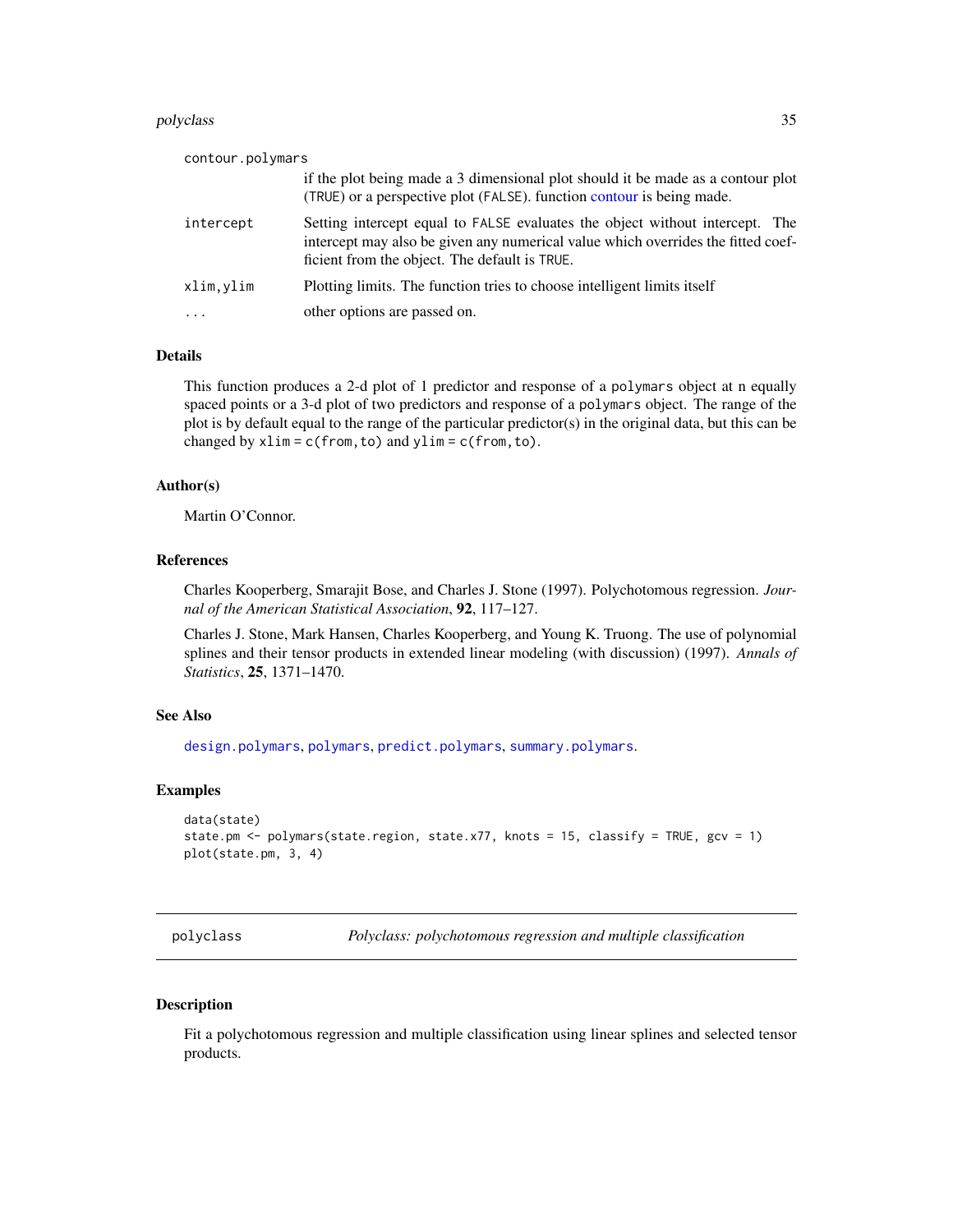# <span id="page-35-0"></span>Usage

```
polyclass(data, cov, weight, penalty, maxdim, exclude, include,
additive = FALSE, linear, delete = 2, fit, silent = TRUE,
normweight = TRUE, tdata, tcov, tweight, cv, select, loss, seed)
```

| data                 | vector of classes: data should ranges over consecutive integers with 0 or 1 as<br>the minimum value.                                                                                                                                                                                                                                                                                                                                                                                                                      |  |
|----------------------|---------------------------------------------------------------------------------------------------------------------------------------------------------------------------------------------------------------------------------------------------------------------------------------------------------------------------------------------------------------------------------------------------------------------------------------------------------------------------------------------------------------------------|--|
| COV                  | covariates: matrix with as many rows as the length of data.                                                                                                                                                                                                                                                                                                                                                                                                                                                               |  |
| weight               | optional vector of case-weights. Should have the same length as data.                                                                                                                                                                                                                                                                                                                                                                                                                                                     |  |
| penalty              | the parameter to be used in the AIC criterion if the model selection is carried<br>out by AIC. The program chooses the number of knots that minimizes $-2$ *<br>loglikelihood + penalty $*$ (dimension). The default is to use penalty =<br>log(length(data)) as in BIC. If the model selection is carried out by cross-<br>validation or using a test set, the program uses the number of knots that mini-<br>mizes loss + penalty * dimension * (loss for smallest model). In this case<br>the default of penalty is 0. |  |
| maxdim               | maximum dimension (default is $\min(n, 4*n^{1/3}*(cl-1))$ , where <i>n</i> is length (data)<br>and <i>cl</i> the number of classes.                                                                                                                                                                                                                                                                                                                                                                                       |  |
| exclude              | combinations to be excluded - this should be a matrix with 2 columns - if for<br>example exclude[1,1] = 2 and exclude[1,2] = 3 no interaction between co-<br>variate 2 and 3 is included. 0 represents time.                                                                                                                                                                                                                                                                                                              |  |
| include              | those combinations that can be included. Should have the same format as exclude.<br>Only one of exclude and include can be specified.                                                                                                                                                                                                                                                                                                                                                                                     |  |
| additive             | should the model selection be restricted to additive models?                                                                                                                                                                                                                                                                                                                                                                                                                                                              |  |
| linear               | vector indicating for which of the variables no knots should be entered. For<br>example, if linear = $c(2,3)$ no knots for either covariate 2 or 3 are entered. 0<br>represents time.                                                                                                                                                                                                                                                                                                                                     |  |
| delete               | should complete basis functions be deleted at once (2), should only individual<br>dimensions be deleted (1) or should only the addition stage of the model selec-<br>tion be carried out $(0)$ ?                                                                                                                                                                                                                                                                                                                          |  |
| fit                  | polyclass object. If fit is specified, polyclass adds basis functions starting<br>with those in fit.                                                                                                                                                                                                                                                                                                                                                                                                                      |  |
| silent               | suppresses the printing of diagnostic output about basis functions added or deleted,<br>Rao-statistics, Wald-statistics and log-likelihoods.                                                                                                                                                                                                                                                                                                                                                                              |  |
| normweight           | should the weights be normalized so that they average to one? This option has<br>only an effect if the model is selected using AIC.                                                                                                                                                                                                                                                                                                                                                                                       |  |
| tdata, tcov, tweight |                                                                                                                                                                                                                                                                                                                                                                                                                                                                                                                           |  |
|                      | test set. Should satisfy the same requirements as data, cov and weight. If<br>all test set weights are one, tweight can be omitted. If tdata and tcov are<br>specified, the model selection is carried out using this test set, irrespective of the<br>input for penalty or cv.                                                                                                                                                                                                                                           |  |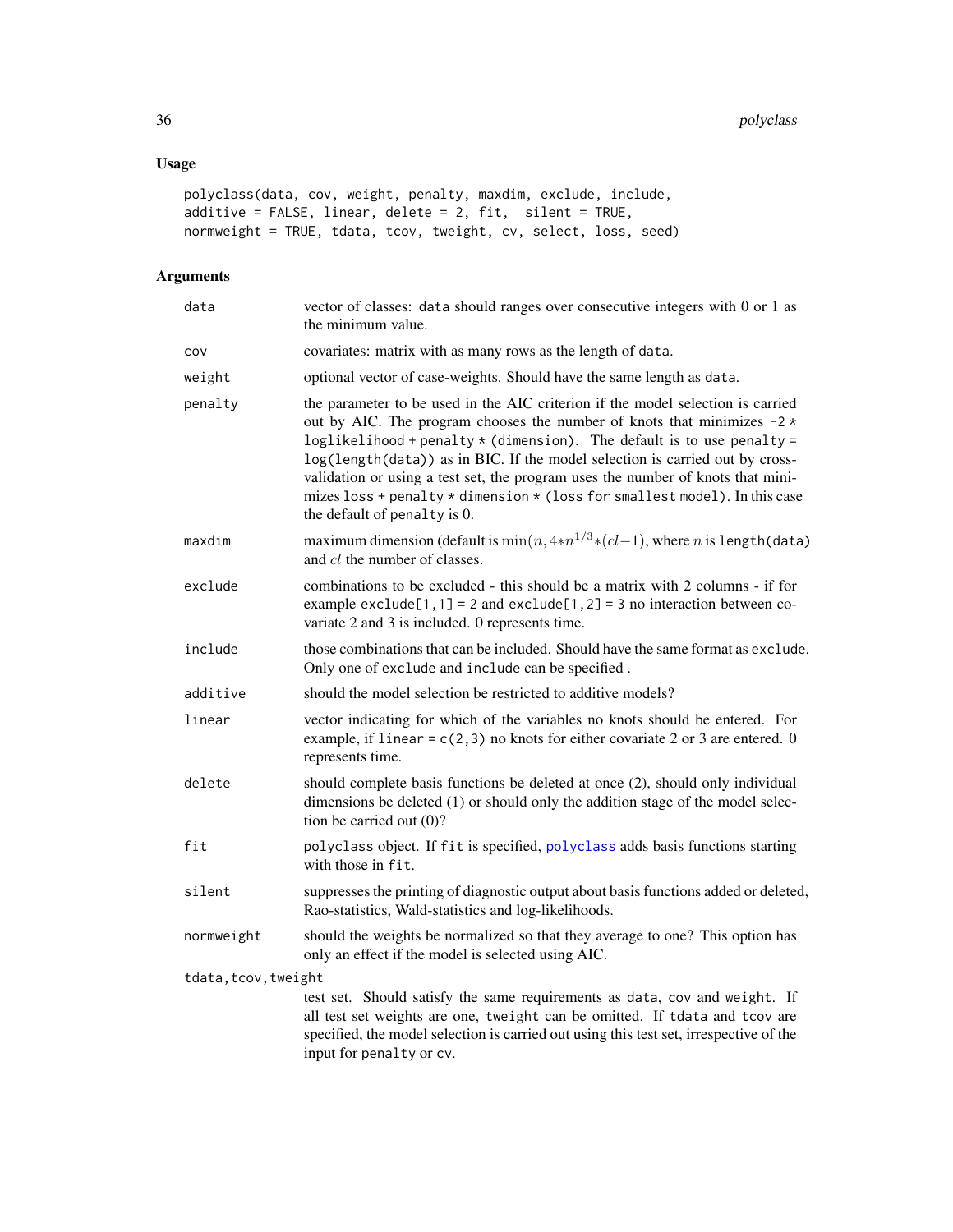#### <span id="page-36-0"></span>polyclass 37

| cv     | in how many subsets should the data be divided for cross-validation? If cv<br>is specified and tdata is omitted, the model selection is carried out by cross-<br>validation.                                                                                                                                                                                                                                                                                                                                                                                         |
|--------|----------------------------------------------------------------------------------------------------------------------------------------------------------------------------------------------------------------------------------------------------------------------------------------------------------------------------------------------------------------------------------------------------------------------------------------------------------------------------------------------------------------------------------------------------------------------|
| select | if a test set is provided, or if the model is selected using cross validation, should<br>the model be select that minimizes (misclassification) loss (0), that maximizes<br>test set log-likelihood $(1)$ or that minimizes test set squared error loss $(2)$ ?                                                                                                                                                                                                                                                                                                      |
| loss   | a rectangular matrix specifying the loss function, whose size is the number of<br>classes times number of actions. Used for cross-validation and test set model<br>selection. $loss[i, j]$ contains the loss for assigning action j to an object whose<br>true class is i. The default is 1 minus the identity matrix. loss does not need to<br>be square.                                                                                                                                                                                                           |
| seed   | optional seed for the random number generator that determines the sequence of<br>the cases for cross-validation. If the seed has length 12 or more, the first twelve<br>elements are assumed to be. Random. seed, otherwise the function set. seed is<br>used. If seed is 0 or $rep(0, 12)$ , it is assumed that the user has already pro-<br>vided a (random) ordering. If seed is not provided, while a fit with an element<br>fit\\$seed is provided, .Random.seed is set using set.seed(fit\\$seed). Oth-<br>erwise the present value of . Random. seed is used. |

# Value

The output is an object of class polyclass, organized to serve as input for [plot.polyclass](#page-31-1), [beta.polyclass](#page-1-1), [summary.polyclass](#page-49-1), [ppolyclass](#page-4-2) (fitted probabilities), [cpolyclass](#page-4-1) (fitted classes) and [rpolyclass](#page-4-2) (random classes). The function returns a list with the following members:

| call    | the command that was executed.                                                                                                                                                            |
|---------|-------------------------------------------------------------------------------------------------------------------------------------------------------------------------------------------|
| ncov    | number of covariates.                                                                                                                                                                     |
| ndim    | number of dimensions of the fitted model.                                                                                                                                                 |
| nclass  | number of classes.                                                                                                                                                                        |
| nbas    | number of basis functions.                                                                                                                                                                |
| naction | number of possible actions that are considered.                                                                                                                                           |
| fcts    | matrix of size nbas $x$ (nclass $+4$ ). each row is a basis function. First element:<br>first covariate involved $(NA = constant);$                                                       |
|         | second element: which knot (NA means: constant or linear);                                                                                                                                |
|         | third element: second covariate involved (NA means: this is a function of one<br>variable);                                                                                               |
|         | fourth element: knot involved (if the third element is NA, of no relevance);                                                                                                              |
|         | fifth, sixth, element: beta (coefficient) for class one, two,                                                                                                                             |
| knots   | a matrix with neov rows. Covariate i has row i+1, time has row 1. First column:<br>number of knots in this dimension; other columns: the knots, appended with NAs<br>to make it a matrix. |
| CV      | in how many sets was the data divided for cross-validation. Only provided if<br>$method = 2.$                                                                                             |
| loss    | the loss matrix used in cross-validation and test set. Only provided if method =<br>1 or method = $2$ .                                                                                   |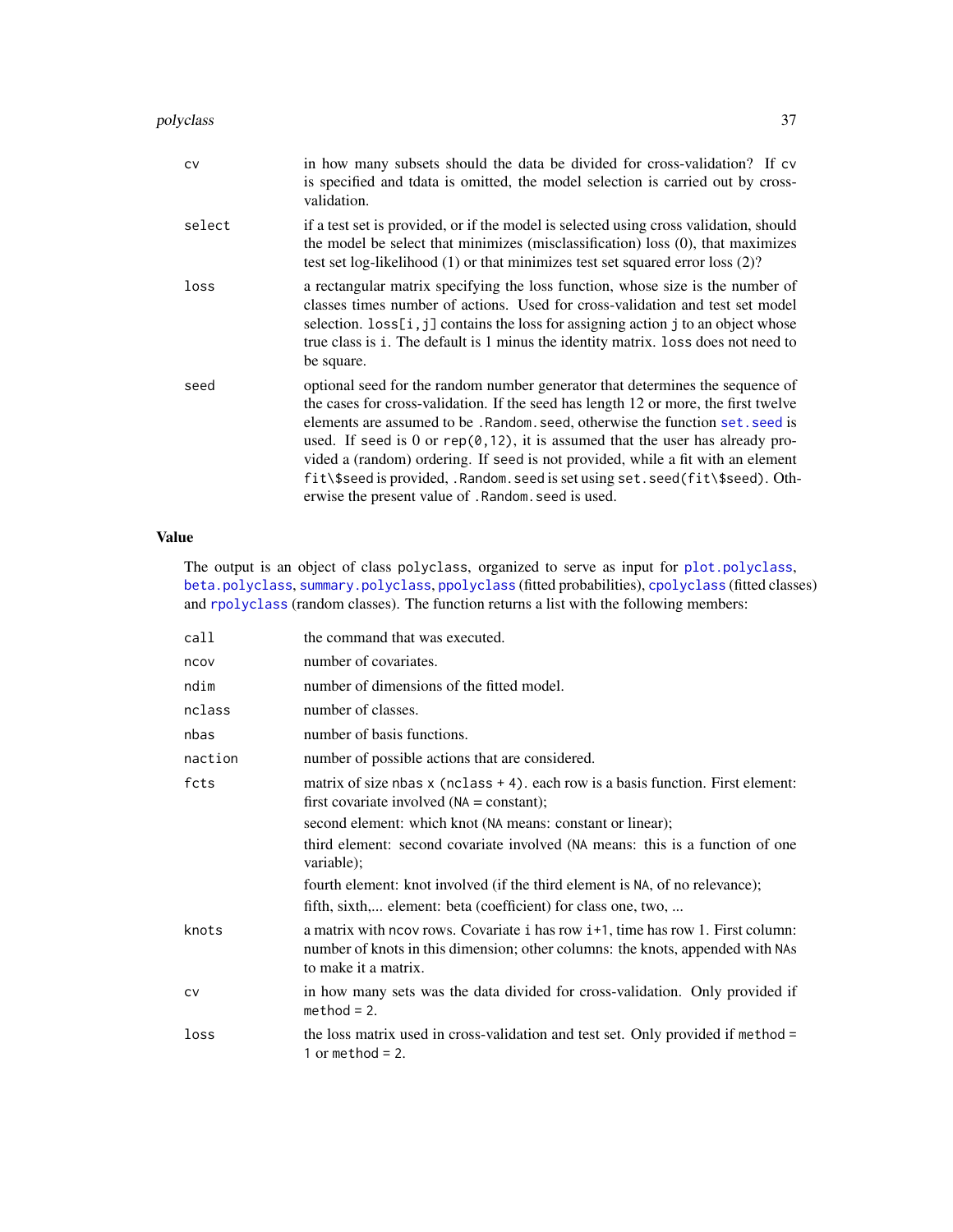| penalty    | the parameter used in the AIC criterion. Only provided if method = $0$ .                                                                                                                                                                                                                                                                                                                                                                                                                                                                                                                                                                                                                                                 |
|------------|--------------------------------------------------------------------------------------------------------------------------------------------------------------------------------------------------------------------------------------------------------------------------------------------------------------------------------------------------------------------------------------------------------------------------------------------------------------------------------------------------------------------------------------------------------------------------------------------------------------------------------------------------------------------------------------------------------------------------|
| method     | $0 = AIC$ , $1 = test set$ , $2 = cross-validation$ .                                                                                                                                                                                                                                                                                                                                                                                                                                                                                                                                                                                                                                                                    |
| ranges     | column i gives the range of the i-th covariate.                                                                                                                                                                                                                                                                                                                                                                                                                                                                                                                                                                                                                                                                          |
| logl       | matrix with eight or eleven columns. Summarizes fits. Column one indicates the<br>dimension, column column two the AIC or loss value, whichever was used dur-<br>ing the model selection appropriate, column three four and five give the training<br>set log-likelihood, (misclassification) loss and squared error loss, columns six<br>to eight give the same information for the test set, column nine (or column six<br>if method = $\theta$ or method = 2) indicates whether the model was fitted during the<br>addition stage $(1)$ or during the deletion stage $(0)$ , column ten and eleven (or<br>seven and eight) the minimum and maximum penalty parameter for which AIC<br>would have selected this model. |
| sample     | sample size.                                                                                                                                                                                                                                                                                                                                                                                                                                                                                                                                                                                                                                                                                                             |
| tsample    | the sample size of the test set. Only prvided if method $= 1$ .                                                                                                                                                                                                                                                                                                                                                                                                                                                                                                                                                                                                                                                          |
| wgtsum     | sum of the case weights.                                                                                                                                                                                                                                                                                                                                                                                                                                                                                                                                                                                                                                                                                                 |
| covnames   | names of the covariates.                                                                                                                                                                                                                                                                                                                                                                                                                                                                                                                                                                                                                                                                                                 |
| classnames | (numerical) names of the classes.                                                                                                                                                                                                                                                                                                                                                                                                                                                                                                                                                                                                                                                                                        |
| cv.aic     | the penalty value that was determined optimal by by cross validation. Only<br>provided if method $= 2$ .                                                                                                                                                                                                                                                                                                                                                                                                                                                                                                                                                                                                                 |
| cv.tab     | table with three columns. Column one and two indicate the penalty parameter<br>range for which the cv-loss in column three would be realized. Only provided if<br>$method = 2.$                                                                                                                                                                                                                                                                                                                                                                                                                                                                                                                                          |
| seed       | the random seed that was used to determine the order of the cases for cross-<br>validation. Only provided if method $= 2$ .                                                                                                                                                                                                                                                                                                                                                                                                                                                                                                                                                                                              |
| delete     | were complete basis functions deleted at once (2), were only individual dimen-<br>sions deleted (1) or was only the addition stage of the model selection carried<br>out $(0)$ ?                                                                                                                                                                                                                                                                                                                                                                                                                                                                                                                                         |
| beta       | moments of basisfunctions. Needed for beta.polyclass.                                                                                                                                                                                                                                                                                                                                                                                                                                                                                                                                                                                                                                                                    |
| select     | if a test set is provided, or if the model is selected using cross validation, was<br>the model selected that minimized (misclassification) loss (0), that maximized<br>test set log-likelihood (1) or that minimized test set squared error loss (2)?                                                                                                                                                                                                                                                                                                                                                                                                                                                                   |
| anova      | matrix with three columns. The first two elements in a line indicate the subspace<br>to which the line refers. The third element indicates the percentage of variance<br>explained by that subspace.                                                                                                                                                                                                                                                                                                                                                                                                                                                                                                                     |
| twgtsum    | sum of the test set case weights (only if method $= 1$ ).                                                                                                                                                                                                                                                                                                                                                                                                                                                                                                                                                                                                                                                                |

# Author(s)

Charles Kooperberg <clk@fredhutch.org>.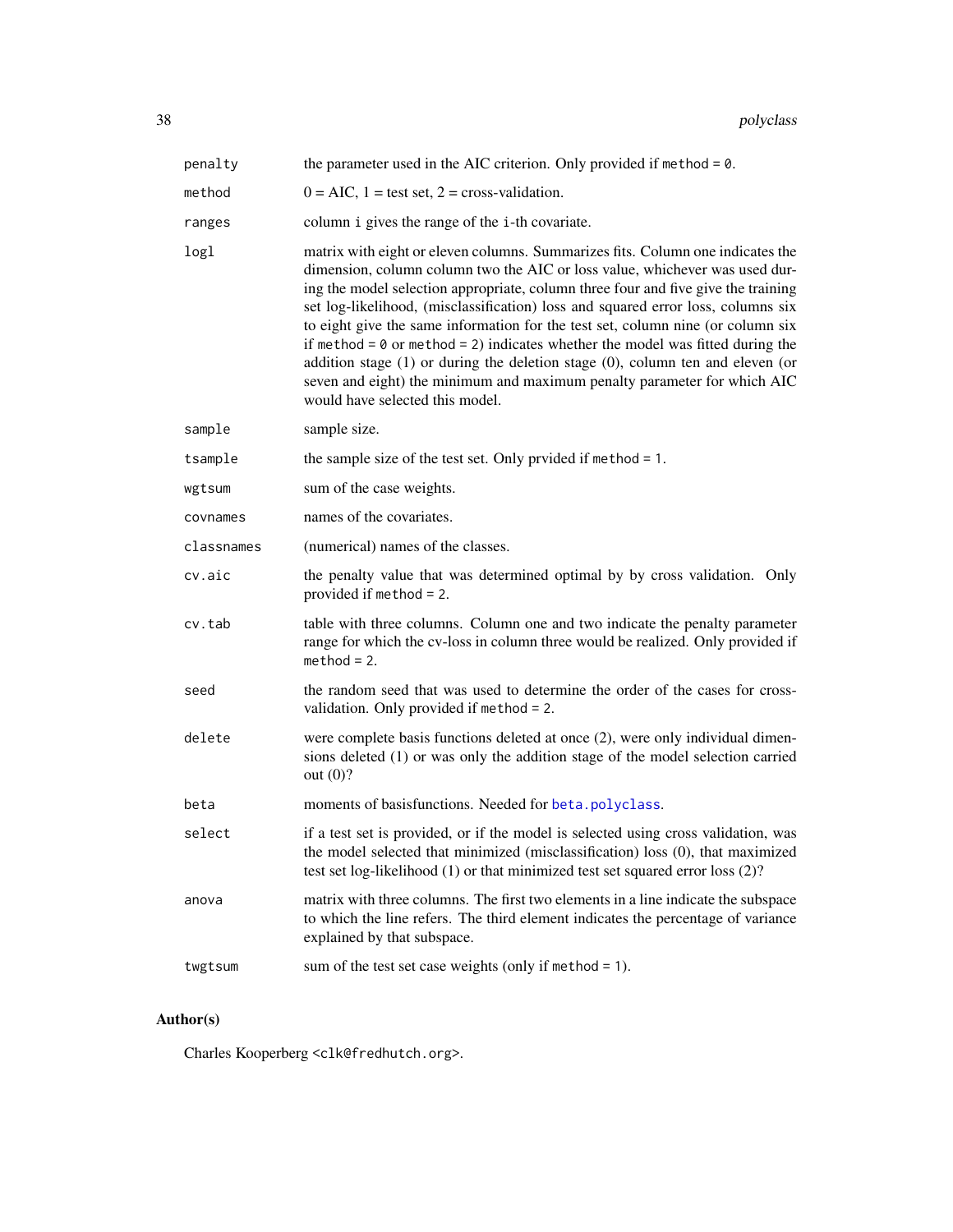#### <span id="page-38-0"></span>polymars 39

#### References

Charles Kooperberg, Smarajit Bose, and Charles J. Stone (1997). Polychotomous regression. *Journal of the American Statistical Association*, 92, 117–127.

Charles J. Stone, Mark Hansen, Charles Kooperberg, and Young K. Truong. The use of polynomial splines and their tensor products in extended linear modeling (with discussion) (1997). *Annals of Statistics*, 25, 1371–1470.

# See Also

[polymars](#page-38-1), [plot.polyclass](#page-31-1), [summary.polyclass](#page-49-1), [beta.polyclass](#page-1-1), [cpolyclass](#page-4-1), [ppolyclass](#page-4-2), [rpolyclass](#page-4-2).

#### Examples

```
data(iris)
fit.iris <- polyclass(iris[,5], iris[,1:4])
```
<span id="page-38-1"></span>polymars *Polymars: multivariate adaptive polynomial spline regression*

#### Description

An adaptive regression procedure using piecewise linear splines to model the response.

# Usage

```
polymars(responses, predictors, maxsize, gcv = 4, additive = FALSE,
startmodel, weights, no.interact, knots, knot.space = 3, ts.resp,
ts.pred, ts.weights, classify, factors, tolerance, verbose = FALSE)
```

| responses  | vector of responses, or a matrix for multiple response regression. In the case of<br>a matrix each column corresponds to a response and each row corresponds to an<br>observation. Missing values are not allowed.                                                                                                                                            |
|------------|---------------------------------------------------------------------------------------------------------------------------------------------------------------------------------------------------------------------------------------------------------------------------------------------------------------------------------------------------------------|
| predictors | matrix of predictor variables for the regression. Each column corresponds to a<br>predictor and each row corresponds to an observation in the same order as they<br>appear in the response argument. Missing values are not allowed.                                                                                                                          |
| maxsize    | the maximum number of basis functions that the model is allowed to grow to in<br>the stepwise addition procedure. Default is $\min(6*(n^{1/3}), n/4, 100)$ , where n<br>is the number of observations.                                                                                                                                                        |
| gcv        | parameter used to find the overall best model from a sequence of fitted models.<br>The residual sum of squares of a model is penalized by dividing by the square<br>of 1-(gcv x model size)/cases. A larger gcv value would tend to produce a<br>smaller model. Models for which 1-(gcv x model size)/cases is smaller or<br>equal than 0 are never selected. |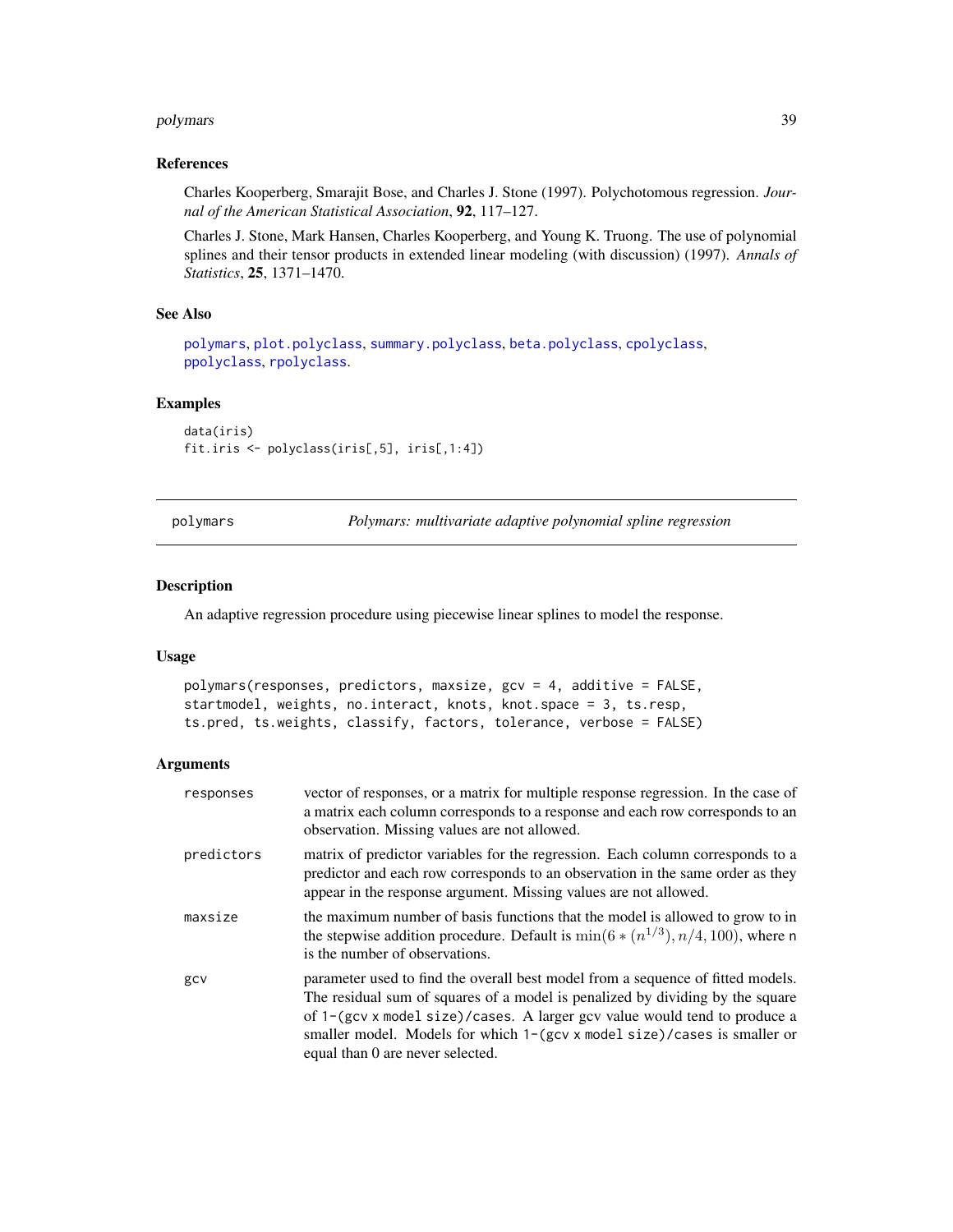| additive<br>startmodel | Should the fitted model be additive in the predictors?<br>the first model that is to be fit by polymars. It is either an object of the class<br>polymars or a model dreamed up by the user. In that case, it takes the form of<br>a 4 x n matrix, where n is the number of basis functions in the starting model<br>excluding the intercept. Each row corresponds to one basis function (with two<br>possible components). Column 1 is the index of the first predictor involved.<br>Column 2 is a possible knot in this predictor. If column 2 is NA, the first compo-<br>nent is linear. Column 3 is the possible second predictor involved (if column 3<br>is NA the basis function only depends on one predictor). Column 4 contains the<br>possible knot for the predictor in column 3, and it is NA when this component<br>is linear. Example: if a row reads 3 NA 2 4.7, the corresponding basis func-<br>tion is $[X_3 * (X_2 - 4.7)_+]$ ; if a row reads 2 4.3 NA NA the corresponding basis<br>function is $[(X_2 - 4.3)_+]$ . A fifth column can be added with 1s and 0s, The 1s<br>specify which basis functions of the startmodel must be in each model. Thus,<br>these functions stay in the model during the whole stepwise fitting procedure.<br>If startmodel is not specified polymars starts with a model that only contains<br>the intercept. |
|------------------------|-------------------------------------------------------------------------------------------------------------------------------------------------------------------------------------------------------------------------------------------------------------------------------------------------------------------------------------------------------------------------------------------------------------------------------------------------------------------------------------------------------------------------------------------------------------------------------------------------------------------------------------------------------------------------------------------------------------------------------------------------------------------------------------------------------------------------------------------------------------------------------------------------------------------------------------------------------------------------------------------------------------------------------------------------------------------------------------------------------------------------------------------------------------------------------------------------------------------------------------------------------------------------------------------------------------------------------------------------------------------|
| weights                | optional vector of observation weights; if supplied, the algorithm fits to mini-<br>mize the sum of the weights multiplied by the squared residuals. The length of<br>weights must be the same as the number of observations. The weights must be<br>nonnegative.                                                                                                                                                                                                                                                                                                                                                                                                                                                                                                                                                                                                                                                                                                                                                                                                                                                                                                                                                                                                                                                                                                 |
| no.interact            | an optional matrix used if certain predictor interactions are not allowed in the<br>model. It is given as a matrix of size 2 x m, with predictor indices as entries. The<br>two predictors of any row cannot have interaction terms with each other.                                                                                                                                                                                                                                                                                                                                                                                                                                                                                                                                                                                                                                                                                                                                                                                                                                                                                                                                                                                                                                                                                                              |
| knots                  | defines how the function is to find potential knots for the spline basis functions.<br>This can be set to the maximum number of knots you would like to be consid-<br>ered for each predictor. Usually, to avoid the design matrix becoming singular<br>the actual number of knots produced is constrained to at most every third order<br>statistic in any predictor. This constraint can be adjusted using the knot. space<br>argument. It can also be a vector with the number of potential knots for each<br>predictor. Again the actual number of knots produced is constrained to be at<br>most every third order statistic any predictor. A third possibility is to provide a<br>matrix where each columns corresponds to the ordered knots you would like to<br>have considered for that predictor. This matrix should be filled out to a rectan-<br>gular data structure with NAs. The default is $min(20, round(n/4))$ knots per<br>predictor. When specifying knots as a vector an entry of -1 indicates that the<br>predictor is a categorical variable and each unique entry in it's column is treated<br>as a level.<br>When specifying knots as a single number or a matrix and there are categorical<br>variables these are specified separately as such using the factor argument.                                                               |
| knot.space             | is an integer describing the minimum number of order statistics apart that two<br>knots can be. Knots should not be too close to insure numerical stability.                                                                                                                                                                                                                                                                                                                                                                                                                                                                                                                                                                                                                                                                                                                                                                                                                                                                                                                                                                                                                                                                                                                                                                                                      |
| ts.resp                | testset responses for model selection. Should have the same number of columns<br>as the training set response. A testset can be used for the model selection.<br>Depending on the value of classify, either the model with the smallest testset<br>residual sum of squares or the smallest testset classification error is provided.<br>Overrides gcv.                                                                                                                                                                                                                                                                                                                                                                                                                                                                                                                                                                                                                                                                                                                                                                                                                                                                                                                                                                                                            |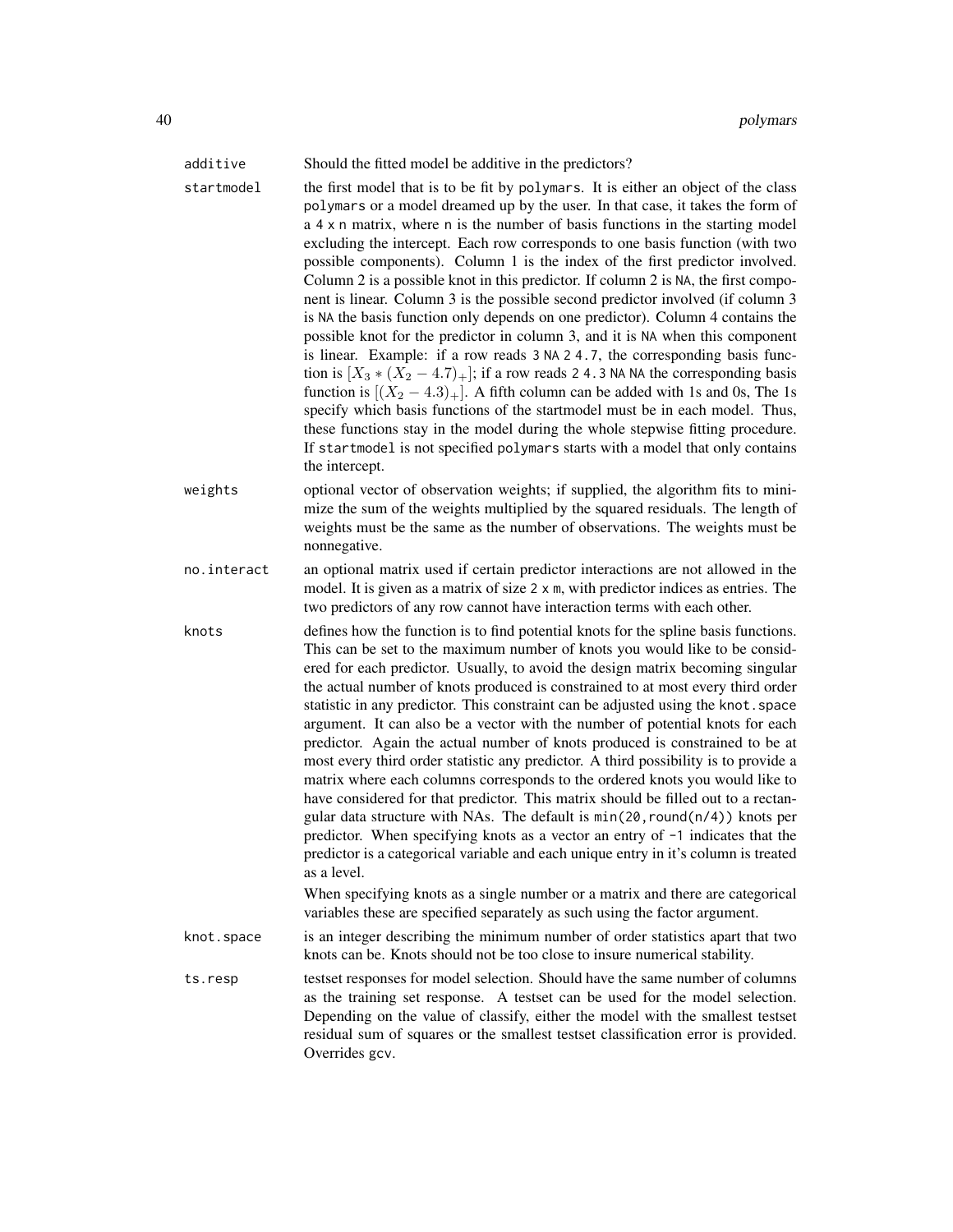<span id="page-40-0"></span>

| ts.pred    | testset predictors. Should have the same number of columns as the training set<br>predictors.                                                                                                                                                                                                                                                                                                                                                                                                                                                                                                                                                                                                                                                                                                                                                                                                                                                          |
|------------|--------------------------------------------------------------------------------------------------------------------------------------------------------------------------------------------------------------------------------------------------------------------------------------------------------------------------------------------------------------------------------------------------------------------------------------------------------------------------------------------------------------------------------------------------------------------------------------------------------------------------------------------------------------------------------------------------------------------------------------------------------------------------------------------------------------------------------------------------------------------------------------------------------------------------------------------------------|
| ts.weights | testset observation weights. A vector of length equal to the number of cases of<br>the testset. All weights must be non-negative.                                                                                                                                                                                                                                                                                                                                                                                                                                                                                                                                                                                                                                                                                                                                                                                                                      |
| classify   | when the response is discrete (categorical), polymars can be used for classifi-<br>cation. In particular, when classify = TRUE, a discrete response with K levels<br>is replaced by K indicator variables as response. Model selection is still being<br>carried out using gcv, except when a testset is provided, in which case testset<br>misclassification is used to select the best model.                                                                                                                                                                                                                                                                                                                                                                                                                                                                                                                                                        |
| factors    | used to indicate that certain variables in the predictor set are categorical vari-<br>ables. Specified as a vector containing the appropriate predictor indices (column<br>numbers of categorical variables in predictors matrix). Factors can also be set<br>when the knots argument is given as a vector, with $-1$ as the appropriate entries<br>for factors.                                                                                                                                                                                                                                                                                                                                                                                                                                                                                                                                                                                       |
| tolerance  | for each possible candidate to be added/deleted the resulting residual sums of<br>squares of the model, with/without this candidate, must be calculated. The inver-<br>sion of of the "X-transpose by X" matrix, X being the design matrix, is done by<br>an updating procedure c.f. C.R. Rao - Linear Statistical Inference and Its Appli-<br>cations, 2nd. edition, page 33. In the inversion the size of the bottom right-hand<br>entry of this matrix is critical. If its value is near zero or the value of its<br>inverse is almost zero then the inversion procedure becomes somewhat inaccu-<br>rate. The lower the tolerance value the more careful the procedure is in selecting<br>candidates for addition to the model but it may exclude too conservatively. And<br>the other hand if the tolerance is set too high a spurious result with a singular or<br>otherwise sub-optimal model may occur. By default tolerance is set to 1.0e-5. |
| verbose    | when set to TRUE, the function will print out a line for each addition or deletion<br>stage. For example, " $+8:53.252$ NA" means adding interaction basis function<br>of predictor 5 with knot at 3.25 and predictor 2 (linear), to make a model of size<br>8, including intercept.                                                                                                                                                                                                                                                                                                                                                                                                                                                                                                                                                                                                                                                                   |

#### Value

An object of the class [polymars.](#page-38-1) The returned object contains information about the fitting steps and the model selected. The first data frame contains a row for each step of the fitting procedure. In the columns are: a 1 for an addition step or a 0 for a deletion step, the size of the model at each step, residual sums of squares (RSS) and the generalized cross validation value (GCV), testset residual sums of squares or testset misclassification, whatever was used for the model selection. The second data frame, model, contains a row for each basis function of the model. Each row corresponds to one basis function (with two possible components). The pred1 column contains the indices of the first predictor of the basis function. Column knot1 is a possible knot in this predictor. If this column is NA, the first component is linear. If any of the basis functions of the model is categorical then there will be a level1 column. Column pred2 is the possible second predictor involved (if it is NA the basis function only depends on one predictor). Column knot2 contains the possible knot for the predictor pred2, and it is NA when this component is linear. This is a similar format to the startmodel argument together with an additional first row corresponding to the intercept but the startmodel doesn't use a separate column to specify levels of a categorical variable . If any predictor in pred2 is categorical then there will be a level2 column. The column "coefs" (more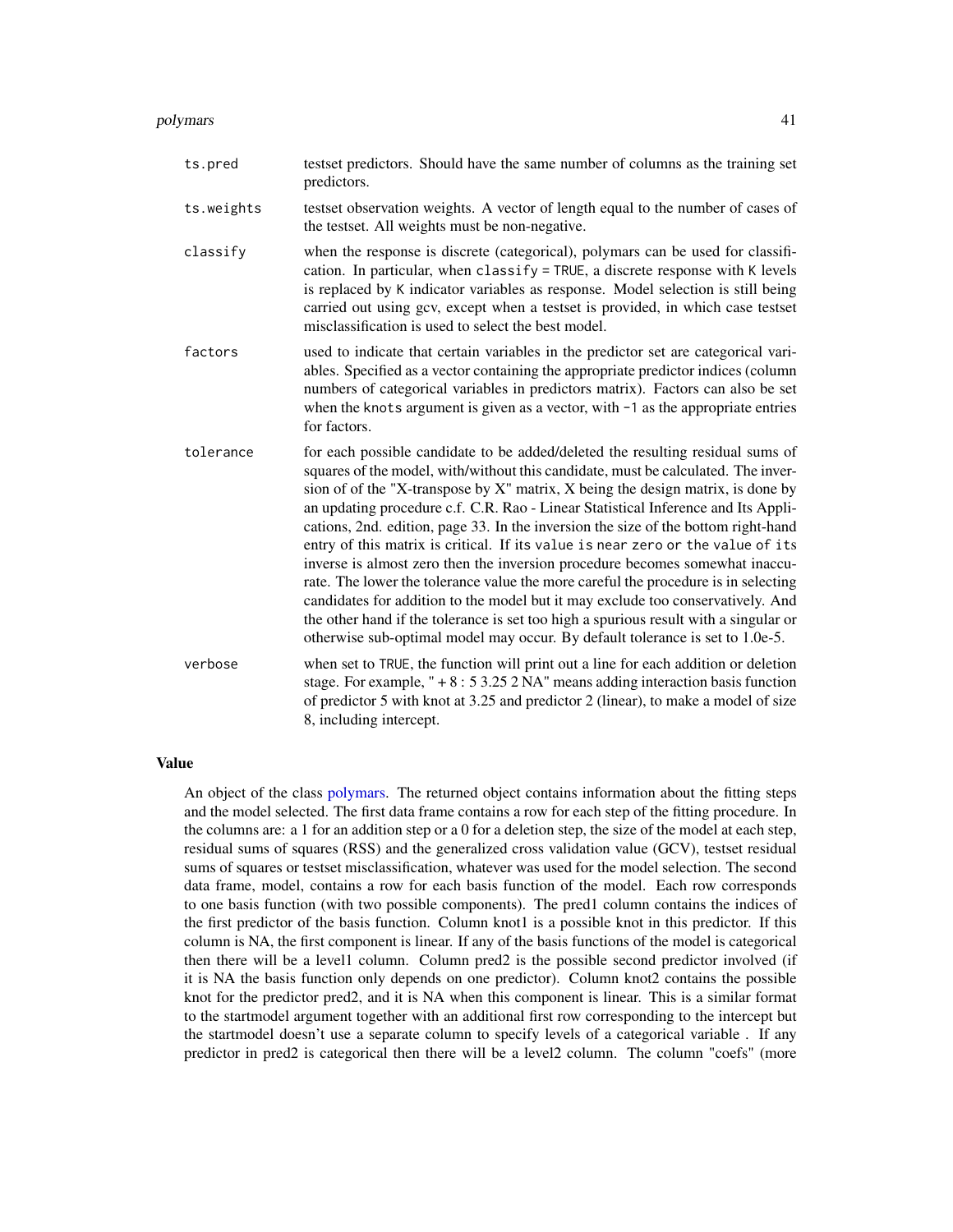than one column in the case of multiple response regression) contains the coefficients. The returned object also contains the fitted values and residuals of the data used in fitting the model.

#### Note

The algorithm employed by polymars is different from the MARS(tm) algorithm of Friedman (1991), though it has many similarities. (The name polymars has been used for this algorithm well before MARS was trademarked.) Some of the main differences are:

polymars requires linear terms of a predictor to be in the model before nonlinear terms using the same predictor can be added;

polymars requires a univariate basis function to be in the model before a tensor-product basis function involving the univariate basis function can be in the model;

during stepwise deletion the same hierarchy is maintained;

polymars can be fit to multiple outcomes simultaneously, with categorical outcomes it can be used for multiple classification; and

[polyclass](#page-34-1) uses the same modeling strategy as polymars, but uses a logistic (polychotomous) likelihood.

MARS is a registered trademark of Jeril, Inc and is used here with permission. Commercial licenses and versions of PolyMARS may be obtained from Salford Systems at http://www.salfordsystems.com

#### Author(s)

Martin O'Connor.

#### References

Charles Kooperberg, Smarajit Bose, and Charles J. Stone (1997). Polychotomous regression. *Journal of the American Statistical Association*, 92, 117–127.

Friedman, J. H. (1991). Multivariate adaptive regression splines (with discussion). *The Annals of Statistics*, 19, 1–141.

Charles J. Stone, Mark Hansen, Charles Kooperberg, and Young K. Truong. The use of polynomial splines and their tensor products in extended linear modeling (with discussion) (1997). *Annals of Statistics*, 25, 1371–1470.

#### See Also

[polyclass](#page-34-1), [design.polymars](#page-5-1), [persp.polymars](#page-24-1), [plot.polymars](#page-33-1), [predict.polymars](#page-42-1), [summary.polymars](#page-50-1).

#### Examples

```
data(state)
state.pm <- polymars(state.region, state.x77, knots = 15, classify = TRUE)
state.pm2 <- polymars(state.x77[, 2], state.x77[,-2], gcv = 2)
plot(fitted(state.pm2), residuals(state.pm2))
```
<span id="page-41-0"></span>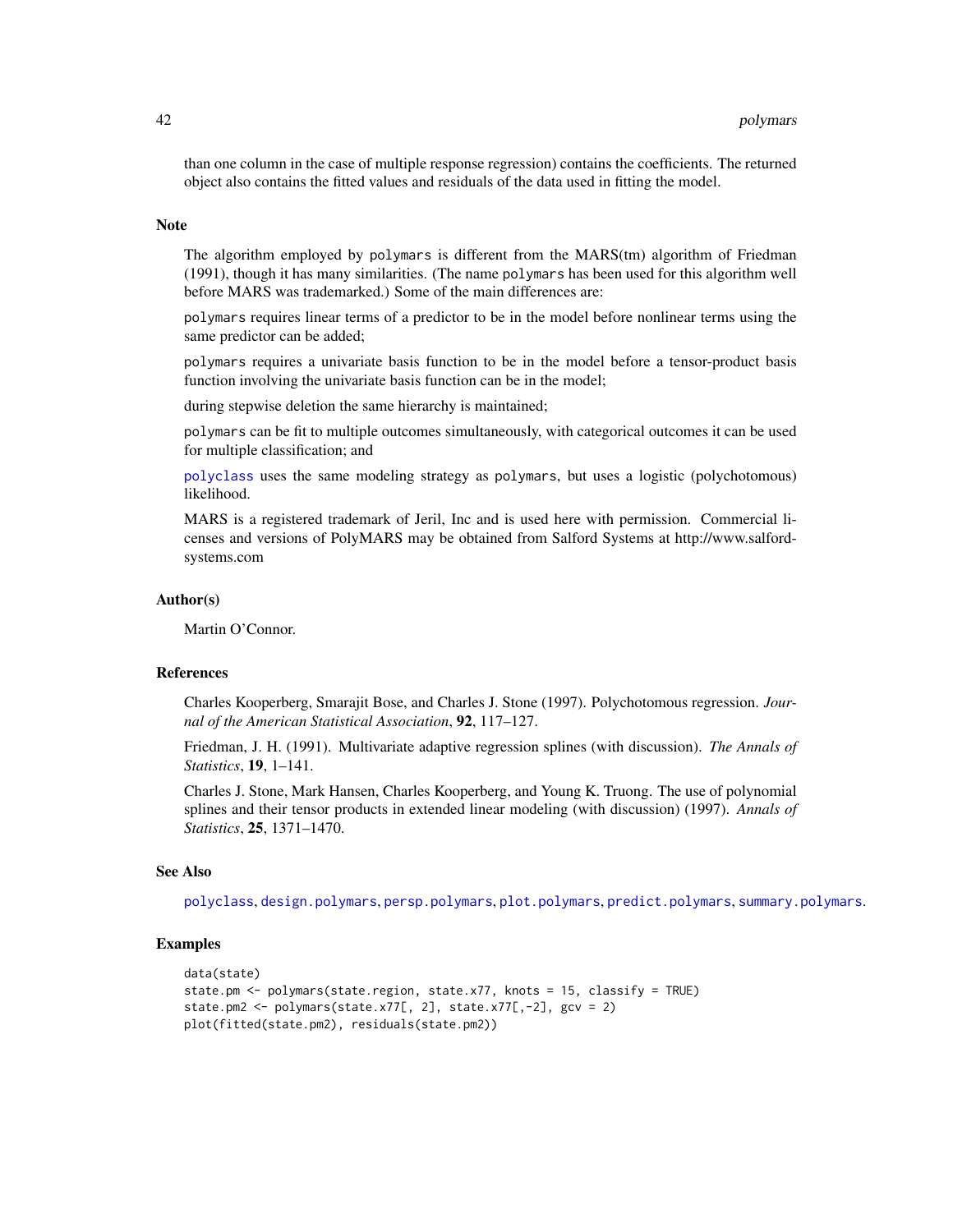<span id="page-42-1"></span><span id="page-42-0"></span>

#### Description

Produces fitted values for a model of class polymars.

#### Usage

```
## S3 method for class 'polymars'
predict(object, x, classify = FALSE, intercept, ...)
```
#### Arguments

| object       | object of the class polymars, typically the result of polymars.                                                                                                                                                                                                                                                                                                                                                                                                                                                                                                                          |
|--------------|------------------------------------------------------------------------------------------------------------------------------------------------------------------------------------------------------------------------------------------------------------------------------------------------------------------------------------------------------------------------------------------------------------------------------------------------------------------------------------------------------------------------------------------------------------------------------------------|
| $\mathsf{x}$ | the predictor values at which the fitted values will be computed. The predictor<br>values can be in a number of formats. It can take the form of a vector of length<br>equal to the number of predictors in the original data set or it can be shortened<br>to the length of only those predictors that occur in the model, in the same order<br>as they appear in the original data set. Similarly, x can take the form of a matrix<br>with the number of columns equal to the number of predictors in the original<br>data set, or shortened to the number of predictors in the model. |
| classify     | if the original call to polymars was for a classification problem and you would<br>like the classifications (class predictions), set this option equal to TRUE. Other-<br>wise the function returns a response column for each class (the highest values in<br>each row is its class for the case when classify $=$ TRUE).                                                                                                                                                                                                                                                               |
| intercept    | Setting intercept equal to FALSE evaluates the object without intercept. The<br>intercept may also be given any numerical value which overrides the fitted coef-<br>ficient from the object. The defualt is TRUE.                                                                                                                                                                                                                                                                                                                                                                        |
| .            | other arguments are ignored.                                                                                                                                                                                                                                                                                                                                                                                                                                                                                                                                                             |

# Value

A matrix of fitted values. The number of columns in the returned matrix equals the number of responses in the original call to [polymars](#page-38-1).

#### Author(s)

Martin O'Connor.

#### References

Charles Kooperberg, Smarajit Bose, and Charles J. Stone (1997). Polychotomous regression. *Journal of the American Statistical Association*, 92, 117–127.

Charles J. Stone, Mark Hansen, Charles Kooperberg, and Young K. Truong. The use of polynomial splines and their tensor products in extended linear modeling (with discussion) (1997). *Annals of Statistics*, 25, 1371–1470.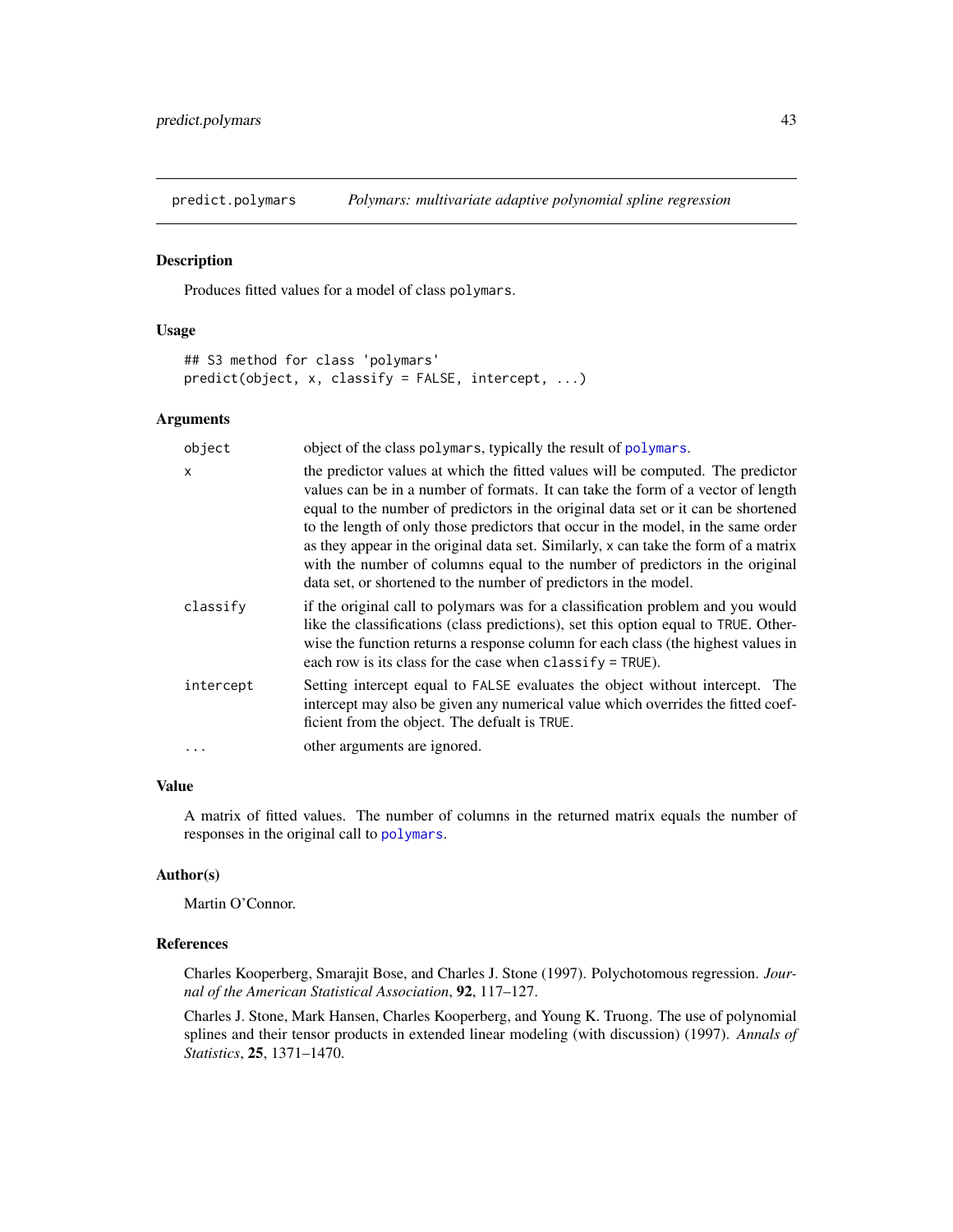#### <span id="page-43-0"></span>See Also

[polymars](#page-38-1), [design.polymars](#page-5-1), [plot.polymars](#page-33-1), [summary.polymars](#page-50-1).

#### Examples

```
data(state)
state.pm <- polymars(state.region, state.x77, knots = 15, classify = TRUE, gcv = 1)
table(predict(state.pm, x = state.x77, classify = TRUE), state.regin)
```
<span id="page-43-1"></span>summary.hare *Hare: hazard regression*

# Description

This function summarizes both the stepwise selection process of the model fitting by [hare](#page-11-1), as well as the final model that was selected using AIC/BIC.

# Usage

```
## S3 method for class 'hare'
summary(object, ...)
## S3 method for class 'hare'
print(x, \ldots)
```
#### Arguments

| object,x | hare object, typically the result of hare. |
|----------|--------------------------------------------|
| .        | other arguments are ignored.               |

#### Details

These function produce identical printed output. The main body consists of two tables.

The first table has six columns: the first column is a possible number of dimensions for the fitted model;

the second column indicates whether this model was fitted during the addition or deletion stage;

the third column is the log-likelihood for the fit;

the fourth column is  $-2 \times \text{loglikelihood} + \text{penalty} \times (\text{dimension})$ , which is the AIC criterion hare selected the model with the minimum value of AIC;

the last two columns give the endpoints of the interval of values of penalty that would yield the model with the indicated number of dimensions (NAs imply that the model is not optimal for any choice of penalty).

At the bottom of the first table the dimension of the selected model is reported, as is the value of penalty that was used.

Each row of the second table summarizes the information about a basis function in the final model. It shows the variables involved, the knot locations, the estimated coefficient and its standard error and Wald statistic (estimate/SE).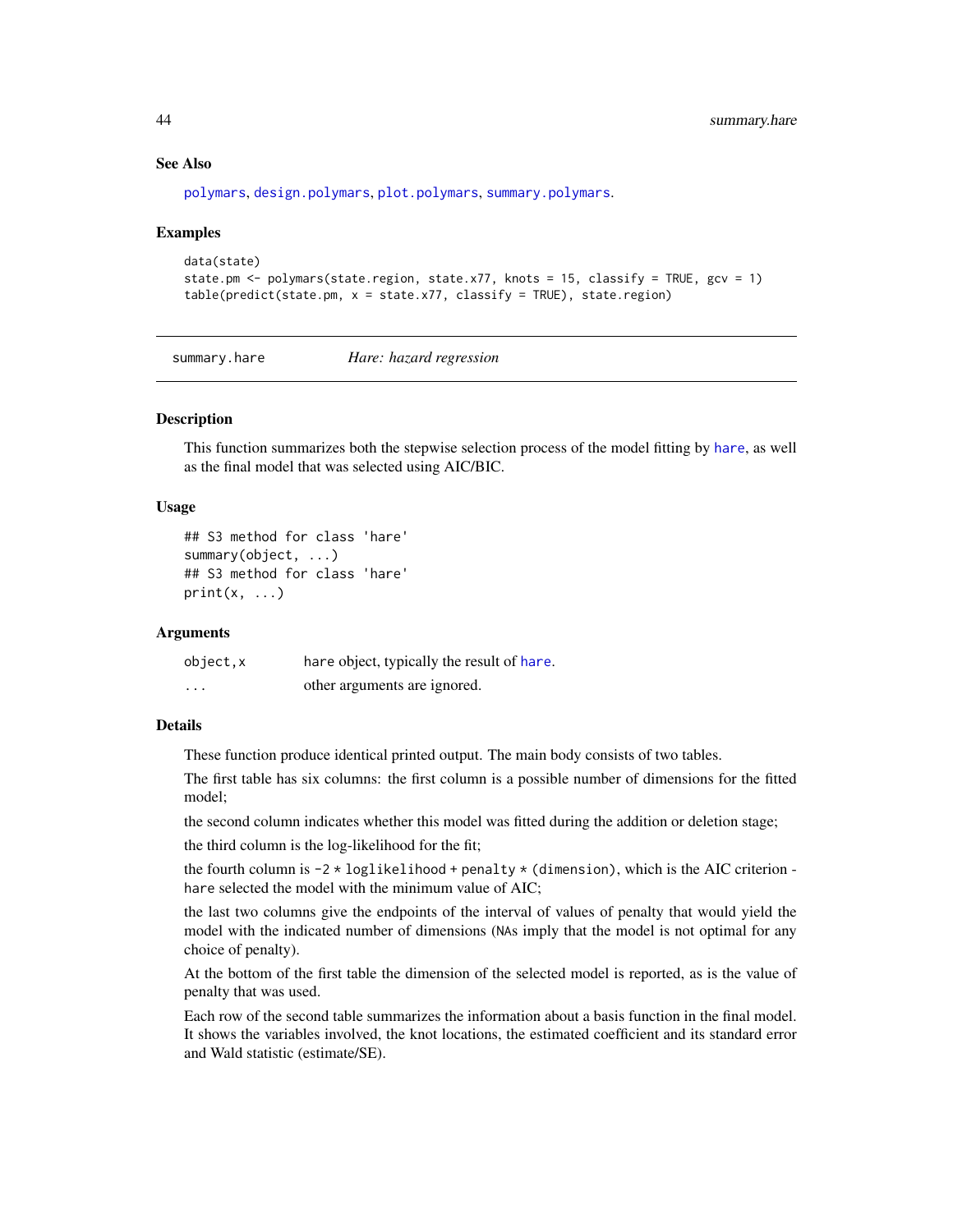# <span id="page-44-0"></span>summary.heft 45

#### Note

Since the basis functions are selected in an adaptive fashion, typically most Wald statistics are larger than (the magical) 2. These statistics should be taken with a grain of salt though, as they are inflated because of the adaptivity of the model selection.

#### Author(s)

Charles Kooperberg <clk@fredhutch.org>.

#### References

Charles Kooperberg, Charles J. Stone and Young K. Truong (1995). Hazard regression. *Journal of the American Statistical Association*, 90, 78-94.

Charles J. Stone, Mark Hansen, Charles Kooperberg, and Young K. Truong. The use of polynomial splines and their tensor products in extended linear modeling (with discussion) (1997). *Annals of Statistics*, 25, 1371–1470.

# See Also

[hare](#page-11-1), [plot.hare](#page-25-1), [dhare](#page-6-1), [hhare](#page-6-2), [phare](#page-6-2), [qhare](#page-6-2), [rhare](#page-6-2).

#### Examples

```
fit <- hare(testhare[,1], testhare[,2], testhare[,3:8])
summary(fit)
```
<span id="page-44-1"></span>summary.heft *Heft: hazard estimation with flexible tails*

#### Description

This function summarizes both the stepwise selection process of the model fitting by [heft](#page-14-1), as well as the final model that was selected using AIC/BIC.

#### Usage

```
## S3 method for class 'heft'
summary(object, ...)
## S3 method for class 'heft'
print(x, \ldots)
```

| object,x | heft object, typically the result of heft. |
|----------|--------------------------------------------|
| $\cdots$ | other arguments are ignored.               |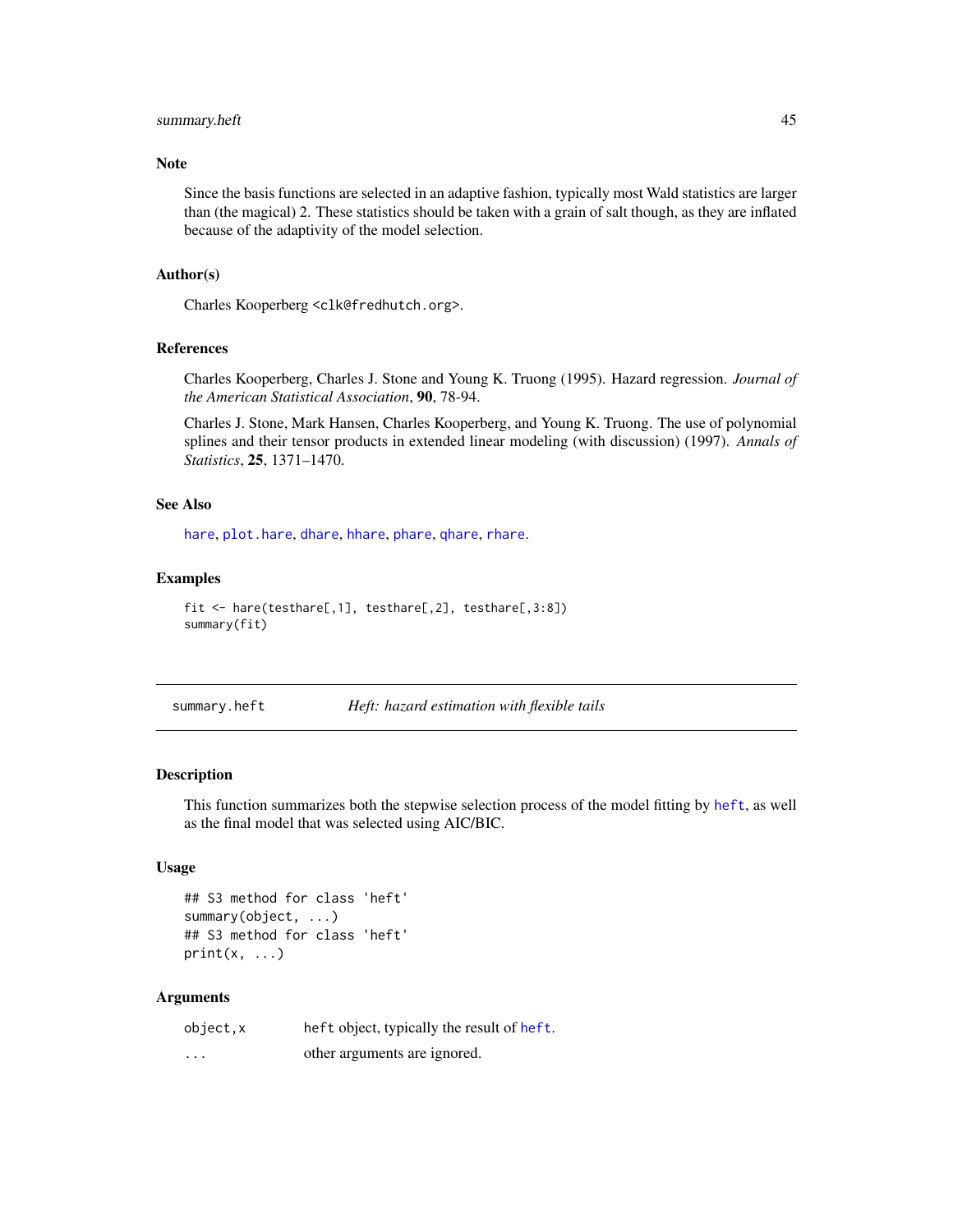These function produce identical printed output. The main body is a table with six columns:

the first column is a possible number of knots for the fitted model;

the second column is 0 if the model was fitted during the addition stage and 1 if the model was fitted during the deletion stage;

the third column is the log-likelihood for the fit;

the fourth column is  $-2 \times \text{loglikelihood} + \text{penalty} \times (\text{dimension})$ , which is the AIC criterion heft selected the model with the minimum value of AIC;

the fifth and sixth columns give the endpoints of the interval of values of penalty that would yield the model with the indicated number of knots. (NAs imply that the model is not optimal for any choice of penalty.)

At the bottom of the table the number of knots corresponding to the selected model is reported, as are the value of penalty that was used and the coefficients of the log-based terms in the fitted model and their standard errors.

#### Author(s)

Charles Kooperberg <clk@fredhutch.org>.

# References

Charles Kooperberg, Charles J. Stone and Young K. Truong (1995). Hazard regression. *Journal of the American Statistical Association*, 90, 78-94.

Charles J. Stone, Mark Hansen, Charles Kooperberg, and Young K. Truong. The use of polynomial splines and their tensor products in extended linear modeling (with discussion) (1997). *Annals of Statistics*, 25, 1371–1470.

#### See Also

[heft](#page-14-1), [plot.heft](#page-26-1), [dheft](#page-8-1), [hheft](#page-8-2), [pheft](#page-8-2), [qheft](#page-8-2), [rheft](#page-8-2).

#### Examples

```
fit1 <- heft(testhare[,1], testhare[,2])
summary(fit1)
# modify tail behavior
fit2 <- heft(testhare[,1], testhare[,2], leftlog = FALSE, rightlog = FALSE,
   leftlin = TRUE)
summary(fit2)
fit3 <- heft(testhare[,1], testhare[,2], penalty = 0) # select largest model
summary(fit3)
```
<span id="page-45-0"></span>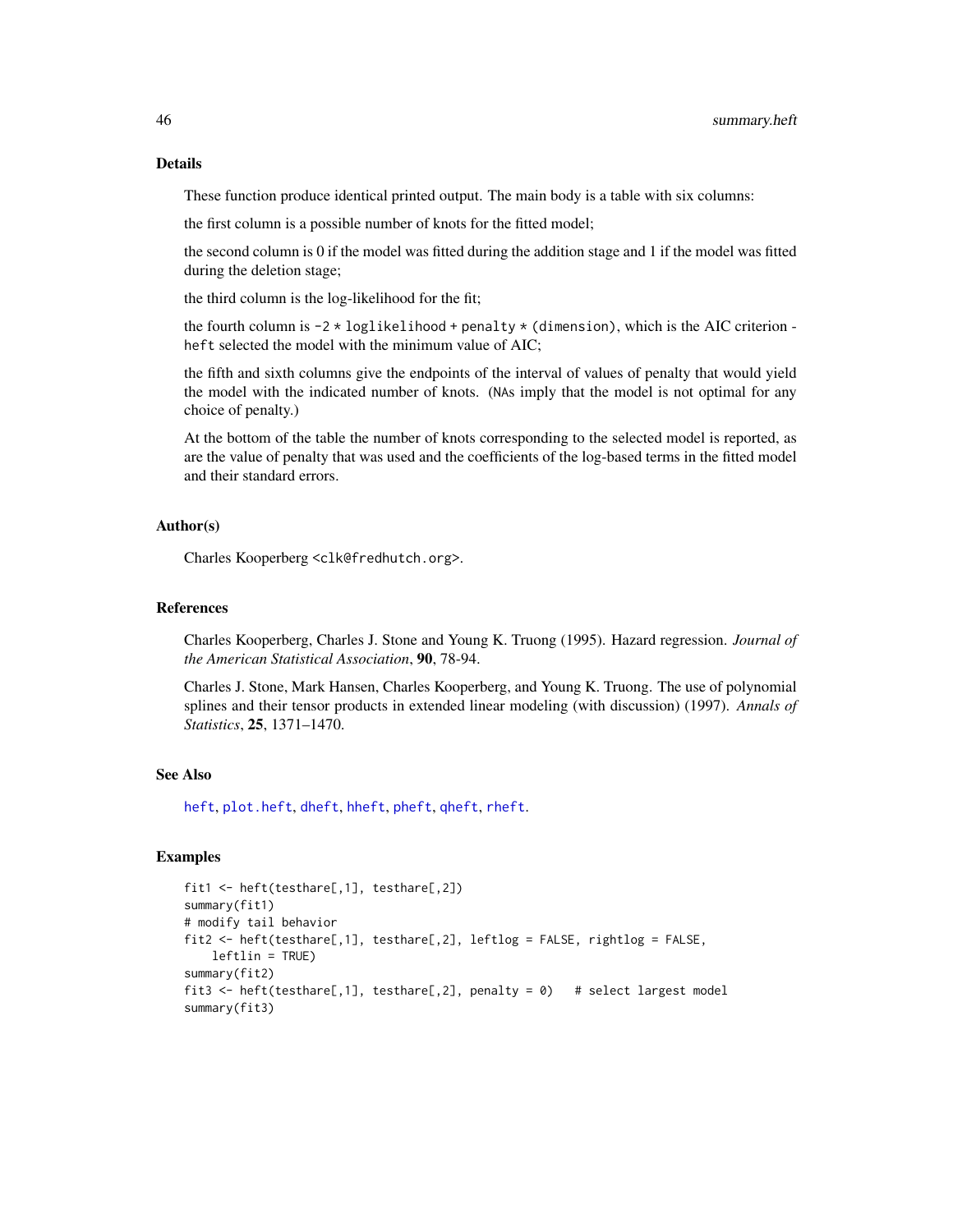#### <span id="page-46-1"></span><span id="page-46-0"></span>Description

This function summarizes both the stepwise selection process of the model fitting by [logspline](#page-16-1), as well as the final model that was selected using AIC/BIC. A logspline object was fit using the 1997 knot addition and deletion algorithm. The 1992 algorithm is available using the [oldlogspline](#page-20-1) function.

#### Usage

```
## S3 method for class 'logspline'
summary(object, ...)
## S3 method for class 'logspline'
print(x, \ldots)
```
#### Arguments

| object,x | logspline object, typically the result of logspline |
|----------|-----------------------------------------------------|
| .        | other arguments are ignored.                        |

#### Details

These function produce identical printed output. The main body is a table with five columns: the first column is a possible number of knots for the fitted model;

the second column is the log-likelihood for the fit;

the third column is  $-2 \times \text{loglikelihood} + \text{penalty} \times (\text{number of knots -1}),$  which is the AIC criterion; [logspline](#page-16-1) selected the model with the smallest value of AIC;

the fourth and fifth columns give the endpoints of the interval of values of penalty that would yield the model with the indicated number of knots. (NAs imply that the model is not optimal for any choice of penalty.) At the bottom of the table the number of knots corresponding to the selected model is reported, as is the value of penalty that was used.

## Author(s)

Charles Kooperberg <clk@fredhutch.org>.

#### References

Charles Kooperberg and Charles J. Stone. Logspline density estimation for censored data (1992). *Journal of Computational and Graphical Statistics*, 1, 301–328.

Charles J. Stone, Mark Hansen, Charles Kooperberg, and Young K. Truong. The use of polynomial splines and their tensor products in extended linear modeling (with discussion) (1997). *Annals of Statistics*, 25, 1371–1470.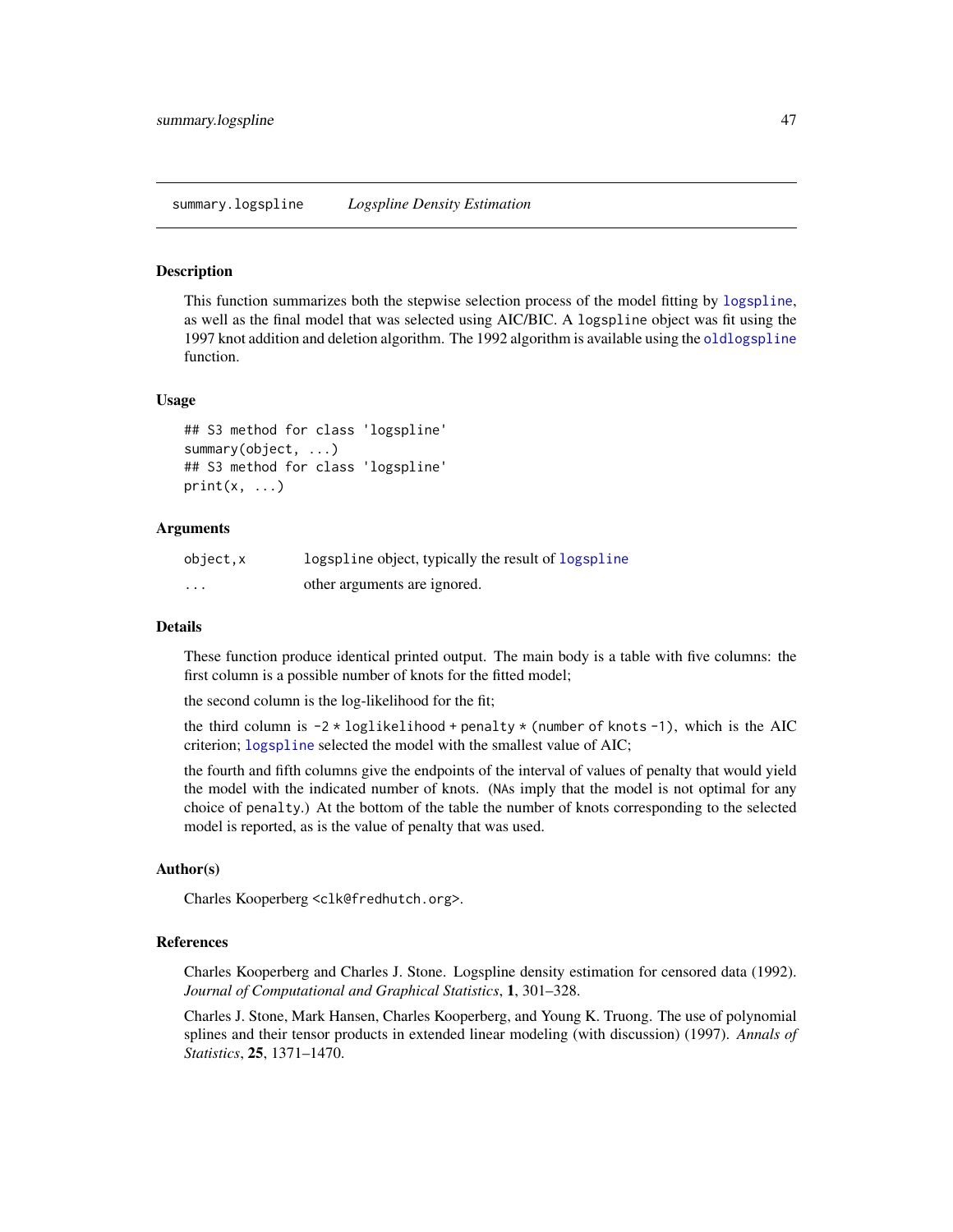# See Also

[logspline](#page-16-1), [plot.logspline](#page-28-1), [dlogspline](#page-9-1), [plogspline](#page-9-2), [qlogspline](#page-9-2), [rlogspline](#page-9-2), [oldlogspline](#page-20-1).

#### Examples

```
y <- rnorm(100)
fit <- logspline(y)
summary(fit)
```
<span id="page-47-1"></span>summary.lspec *Lspec: logspline estimation of a spectral distribution*

# Description

Summary of a model fitted with [lspec](#page-18-1)

#### Usage

```
## S3 method for class 'lspec'
summary(object, ...)
## S3 method for class 'lspec'
print(x, \ldots)
```
## Arguments

| object, x | 1 spec object, typically the result of 1 spec. |
|-----------|------------------------------------------------|
| .         | other options are ignored.                     |

# Details

These function produce an identical printed summary of an lspec object.

#### Author(s)

Charles Kooperberg <clk@fredhutch.org>.

#### References

Charles Kooperberg, Charles J. Stone, and Young K. Truong (1995). Logspline Estimation of a Possibly Mixed Spectral Distribution. *Journal of Time Series Analysis*, 16, 359-388.

Charles J. Stone, Mark Hansen, Charles Kooperberg, and Young K. Truong. The use of polynomial splines and their tensor products in extended linear modeling (with discussion) (1997). *Annals of Statistics*, 25, 1371–1470.

## See Also

[lspec,](#page-18-1) [plot.lspec,](#page-29-1) [clspec,](#page-2-1) [dlspec,](#page-2-2) [plspec,](#page-2-2) [rlspec.](#page-2-2)

<span id="page-47-0"></span>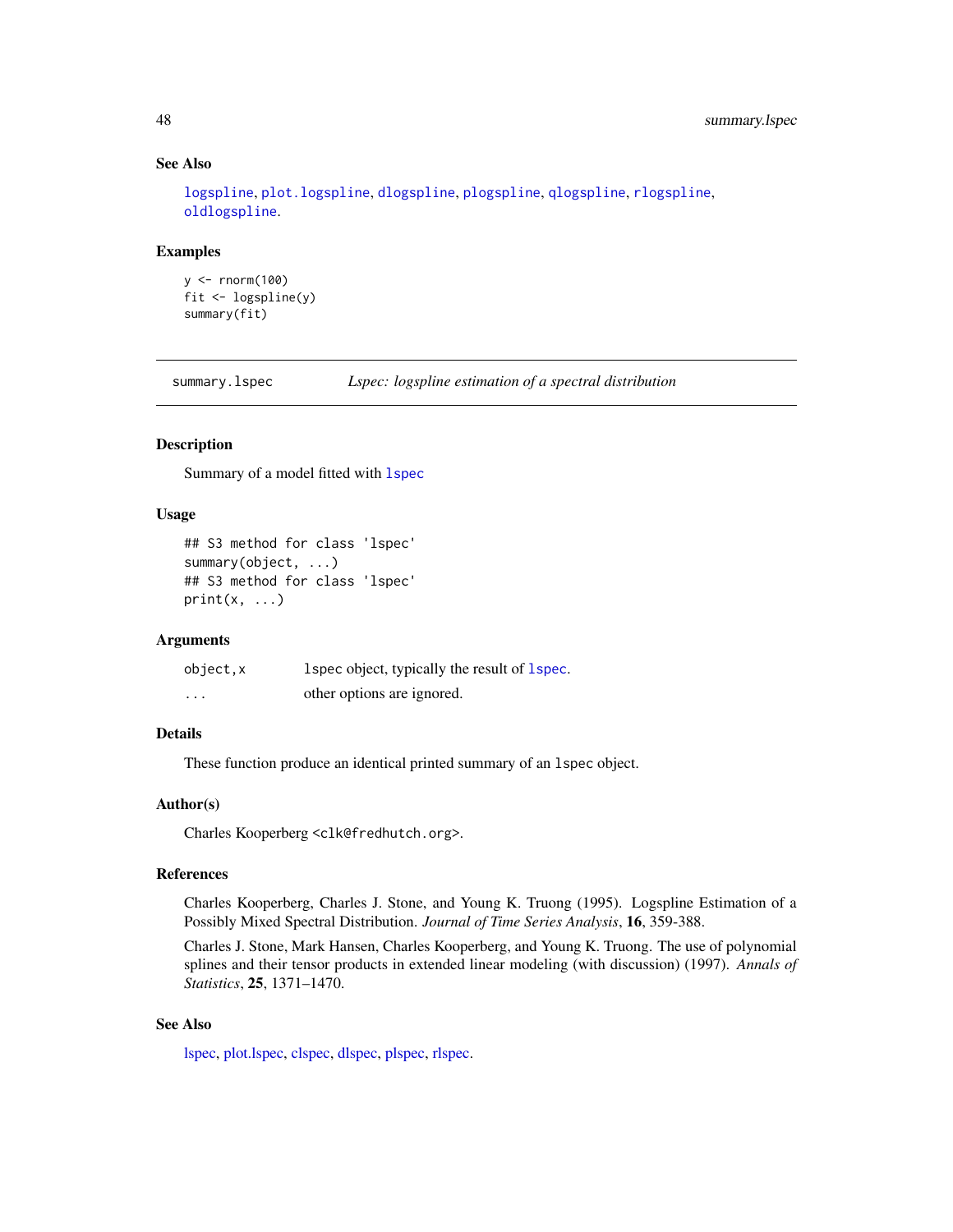# <span id="page-48-0"></span>summary.oldlogspline 49

#### Examples

```
data(co2)
co2.detrend <- lm(co2~c(1:length(co2)))$residuals
fit <- lspec(co2.detrend)
summary(fit)
```
<span id="page-48-1"></span>summary.oldlogspline *Logspline Density Estimation - 1992 version*

#### **Description**

This function summarizes both the stepwise selection process of the model fitting by [oldlogspline](#page-20-1), as well as the final model that was selected using AIC/BIC. A logspline object was fit using the 1992 knot deletion algorithm ([oldlogspline](#page-20-1)). The 1997 algorithm using knot deletion and addition is available using the [logspline](#page-16-1) function.

#### Usage

```
## S3 method for class 'oldlogspline'
summary(object, ...)
## S3 method for class 'oldlogspline'
print(x, \ldots)
```
#### Arguments

| object.x | oldlogspline object, typically the result of oldlogspline |
|----------|-----------------------------------------------------------|
| .        | other arguments are ignored.                              |

# Details

These function produces the same printed output. The main body is a table with five columns: the first column is a possible number of knots for the fitted model;

the second column is the log-likelihood for the fit;

the third column is  $-2 \times \text{loglikelihood} + \text{penalty} \times (\text{number of knots} - 1)$ , which is the AIC criterion; [logspline](#page-16-1) selected the model with the smallest value of AIC;

the fourth and fifth columns give the endpoints of the interval of values of penalty that would yield the model with the indicated number of knots. (NAs imply that the model is not optimal for any choice of penalty.) At the bottom of the table the number of knots corresponding to the selected model is reported, as is the value of penalty that was used.

# Author(s)

Charles Kooperberg <clk@fredhutch.org>.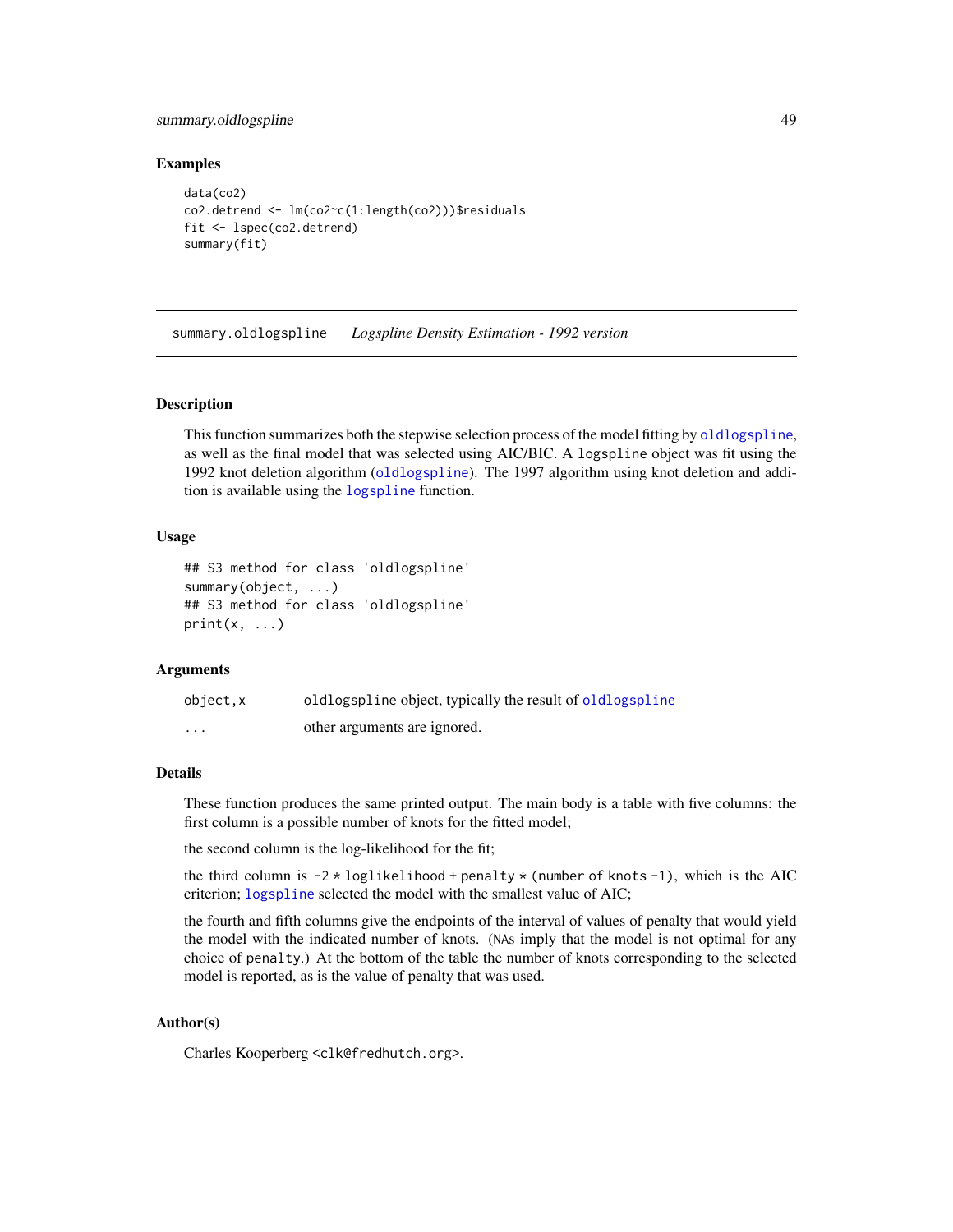#### <span id="page-49-0"></span>References

Charles Kooperberg and Charles J. Stone. Logspline density estimation for censored data (1992). *Journal of Computational and Graphical Statistics*, 1, 301–328.

Charles J. Stone, Mark Hansen, Charles Kooperberg, and Young K. Truong. The use of polynomial splines and their tensor products in extended linear modeling (with discussion) (1997). *Annals of Statistics*, 25, 1371–1470.

# See Also

[logspline](#page-16-1), [oldlogspline](#page-20-1), [plot.oldlogspline](#page-30-1), [doldlogspline](#page-10-1), [poldlogspline](#page-10-2), [qoldlogspline](#page-10-2), [roldlogspline](#page-10-2).

#### Examples

```
y <- rnorm(100)
fit <- oldlogspline(y)
summary(fit)
```
<span id="page-49-1"></span>summary.polyclass *Polyclass: polychotomous regression and multiple classification*

# **Description**

This function summarizes both the stepwise selection process of the model fitting by [polyclass](#page-34-1), as well as the final model that was selected

#### Usage

```
## S3 method for class 'polyclass'
summary(object, ...)
## S3 method for class 'polyclass'
print(x, \ldots)
```
#### Arguments

| object,x | polyclass object, typically the result of polyclass. |
|----------|------------------------------------------------------|
| $\cdots$ | other arguments are ignored.                         |

# Value

These function summarize a polyclass fit identically. They also give information about fits that could have been obtained with other model selection options in [polyclass](#page-34-1).

## Author(s)

Charles Kooperberg <clk@fredhutch.org>.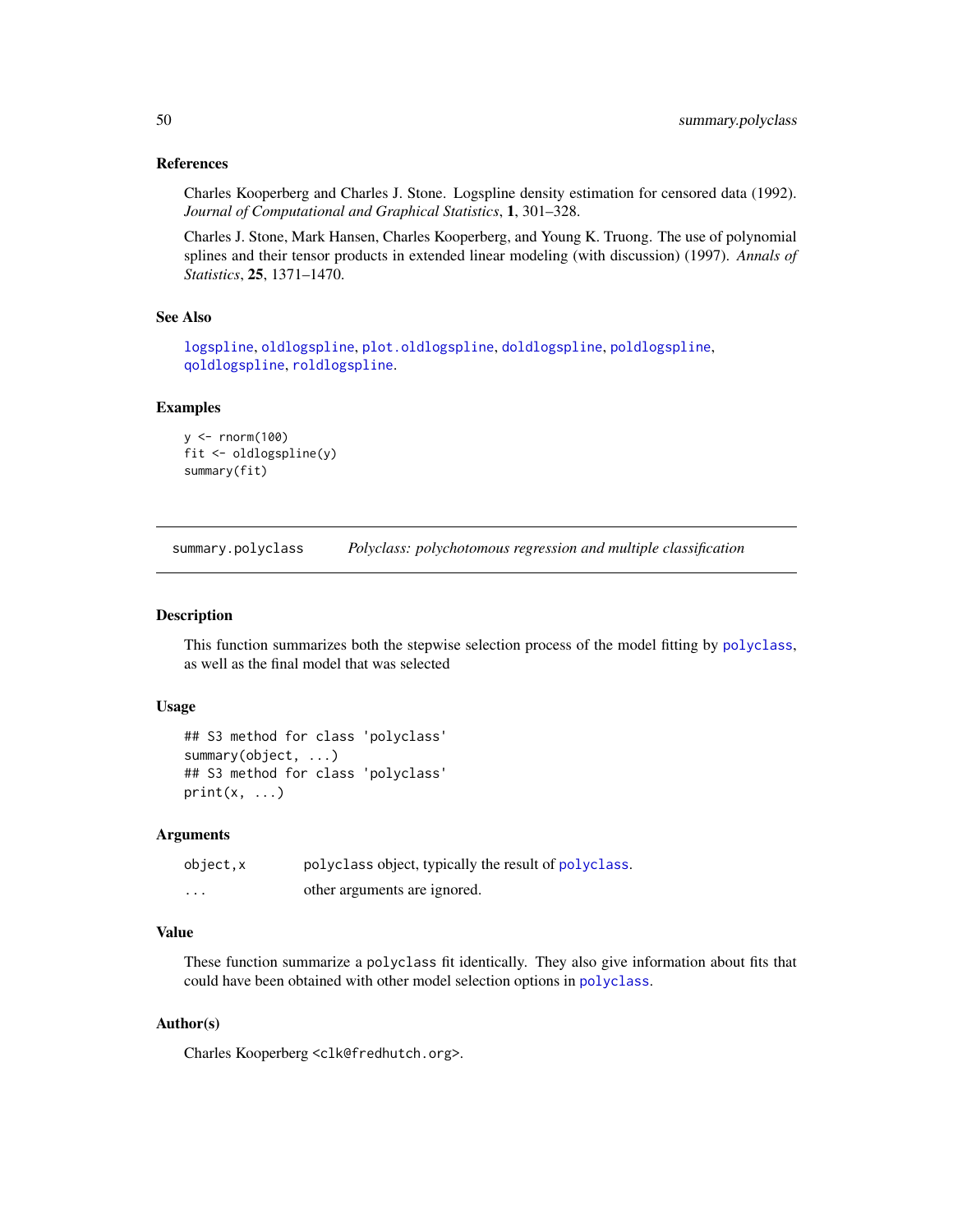#### <span id="page-50-0"></span>References

Charles Kooperberg, Smarajit Bose, and Charles J. Stone (1997). Polychotomous regression. *Journal of the American Statistical Association*, 92, 117–127.

Charles J. Stone, Mark Hansen, Charles Kooperberg, and Young K. Truong. The use of polynomial splines and their tensor products in extended linear modeling (with discussion) (1997). *Annals of Statistics*, 25, 1371–1470.

#### See Also

[polyclass](#page-34-1), [plot.polyclass](#page-31-1), [beta.polyclass](#page-1-1), [cpolyclass](#page-4-1), [ppolyclass](#page-4-2), [rpolyclass](#page-4-2).

#### Examples

```
data(iris)
fit.iris <- polyclass(iris[,5], iris[,1:4])
summary(fit.iris)
```
<span id="page-50-1"></span>summary.polymars *Polymars: multivariate adaptive polynomial spline regression*

#### **Description**

Gives details of a polymars object.

#### Usage

```
## S3 method for class 'polymars'
summary(object, ...)
## S3 method for class 'polymars'
print(x, \ldots)
```
#### Arguments

| object.x          | object of the class polymars, typically the result of polymars. |
|-------------------|-----------------------------------------------------------------|
| $\cdot\cdot\cdot$ | other arguments are ignored.                                    |

#### Details

These two functions provide identical printed information. about the fitting steps and the model selected. The first data frame contains a row for each step of the fitting procedure. In the columns are: a 1 for an addition step or a 0 for a deletion step, the size of the model at each step, residual sums of squares (RSS) and the generalized cross validation value (GCV), testset residual sums of squares or testset misclassification, whatever was used for the model selection. The second data frame, model, contains a row for each basis function of the model. Each row corresponds to one basis function (with two possible components). The pred1 column contains the indices of the first predictor of the basis function. Column knot1 is a possible knot in this predictor. If this column is NA, the first component is linear. If any of the basis functions of the model is categorical then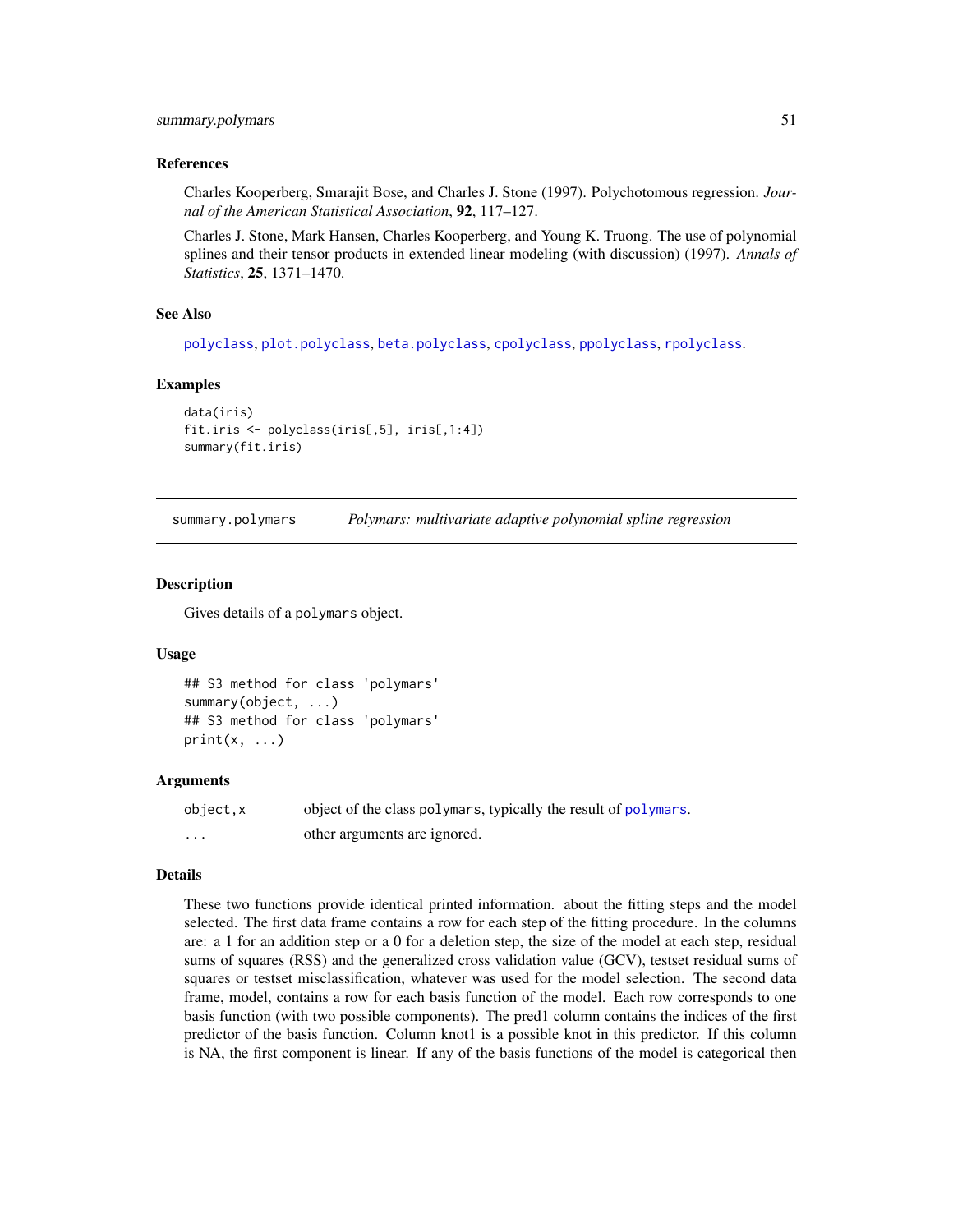<span id="page-51-0"></span>there will be a level1 column. Column pred2 is the possible second predictor involved (if it is NA the basis function only depends on one predictor). Column knot2 contains the possible knot for the predictor pred2, and it is NA when this component is linear. This is a similar format to the startmodel argument together with an additional first row corresponding to the intercept but the startmodel doesn't use a separate column to specify levels of a categorical variable . If any predictor in pred2 is categorical then there will be a level2 column. The column "coefs" (more than one column in the case of multiple response regression) contains the coefficients.

# Author(s)

Martin O'Connor.

#### References

Charles Kooperberg, Smarajit Bose, and Charles J. Stone (1997). Polychotomous regression. *Journal of the American Statistical Association*, 92, 117–127.

Charles J. Stone, Mark Hansen, Charles Kooperberg, and Young K. Truong. The use of polynomial splines and their tensor products in extended linear modeling (with discussion) (1997). *Annals of Statistics*, 25, 1371–1470.

#### See Also

[polymars](#page-38-1), [design.polymars](#page-5-1), [persp.polymars](#page-24-1), [plot.polymars](#page-33-1), [predict.polymars](#page-42-1).

#### Examples

```
data(state)
state.pm <- polymars(state.region, state.x77, knots = 15, classify = TRUE)
summary(state.pm)
```
testhare *Fake survival data for Hare and Heft*

#### Description

Fake survival analysis data set for testing [hare](#page-11-1) and [heft](#page-14-1)

#### Usage

testhare

#### Format

A matrix with 2000 lines (observations) and 8 columns. Column 1 is intended to be the survival time, column 2 the censoring indicator, and columns 3 through 8 are predictors (covariates).

#### Author(s)

Charles Kooperberg <clk@fredhutch.org>.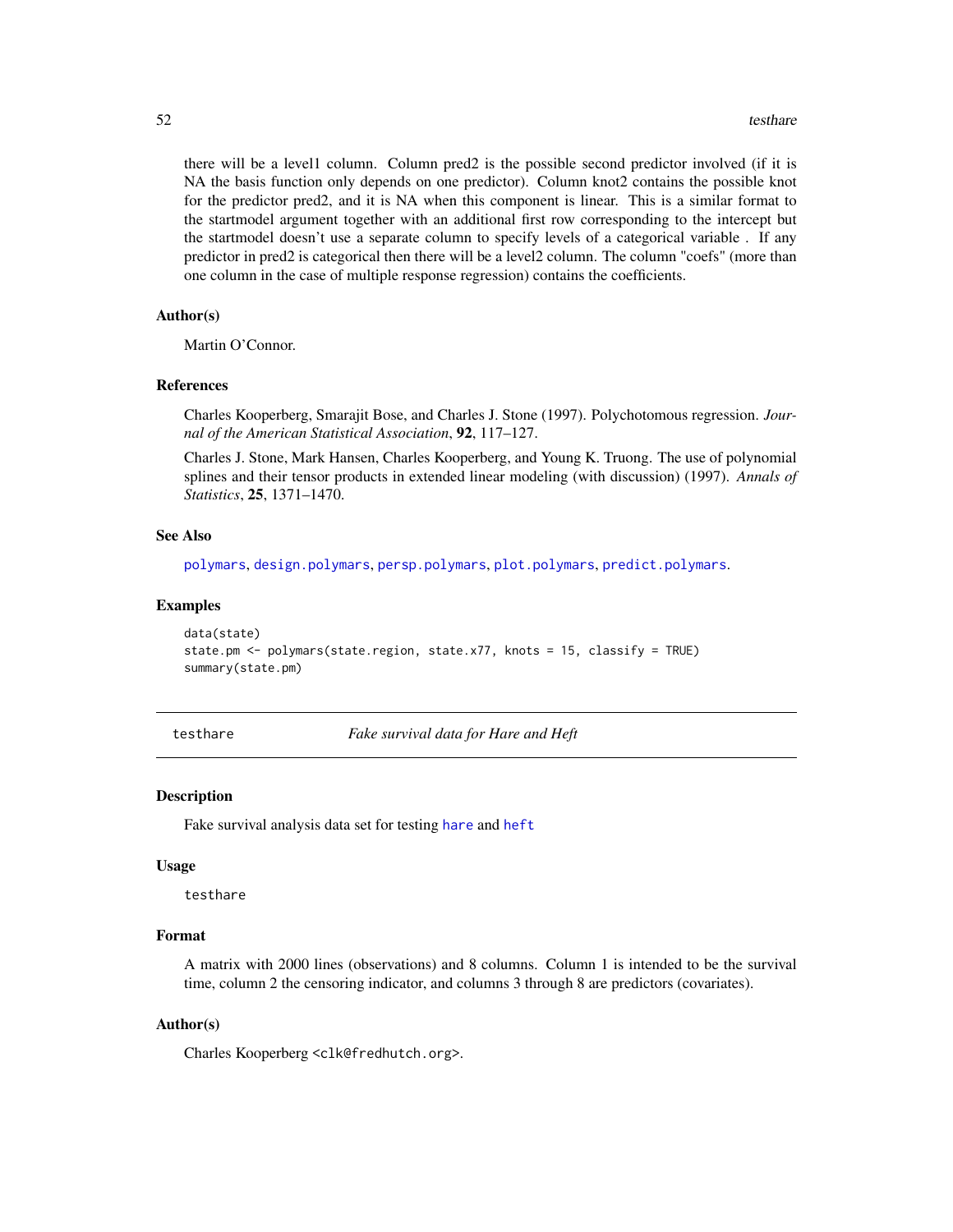#### <span id="page-52-0"></span>unstrip 53 and 53 and 53 and 53 and 53 and 53 and 53 and 53 and 53 and 53 and 53 and 53 and 53 and 53 and 53 and 54

#### Source

I started out with a real data set; then I sampled, transformed and added noise. Virtually no number is unchanged.

#### References

Charles Kooperberg, Charles J. Stone and Young K. Truong (1995). Hazard regression. *Journal of the American Statistical Association*, 90, 78-94.

Charles J. Stone, Mark Hansen, Charles Kooperberg, and Young K. Truong. The use of polynomial splines and their tensor products in extended linear modeling (with discussion) (1997). *Annals of Statistics*, 25, 1371–1470.

# See Also

[hare](#page-11-1), [heft](#page-14-1).

#### Examples

```
harefit <- hare(testhare[,1], testhare[,2], testhare[,3:8])
heftfit <- heft(testhare[,1], testhare[,2])
```
unstrip *Reformat data as vector or matrix*

#### Description

This function tries to convert a date.frame or a matrix to a no-frills matrix without labels, and a vector or time-series to a no-frills vector without labels.

#### Usage

unstrip(x)

#### Arguments

x one- or two-dimensional object.

# Details

Many of the functions for [logspline](#page-16-1), [oldlogspline](#page-20-1), [lspec](#page-18-1), [polyclass](#page-34-1), [hare](#page-11-1), [heft](#page-14-1), and [polymars](#page-38-1) were written in the "before data.frame" era; unstrip attempts to keep all these functions useful with more advanced input objects. In particular, many of these functions call unstrip before doing anything else.

#### Value

If  $x$  is two-dimensional a matrix without names, if  $x$  is one-dimensional a numerical vector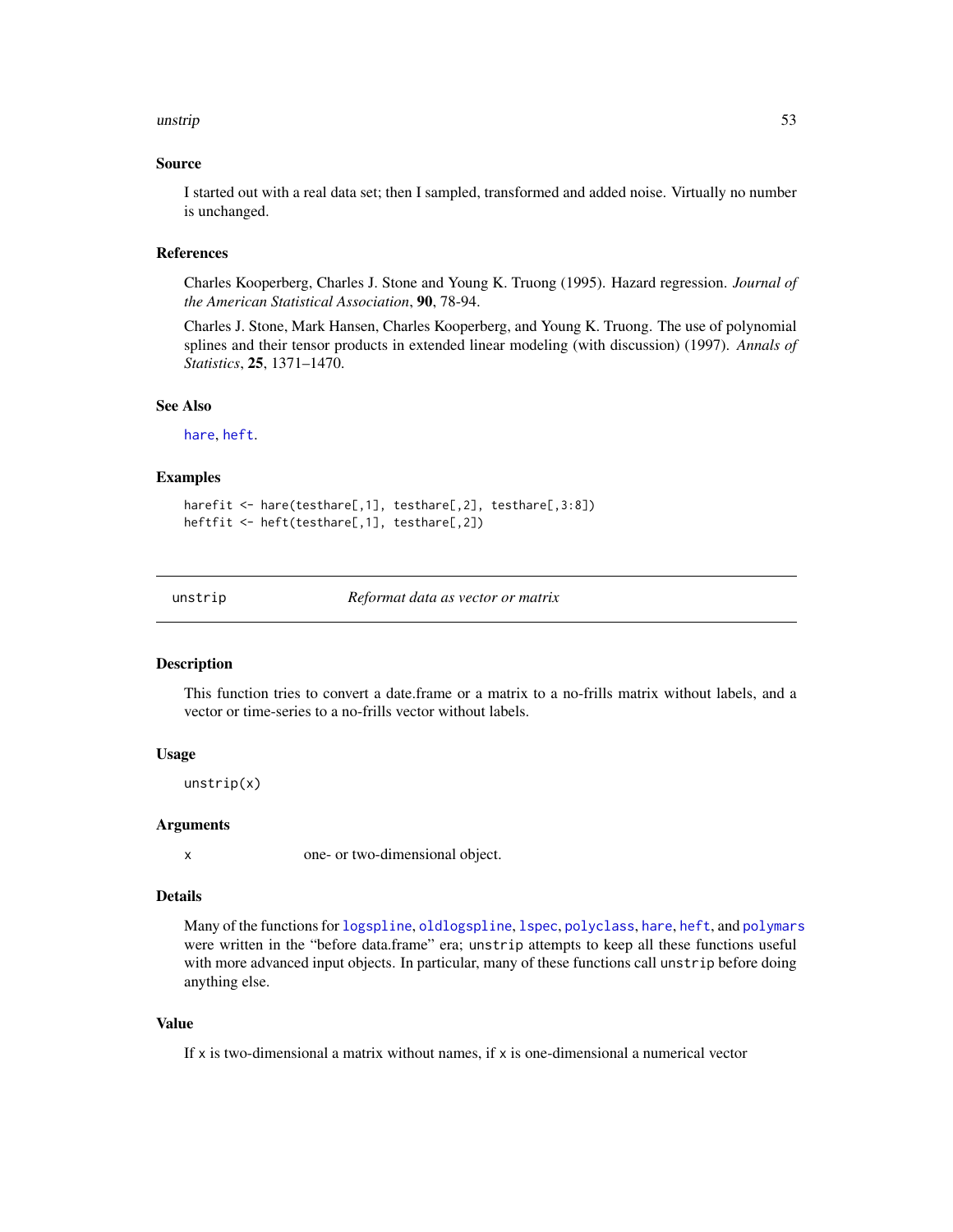<span id="page-53-0"></span>54 xhare xhare xhanks and xhare xhanks and xhare xhare xhare xhare xhare xhare xhare xhare xhare xhare xhare xhare xhare xhare xhare xhare xhare xhare xhare xhare xhare xhare xhare xhare xhare xhare xhare xhare xhare xhare

#### Author(s)

Charles Kooperberg <clk@fredhutch.org>.

#### Examples

data(co2) unstrip(co2) data(iris) unstrip(iris)

xhare *Hare: hazard regression*

#### Description

Driver function for [dhare](#page-6-1), [hhare](#page-6-2), [phare](#page-6-2), [qhare](#page-6-2), and [rhare](#page-6-2). This function is not intended for use by itself.

#### Usage

xhare(arg1, arg2, arg3, arg4)

#### Arguments

arg1,arg2,arg3,arg4 arguments.

# Details

This function is used internally.

# Note

This function is not intended for direct use.

### Author(s)

Charles Kooperberg <clk@fredhutch.org>.

# References

Charles Kooperberg, Charles J. Stone and Young K. Truong (1995). Hazard regression. *Journal of the American Statistical Association*, 90, 78-94.

Charles J. Stone, Mark Hansen, Charles Kooperberg, and Young K. Truong. The use of polynomial splines and their tensor products in extended linear modeling (with discussion) (1997). *Annals of Statistics*, 25, 1371–1470.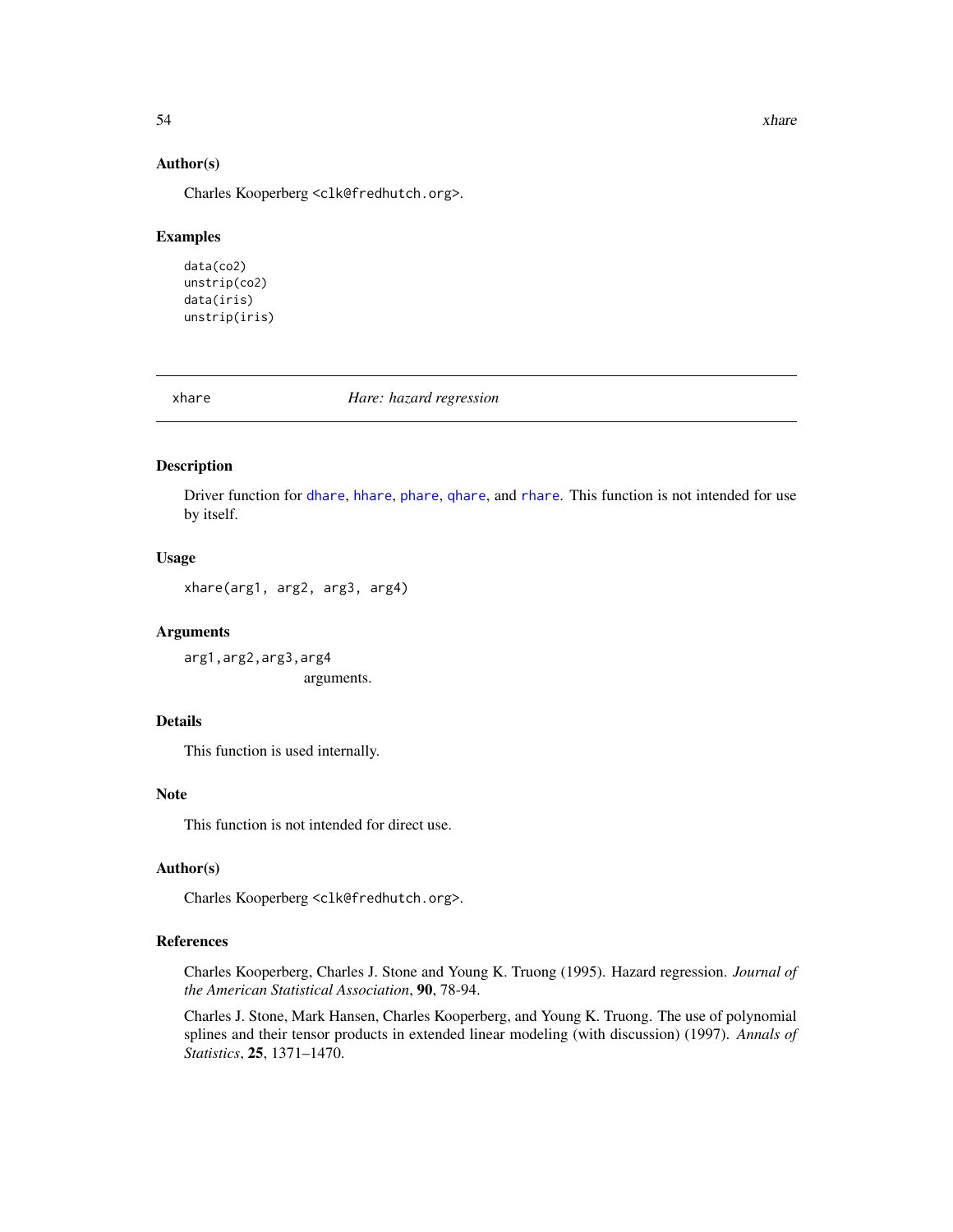<span id="page-54-0"></span>xhare 55

# See Also

[hare](#page-11-1), [dhare](#page-6-1), [hhare](#page-6-2), [phare](#page-6-2), [qhare](#page-6-2), [rhare](#page-6-2).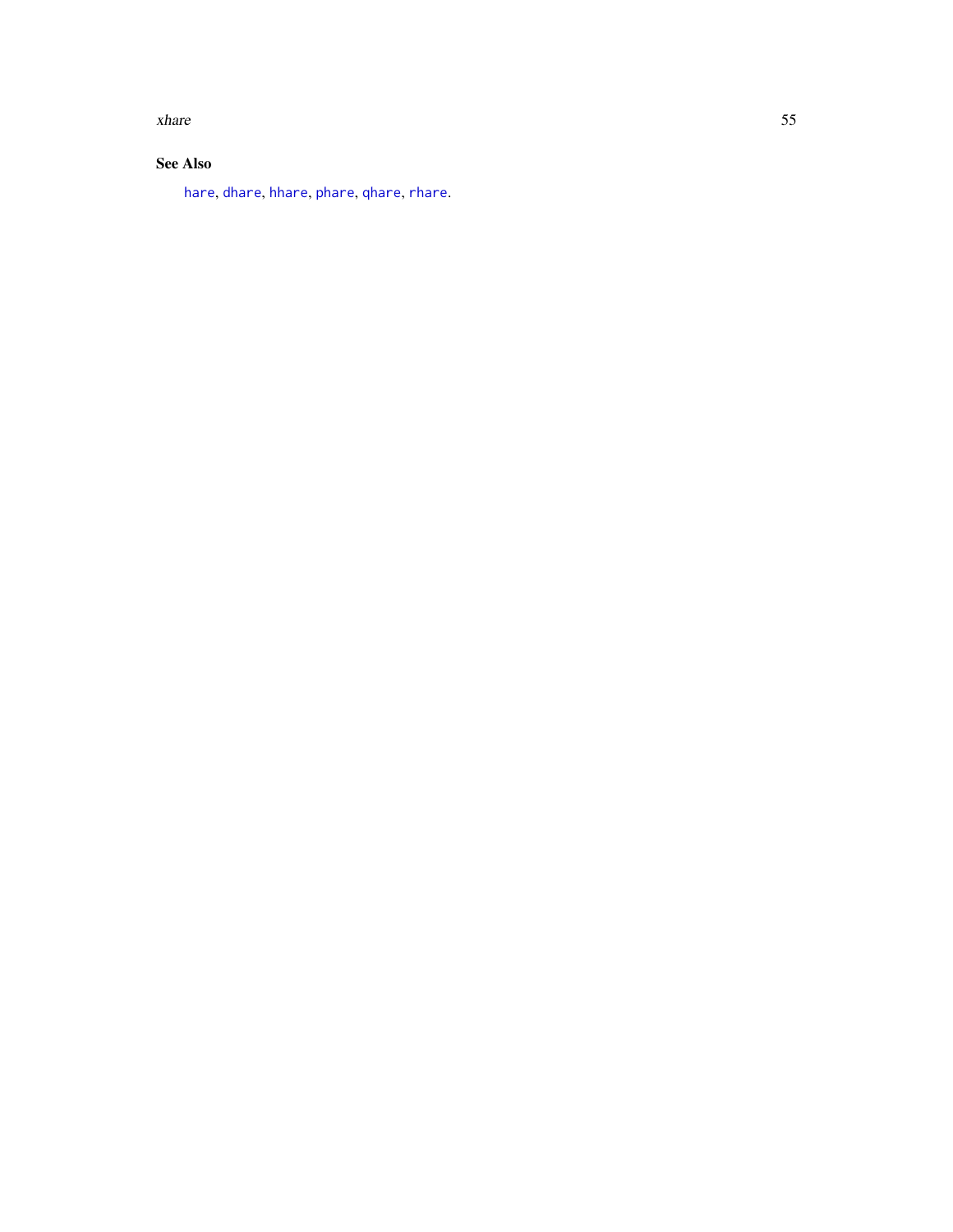# <span id="page-55-0"></span>Index

∗ classes unstrip, [53](#page-52-0) ∗ datasets testhare, [52](#page-51-0) ∗ distribution dhare, [7](#page-6-0) dheft, [9](#page-8-0) dlogspline, [10](#page-9-0) doldlogspline, [11](#page-10-0) hare, [12](#page-11-0) heft, [15](#page-14-0) logspline, [17](#page-16-0) oldlogspline, [21](#page-20-0) oldlogspline.to.logspline, [24](#page-23-0) plot.hare, [26](#page-25-0) plot.heft, [27](#page-26-0) plot.logspline, [29](#page-28-0) plot.oldlogspline, [31](#page-30-0) summary.hare, [44](#page-43-0) summary.heft, [45](#page-44-0) summary.logspline, [47](#page-46-0) summary.oldlogspline, [49](#page-48-0) xhare, [54](#page-53-0) ∗ nonlinear beta.polyclass, [2](#page-1-0) cpolyclass, [5](#page-4-0) design.polymars, [6](#page-5-0) persp.polymars, [25](#page-24-0) plot.polyclass, [32](#page-31-0) plot.polymars, [34](#page-33-0) polyclass, [35](#page-34-0) polymars, [39](#page-38-0) predict.polymars, [43](#page-42-0) summary.polyclass, [50](#page-49-0) summary.polymars, [51](#page-50-0) ∗ smooth beta.polyclass, [2](#page-1-0) clspec, [3](#page-2-0) cpolyclass, [5](#page-4-0)

design.polymars, [6](#page-5-0) dhare, [7](#page-6-0) dheft, [9](#page-8-0) dlogspline, [10](#page-9-0) doldlogspline, [11](#page-10-0) hare, [12](#page-11-0) heft, [15](#page-14-0) logspline, [17](#page-16-0) lspec, [19](#page-18-0) oldlogspline, [21](#page-20-0) oldlogspline.to.logspline, [24](#page-23-0) persp.polymars, [25](#page-24-0) plot.hare, [26](#page-25-0) plot.heft, [27](#page-26-0) plot.logspline, [29](#page-28-0) plot.lspec, [30](#page-29-0) plot.oldlogspline, [31](#page-30-0) plot.polyclass, [32](#page-31-0) plot.polymars, [34](#page-33-0) polyclass, [35](#page-34-0) polymars, [39](#page-38-0) predict.polymars, [43](#page-42-0) summary.hare, [44](#page-43-0) summary.heft, [45](#page-44-0) summary.logspline, [47](#page-46-0) summary.lspec, [48](#page-47-0) summary.oldlogspline, [49](#page-48-0) summary.polyclass, [50](#page-49-0) summary.polymars, [51](#page-50-0) xhare, [54](#page-53-0) ∗ survival dhare, [7](#page-6-0) dheft, [9](#page-8-0) hare, [12](#page-11-0) heft, [15](#page-14-0) plot.hare, [26](#page-25-0) plot.heft, [27](#page-26-0) summary.hare, [44](#page-43-0) summary.heft, [45](#page-44-0)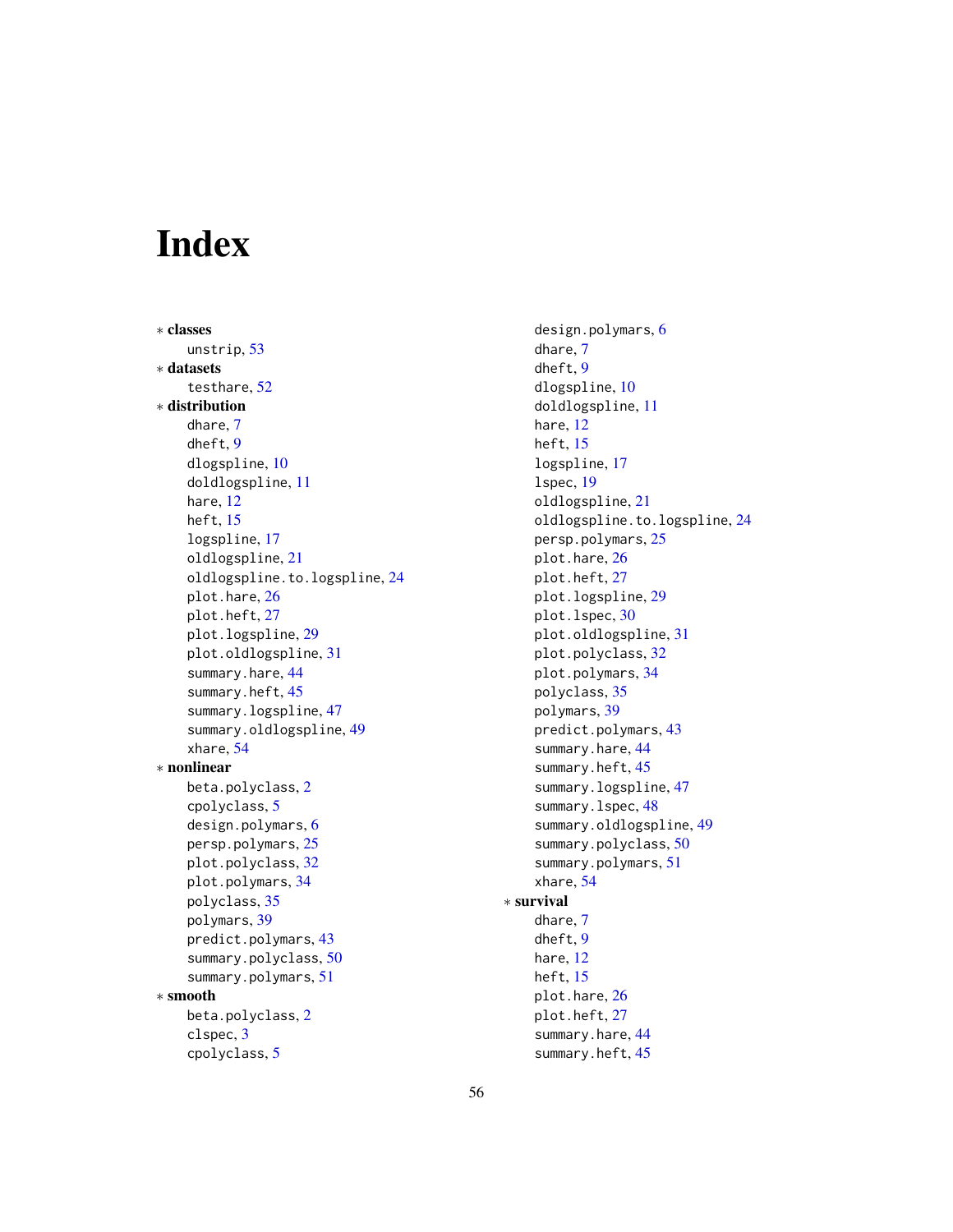#### INDEX 57

testhare, [52](#page-51-0) xhare, [54](#page-53-0) ∗ ts clspec, [3](#page-2-0) lspec, [19](#page-18-0) plot.lspec, [30](#page-29-0) summary.lspec, [48](#page-47-0) ∗ utilities unstrip, [53](#page-52-0) beta.polyclass, [2,](#page-1-0) *[6](#page-5-0)*, *[33](#page-32-0)*, *[37–](#page-36-0)[39](#page-38-0)*, *[51](#page-50-0)* clspec, [3,](#page-2-0) *[20,](#page-19-0) [21](#page-20-0)*, *[31](#page-30-0)*, *[48](#page-47-0)* contour, *[35](#page-34-0)* cpolyclass, *[3](#page-2-0)*, [5,](#page-4-0) *[33](#page-32-0)*, *[37](#page-36-0)*, *[39](#page-38-0)*, *[51](#page-50-0)* design.polymars, [6,](#page-5-0) *[35](#page-34-0)*, *[42](#page-41-0)*, *[44](#page-43-0)*, *[52](#page-51-0)* dhare, [7,](#page-6-0) *[13,](#page-12-0) [14](#page-13-0)*, *[27](#page-26-0)*, *[45](#page-44-0)*, *[54,](#page-53-0) [55](#page-54-0)* dheft, [9,](#page-8-0) *[16](#page-15-0)*, *[28](#page-27-0)*, *[46](#page-45-0)* dlogspline, [10,](#page-9-0) *[18,](#page-17-0) [19](#page-18-0)*, *[30](#page-29-0)*, *[48](#page-47-0)* dlspec, *[20,](#page-19-0) [21](#page-20-0)*, *[31](#page-30-0)*, *[48](#page-47-0)* dlspec *(*clspec*)*, [3](#page-2-0) doldlogspline, [11,](#page-10-0) *[22,](#page-21-0) [23](#page-22-0)*, *[32](#page-31-0)*, *[50](#page-49-0)* fft, *[19](#page-18-0)* hare, *[7,](#page-6-0) [8](#page-7-0)*, [12,](#page-11-0) *[13](#page-12-0)*, *[16](#page-15-0)*, *[26,](#page-25-0) [27](#page-26-0)*, *[44,](#page-43-0) [45](#page-44-0)*, *[52,](#page-51-0) [53](#page-52-0)*, *[55](#page-54-0)* heft, *[9,](#page-8-0) [10](#page-9-0)*, *[13,](#page-12-0) [14](#page-13-0)*, [15,](#page-14-0) *[28](#page-27-0)*, *[45,](#page-44-0) [46](#page-45-0)*, *[52,](#page-51-0) [53](#page-52-0)* hhare, *[13,](#page-12-0) [14](#page-13-0)*, *[27](#page-26-0)*, *[45](#page-44-0)*, *[54,](#page-53-0) [55](#page-54-0)* hhare *(*dhare*)*, [7](#page-6-0) hheft, *[16](#page-15-0)*, *[28](#page-27-0)*, *[46](#page-45-0)* hheft *(*dheft*)*, [9](#page-8-0) logspline, *[10](#page-9-0)[–12](#page-11-0)*, *[17](#page-16-0)*, [17,](#page-16-0) *[21](#page-20-0)*, *[23,](#page-22-0) [24](#page-23-0)*, *[29–](#page-28-0)[32](#page-31-0)*, *[47](#page-46-0)[–50](#page-49-0)*, *[53](#page-52-0)* lspec, *[3,](#page-2-0) [4](#page-3-0)*, [19,](#page-18-0) *[30,](#page-29-0) [31](#page-30-0)*, *[48](#page-47-0)*, *[53](#page-52-0)* oldlogspline, *[10](#page-9-0)[–12](#page-11-0)*, *[17](#page-16-0)*, *[19](#page-18-0)*, *[21](#page-20-0)*, [21,](#page-20-0) *[23,](#page-22-0) [24](#page-23-0)*, *[29,](#page-28-0) [30](#page-29-0)*, *[32](#page-31-0)*, *[47–](#page-46-0)[50](#page-49-0)*, *[53](#page-52-0)* oldlogspline.to.logspline, *[19](#page-18-0)*, *[22,](#page-21-0) [23](#page-22-0)*, [24](#page-23-0) persp, *[34](#page-33-0)* persp.polymars, [25,](#page-24-0) *[42](#page-41-0)*, *[52](#page-51-0)* phare, *[13,](#page-12-0) [14](#page-13-0)*, *[27](#page-26-0)*, *[45](#page-44-0)*, *[54,](#page-53-0) [55](#page-54-0)* phare *(*dhare*)*, [7](#page-6-0) pheft, *[16](#page-15-0)*, *[28](#page-27-0)*, *[46](#page-45-0)* pheft *(*dheft*)*, [9](#page-8-0) plogspline, *[18,](#page-17-0) [19](#page-18-0)*, *[30](#page-29-0)*, *[48](#page-47-0)* plogspline *(*dlogspline*)*, [10](#page-9-0) plot.hare, *[8](#page-7-0)*, *[13,](#page-12-0) [14](#page-13-0)*, [26,](#page-25-0) *[45](#page-44-0)*

plot.heft, *[10](#page-9-0)*, *[16](#page-15-0)*, [27,](#page-26-0) *[46](#page-45-0)* plot.logspline, *[11](#page-10-0)*, *[18,](#page-17-0) [19](#page-18-0)*, [29,](#page-28-0) *[48](#page-47-0)* plot.lspec, *[4](#page-3-0)*, *[20,](#page-19-0) [21](#page-20-0)*, [30,](#page-29-0) *[48](#page-47-0)* plot.oldlogspline, *[12](#page-11-0)*, *[22,](#page-21-0) [23](#page-22-0)*, [31,](#page-30-0) *[50](#page-49-0)* plot.polyclass, *[3](#page-2-0)*, *[6](#page-5-0)*, [32,](#page-31-0) *[37](#page-36-0)*, *[39](#page-38-0)*, *[51](#page-50-0)* plot.polymars, *[7](#page-6-0)*, *[25,](#page-24-0) [26](#page-25-0)*, [34,](#page-33-0) *[42](#page-41-0)*, *[44](#page-43-0)*, *[52](#page-51-0)* plspec, *[20,](#page-19-0) [21](#page-20-0)*, *[31](#page-30-0)*, *[48](#page-47-0)* plspec *(*clspec*)*, [3](#page-2-0) poldlogspline, *[22,](#page-21-0) [23](#page-22-0)*, *[32](#page-31-0)*, *[50](#page-49-0)* poldlogspline *(*doldlogspline*)*, [11](#page-10-0) polyclass, *[2,](#page-1-0) [3](#page-2-0)*, *[5,](#page-4-0) [6](#page-5-0)*, *[32,](#page-31-0) [33](#page-32-0)*, [35,](#page-34-0) *[36](#page-35-0)*, *[42](#page-41-0)*, *[50,](#page-49-0) [51](#page-50-0)*, *[53](#page-52-0)* polymars, *[6,](#page-5-0) [7](#page-6-0)*, *[26](#page-25-0)*, *[34,](#page-33-0) [35](#page-34-0)*, *[39](#page-38-0)*, [39,](#page-38-0) *[41](#page-40-0)*, *[43,](#page-42-0) [44](#page-43-0)*, *[51](#page-50-0)[–53](#page-52-0)* ppolyclass, *[3](#page-2-0)*, *[33](#page-32-0)*, *[37](#page-36-0)*, *[39](#page-38-0)*, *[51](#page-50-0)* ppolyclass *(*cpolyclass*)*, [5](#page-4-0) predict.polymars, *[7](#page-6-0)*, *[35](#page-34-0)*, *[42](#page-41-0)*, [43,](#page-42-0) *[52](#page-51-0)* print.hare *(*summary.hare*)*, [44](#page-43-0) print.heft *(*summary.heft*)*, [45](#page-44-0) print.logspline *(*summary.logspline*)*, [47](#page-46-0) print.lspec *(*summary.lspec*)*, [48](#page-47-0) print.oldlogspline *(*summary.oldlogspline*)*, [49](#page-48-0) print.polyclass *(*summary.polyclass*)*, [50](#page-49-0) print.polymars *(*summary.polymars*)*, [51](#page-50-0)

qhare, *[13,](#page-12-0) [14](#page-13-0)*, *[27](#page-26-0)*, *[45](#page-44-0)*, *[54,](#page-53-0) [55](#page-54-0)* qhare *(*dhare*)*, [7](#page-6-0) qheft, *[16](#page-15-0)*, *[28](#page-27-0)*, *[46](#page-45-0)* qheft *(*dheft*)*, [9](#page-8-0) qlogspline, *[18,](#page-17-0) [19](#page-18-0)*, *[30](#page-29-0)*, *[48](#page-47-0)* qlogspline *(*dlogspline*)*, [10](#page-9-0) qoldlogspline, *[22,](#page-21-0) [23](#page-22-0)*, *[32](#page-31-0)*, *[50](#page-49-0)* qoldlogspline *(*doldlogspline*)*, [11](#page-10-0)

rhare, *[13,](#page-12-0) [14](#page-13-0)*, *[27](#page-26-0)*, *[45](#page-44-0)*, *[54,](#page-53-0) [55](#page-54-0)* rhare *(*dhare*)*, [7](#page-6-0) rheft, *[16](#page-15-0)*, *[28](#page-27-0)*, *[46](#page-45-0)* rheft *(*dheft*)*, [9](#page-8-0) rlogspline, *[18,](#page-17-0) [19](#page-18-0)*, *[30](#page-29-0)*, *[48](#page-47-0)* rlogspline *(*dlogspline*)*, [10](#page-9-0) rlspec, *[20,](#page-19-0) [21](#page-20-0)*, *[31](#page-30-0)*, *[48](#page-47-0)* rlspec *(*clspec*)*, [3](#page-2-0) roldlogspline, *[22,](#page-21-0) [23](#page-22-0)*, *[32](#page-31-0)*, *[50](#page-49-0)* roldlogspline *(*doldlogspline*)*, [11](#page-10-0) rpolyclass, *[3](#page-2-0)*, *[33](#page-32-0)*, *[37](#page-36-0)*, *[39](#page-38-0)*, *[51](#page-50-0)* rpolyclass *(*cpolyclass*)*, [5](#page-4-0)

set.seed, *[37](#page-36-0)*